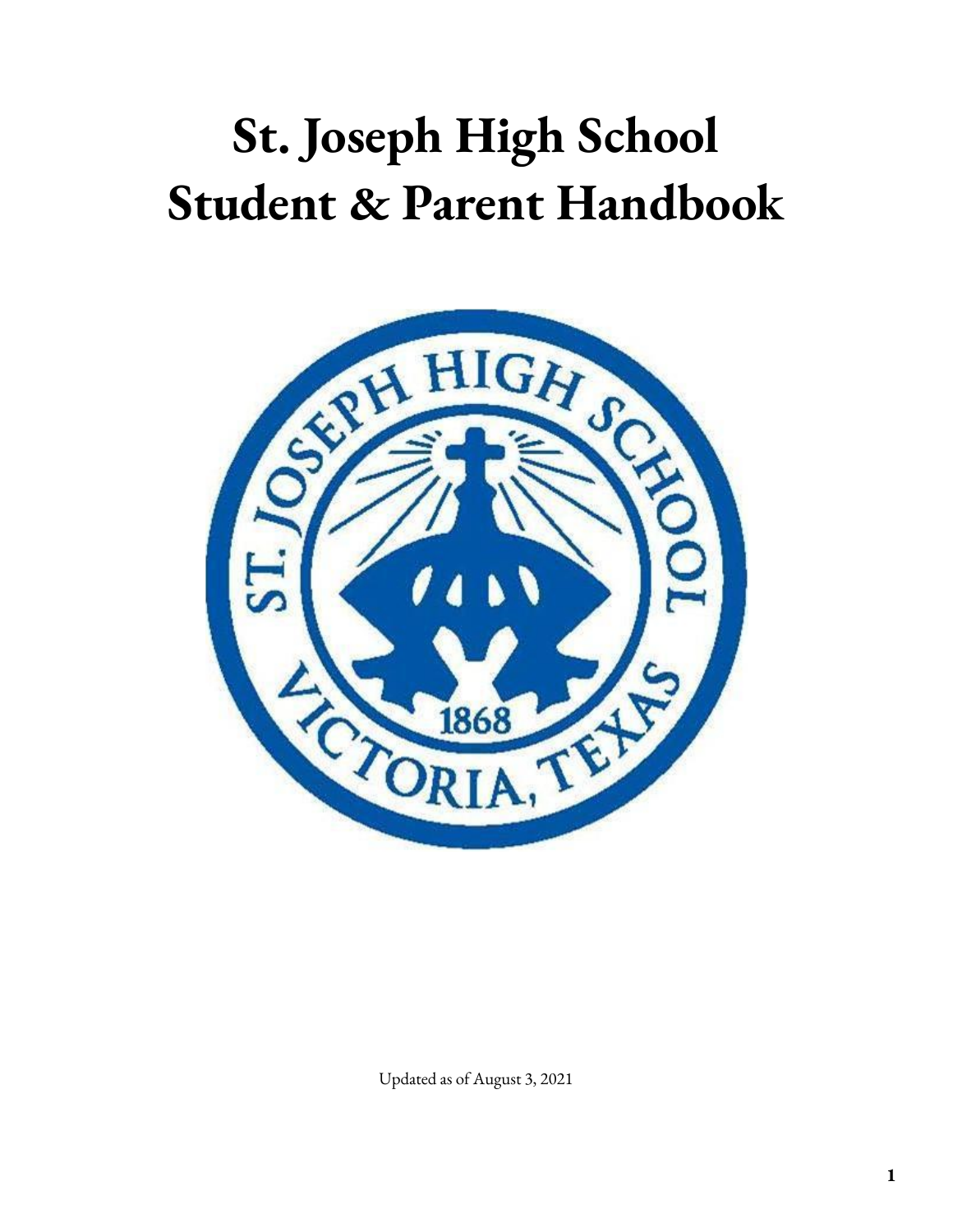#### **PRAYER TO ST. JOSEPH**

O Blessed Joseph, to whom God entrusted Jesus and Mary, we entrust ourselves to your intercession today. We ask you to guard and protect us as we strive to live in loyalty and love the truths that have been imparted to us during these years of study and discovery. Pray for us, St. Joseph, that like you we may worship, work and wonder at God's gift to us and our gift to others. Hail Holy Joseph, son of David, Spouse of Mary, Holy Joseph, Foster Father of Jesus Christ, pray for us as students, now and at the hour of our death. Amen.

#### **SCHOOL SEAL**

The seal of St. Joseph High School symbolizes the roots of our Christian tradition. Inscribed in the circular ensigns are the Greek letters Alpha and Omega representing the beginning and the end of all things in God, our Creator. The Cross, the symbol of our faith, is the sign of our redemption through Christ. The rays from the cross symbolize the Resurrection, extending Christ's love and mercy to all humankind.

#### **Accredited:**

*Texas Catholic Conference of Bishops Education Department*

# **An Independent Catholic School for Young Men and Women Founded 1868**

St. Joseph High School admits qualified students who evidence the ability and willingness to pursue a rigorous course of study. Students must demonstrate values commensurate with the philosophy, goals and objectives of St. Joseph High School. The school does not discriminate on the basis of color, race, national or ethnic origin in administration of its educational or admissions policies, scholarship and grant programs, and athletic and other school-related and administered programs.

Attendance at St. Joseph High School is a privilege and it is also a voluntary association between the student and the school. As such, the relationship can be terminated at any time by the student and their family and/or by the school administration.

**St. Joseph High School - 110 E Red River Street, Victoria,Texas 77901 - (361) 573-2446**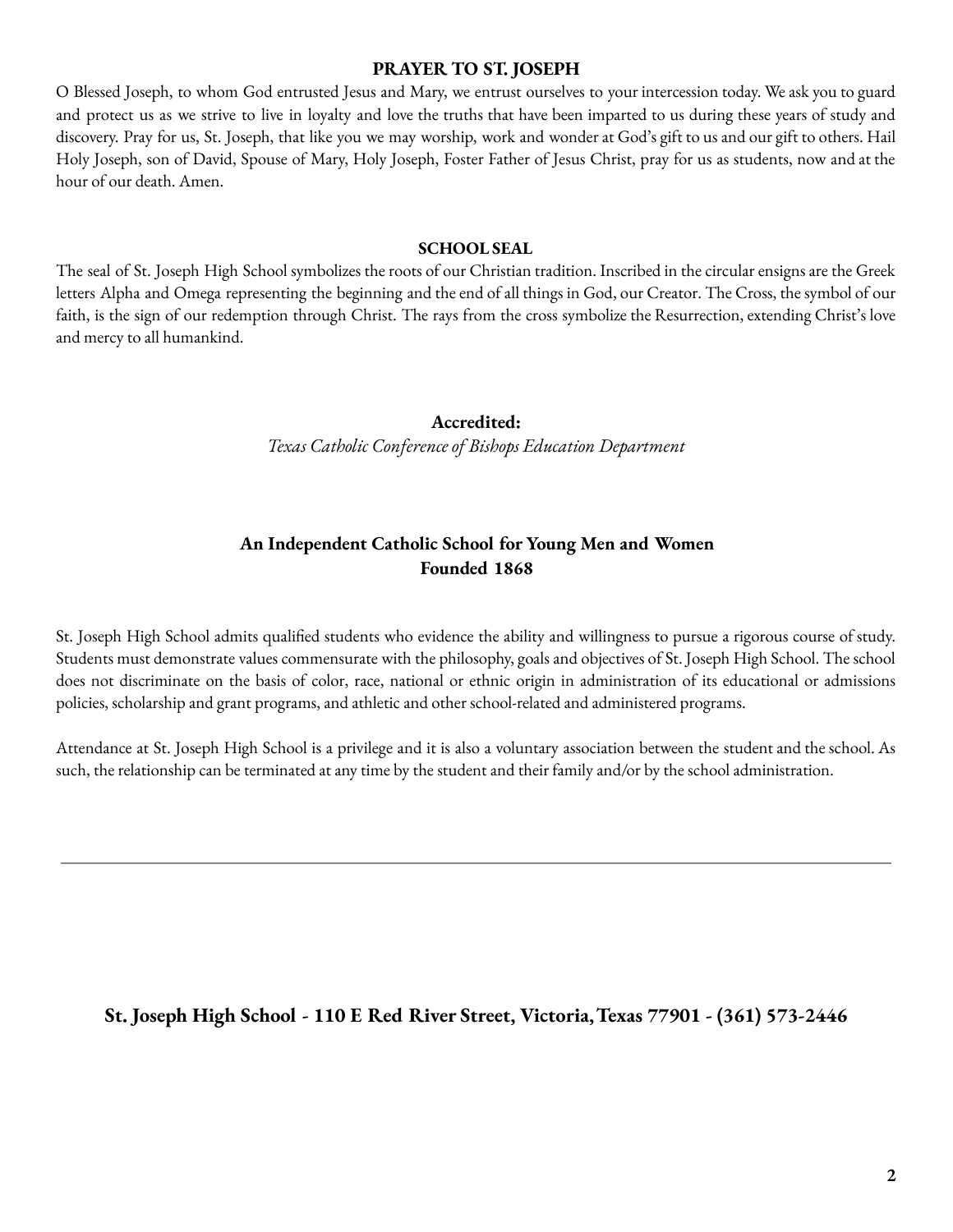# **Table of Contents**

| Who We Are                                           |                |  |
|------------------------------------------------------|----------------|--|
| <b>School Services</b>                               | 4              |  |
| Board of Directors                                   | 5              |  |
| Administration, Faculty, & Staff                     | 6              |  |
| <b>What We Are About</b>                             |                |  |
| History of St. Joseph High School                    | $\overline{7}$ |  |
| Mission Statement & Vision of St. Joseph High School | 7              |  |
| <b>Things to Know</b>                                |                |  |
| Admission & Financial Obligations                    | 8              |  |
| Academic Affairs                                     |                |  |
| Academic Requirements                                | 9              |  |
| Academic Guidelines, Policies, & Procedures          | 10             |  |
| Academic Integrity Expectations                      | 13             |  |
| Graduation Information & Honors                      | 15             |  |
| Dean's Office                                        |                |  |
| Norms of Student Conduct                             | 15             |  |
| Special Circumstances & Catholic Teaching            | 19             |  |
| <b>Student Dress Code</b>                            | 20             |  |
| Acceptable Use of Technology                         | 21             |  |
| Personal Electronic Device Policies                  | 24             |  |
| <b>Disciplinary Procedures</b>                       | 25             |  |
| Drug and Alcohol Policies                            | 27             |  |
| Attendance, Absence, & Tardy Policies                | 28             |  |
| Health & Medication Policies                         | 30             |  |
| School Offices & Services                            | 30             |  |
| Counseling Office & Guidance Program                 | 32             |  |
| Campus Ministry                                      | 32             |  |
| Library & Media Center                               | 33             |  |
| Co-Curricular Activity Guidelines                    | 33             |  |
| Co-Curricular Offerings                              | 34             |  |
| Co-Curricular Information                            | 36             |  |
| Daily & Virtual Schedules                            | 37             |  |
| Parent & Guardian Concern & Complaint Process        | 37             |  |
| Fight Song                                           | 37             |  |
| Handbook Acknowledgement Form                        | 38             |  |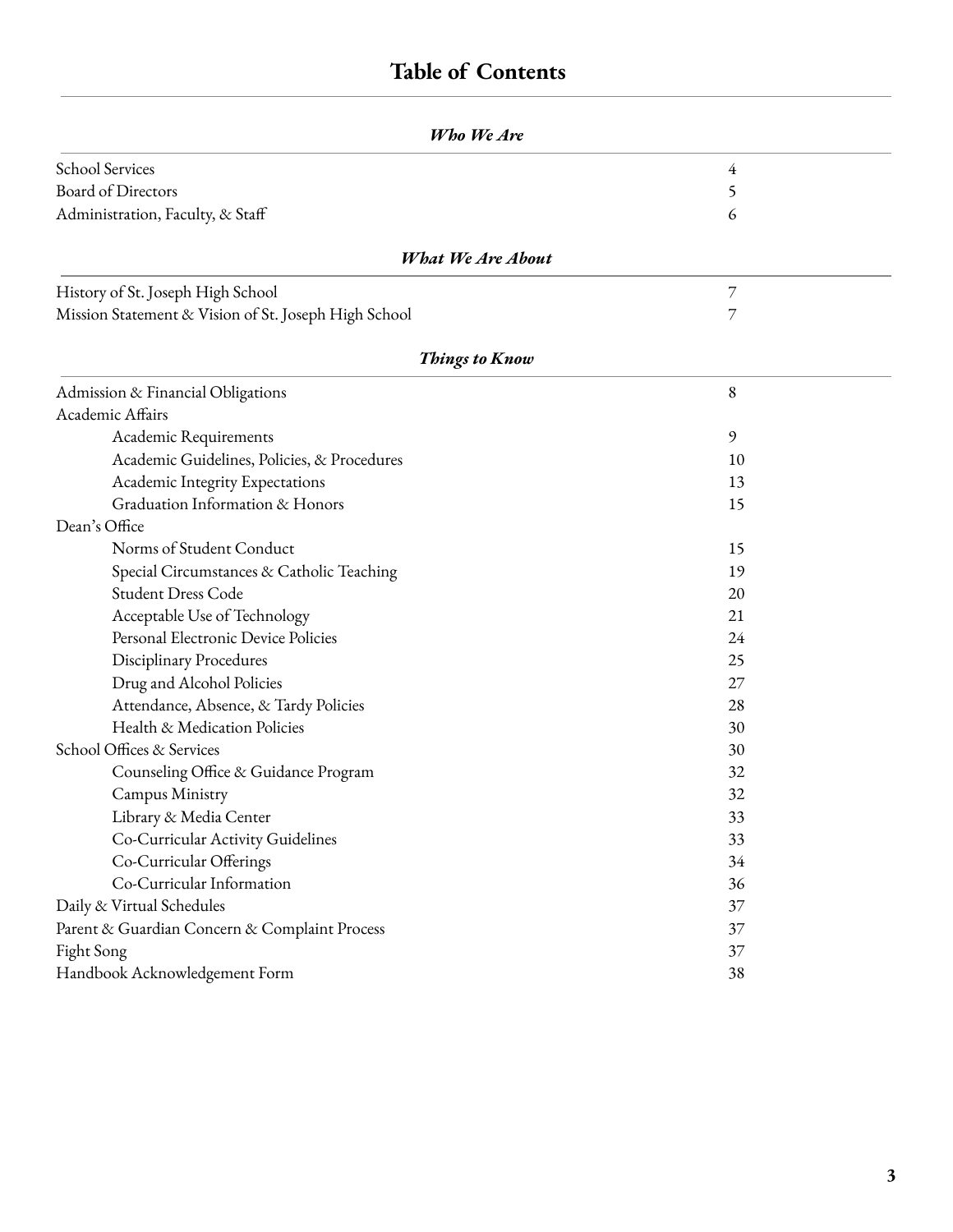# **SCHOOL SERVICES AT A GLANCE**

| For:                               |               | Contact                 | Extension          |
|------------------------------------|---------------|-------------------------|--------------------|
| <b>Absent Students</b>             | Attendance    | lpetrisky@stjflyers.com | $(361) 573 - 2446$ |
| Academic Information               | Mrs. Schott   | mschott@stjflyers.com   | 221                |
| <b>Advanced Placement Program</b>  | Mrs. Schott   | mschott@stjflyers.com   | 221                |
| Advancement Office                 | Mrs. Harrell  | sharrell@stjflyers.com  | 236                |
| Admissions                         | Mrs. Korinek  | jkorinek@stjflyers.com  | 217                |
| Alumni Affairs                     | Mrs. Korinek  | jkorinek@stjflyers.com  | 217                |
| Athletics                          | Mr. Duprie    | jduprie@stjflyers.com   | 234                |
| Athletic Ticketing and Schedules   | Mrs. Searcy   | dsearcy@stjflyers.com   | 215                |
| Auto Registration and Parking      | Mr. Westfahl  | dwestfahl@stjflyers.com | 219                |
| <b>Business Office</b>             | Mrs. Arnecke  | tarnecke@stjflyers.com  | 233                |
| Christian Service Program          | Mrs. Carson   | jcarson@stjflyers.com   | 232                |
| College Counseling                 | Mrs. Brogger  | abrogger@stjflyers.com  | 222                |
| Discipline Matters                 | Mr. Westfahl  | dwestfahl@stjflyers.com | 219                |
| Financial Aid                      | Mrs. Arnecke  | tarnecke@stjflyers.com  | 233                |
| Graduation                         | Mrs. Schott   | mschott@stjflyers.com   | 221                |
| Guidance Counseling                | Mrs. Brogger  | abrogger@stjflyers.com  | 222                |
| Cafeteria and Lunch Payments       | Mrs. Balderaz | lbalderaz@stiflyers.com | 238                |
| Retreats and Campus Ministry       | Mrs. Schott   | mschott@stjflyers.com   | 221                |
| Campus Policies and Procedures     | Mr. Westfahl  | dwestfahl@stjflyers.com | 519                |
| <b>School Nurse</b>                | Mrs. Petrisky | lpetrisky@stjflyers.com | 213                |
| <b>Standardized Testing</b>        | Mrs. Schott   | mschott@stjflyers.com   | 22.1               |
| Co-Curricular Activities and Clubs | Mrs. Schott   | mschott@stjflyers.com   | 221                |
| <b>Student Council</b>             | Mrs. Bludau & | gbludau@stjflyers.com   | 502                |
|                                    | Mr. Westfahl  | dwestfahl@stjflyers.com | 519                |
| Summer Camps                       | Mrs. Searcy   | dsearcy@stjflyers.com   | 215                |
| Transcripts                        | Mrs. Carson   | jcarson@stjflyers.com   | 232                |
| Tuition                            | Mrs. Arnecke  | tarnecke@stjflyers.com  | 233                |
|                                    |               |                         |                    |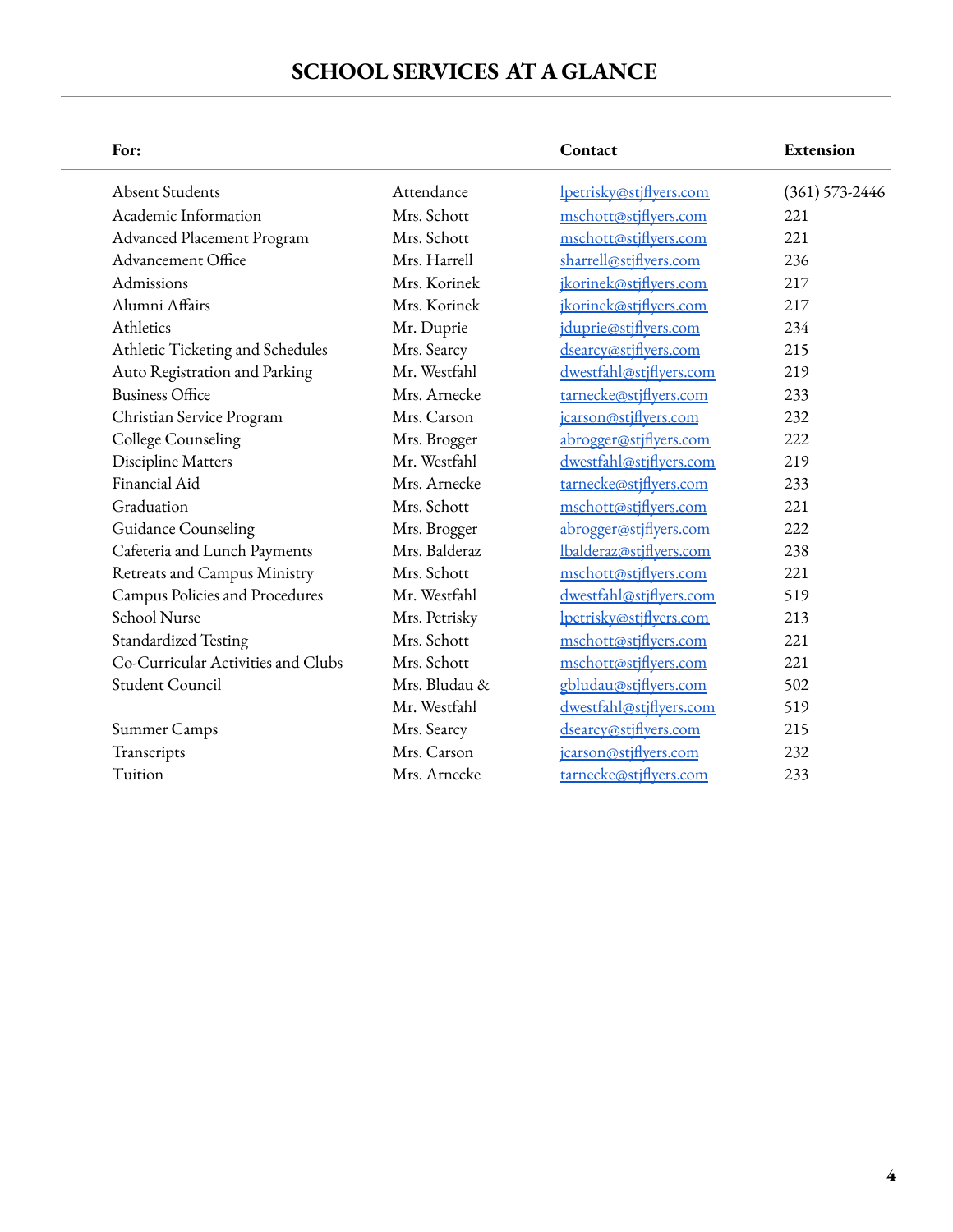# **2021-2022 BOARD of DIRECTORS**

Michael Cavazos '76, Chairman Brie Hanchett, Secretary Brendan Holm '04, Vice Chairman Mark Westerman '72, Treasurer Buddy Billups Fr. Kristopher Fuchs Michael Klingle Fr. Jacob Koether Corbin Lauger '07 Juan Llompart Roland Rodriguez Tina Seals Casey Staudt '06 Houston Sterne Cliff Thomas Johnny Thompson Richard Weischwill Roger Welder, Jr. '02

Trustees Emeritus Robby Burdge Kathryn O'Connor Counts NA '61 The Most Rev. David E. Fellhauer Robert J. Hewitt The Honorable Joseph P. Kelly '57 Morgan Dunn O'Connor NA '70 Susan M. Oakley Travis M. Schaar, D.V.M. '77 Roger F. Welder '76 Mark E. Zafereo '68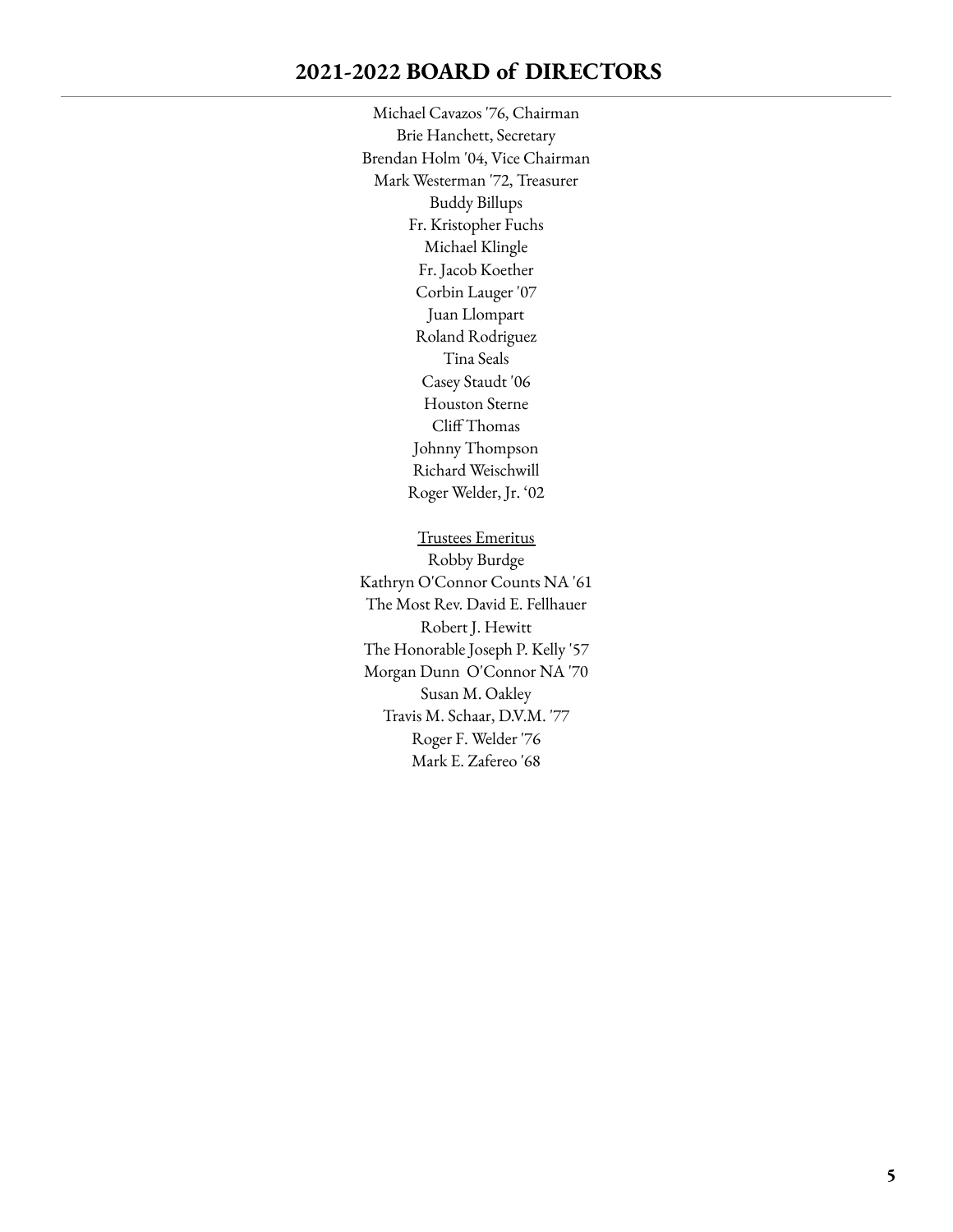# **2021-2022 ADMINISTRATION & STAFF**

Mr. John Gilley President Mr. Drew Westfahl Dean of Students Mrs. Linda Balderaz Cafeteria Manager Mr. Michael Boyle **Director of Facilities** Mrs. Jennifer Carson Registrar Mr. David Pozzi Staff Emeritus

# Mrs. Megan Schott **Director of Academics** Mrs. Terese Arnecke Chief Financial Officer Mrs. Ann Brogger Guidance Counselor Mr. James Duprie Director of Athletics Mrs. Shandee Harrell Director of Communications Mrs. Jen Korinek Director of Admissions Mrs. Lisa Petrisky Administrative Assistant Mrs. Dana Searcy Athletics Administrative Assistant Mrs. Patty Zapalac Academic Advisor

# **2021-2022 FACULTY**

Mrs. Gina Bludau **English** Mr. Benjamin Boyle Math Mrs. Gretchen Boyle English Mrs. Julie Carson Art Mr. James Duprie Social Studies Mrs. Amy Eastham Science Ms. Brenna Flynn Math Mr. Jim Jenkins Math Mrs. Deborah Machicek Math Mr. Daryl McCulloch Music Mrs. Veronica McManus Spanish Mr. Kevin Moseley Science Mrs. Anna Ortega Dance Mr. Bill Pozzi Social Studies Mr. Jordan Schott Science Mrs. Sabra Sauer Science Mr. Michael Shimek Theology Sr. Clare Underbrink Theology Mr. Drew Westfahl Social Studies

Mrs. Kristin Clark Journalism, Finance, Law Mr. Brett Hager English, Social Studies, Theatre Ms. Victoria Stawik and States of Social Studies, Technology, German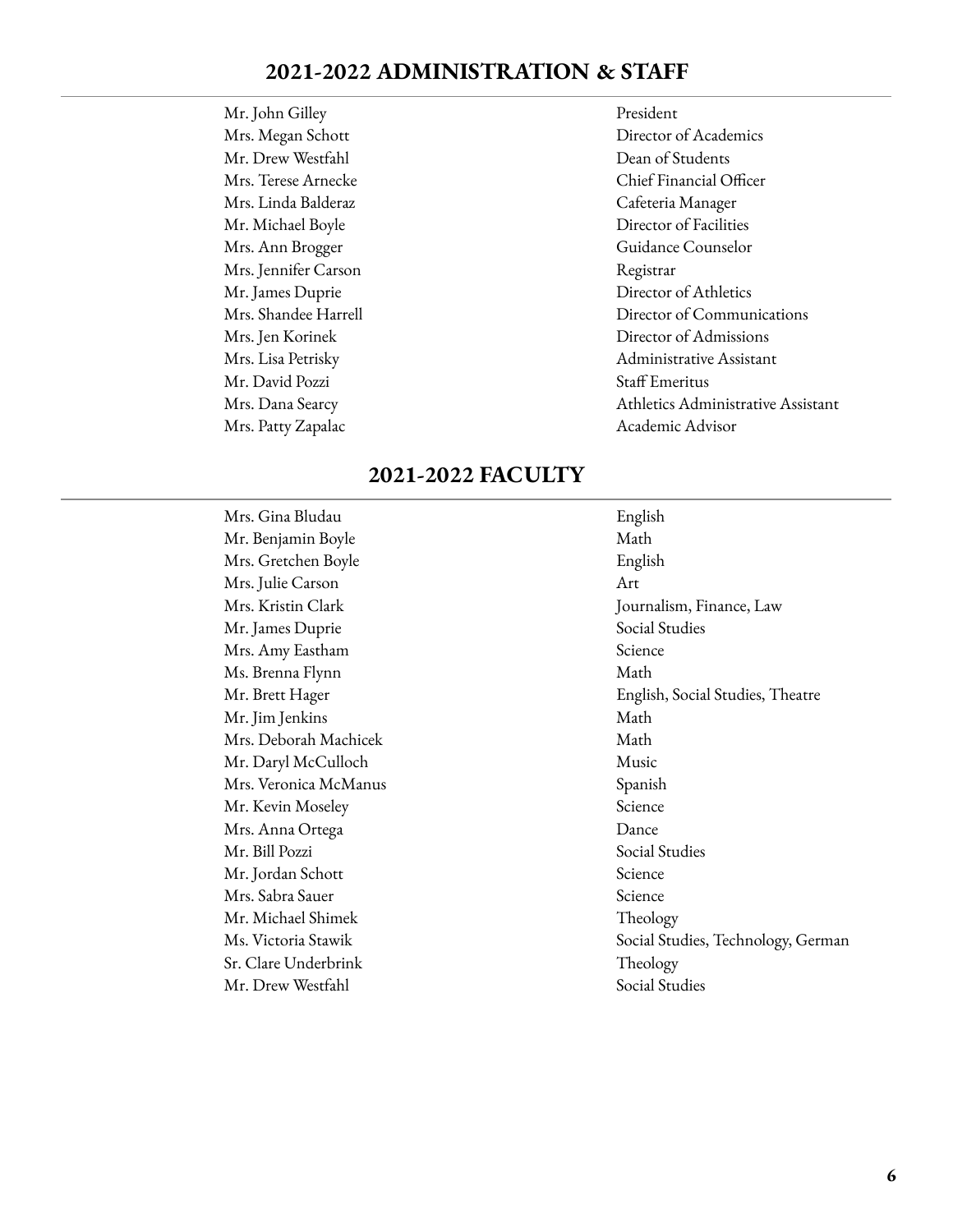# **HISTORY OF ST. JOSEPH HIGH SCHOOL**

St. Joseph High School is an independent Catholic school with a Marianist legacy. In 1868, Father Augustine Gardet founded a Catholic school for boys in downtown Victoria, Texas. The school was subsequently administered for most of the 20th century by the Brothers of the Society of Mary. When the school became co-educational in 1975, the Sisters of the Incarnate Word and Blessed Sacrament led the school. Today, St. Joseph High School is independently owned and operated by a volunteer board of directors in close partnership with the Roman Catholic Diocese of Victoria.

# **MISSION STATEMENT**

St. Joseph High School, inspired by the life of Saint Joseph, protector and nurturer of the Holy Family, is a Catholic educational community that cultivates a peaceful, challenging, and loving atmosphere fostering spiritual growth and academic excellence for our school family.

# **VALUES & PHILOSOPHY**

The family spirit at St. Joseph High School creates a climate that enables and encourages student growth and achievement. It is the responsibility of the entire educating community--parents, faculty, students and collaborators--to prepare students for life and to be active in the improvement of society according to Gospel principles. As students leave St. Joseph, they will be prepared to assume roles of Christian service in the many other communities they will help to form.

The Blessed William Joseph Chaminade, founder of the Marianist Order, had a vision for education that encompassed five principal characteristics of educating the whole person. St. Joseph High School remains deeply rooted in this Marianist charism which guided it for nearly 70 years. The characteristics of a Marianist Education and the vision for St. Joseph High School include the following five elements:

- Educating for faith formation
- Educating for an integrative, quality education
- Educating in the family spirit
- Educating for service, justice, and peace
- Educating for adaptation and change

# **THE OBJECTIVES OF ST. JOSEPH HIGH SCHOOL ARE...**

- That each member of the community is in a personal relationship with Jesus Christ and focused on the continuous formation of the whole person, God-given talents, and a commitment to a lifetime of service. Together, students, parents, faculty, and administration build a community, and as one, we serve God.
- That the qualities of our patron Saint Joseph--guardian of Jesus, devoted husband of Mary, model worker, faithful servant, righteous man--inspire the school family to be a community of faith, hope, and love.
- That academic excellence and intellectual challenge are a central focus for all students.
- That embracing a diverse population of individual differences and abilities creates an environment in which the students can prepare for the immediate challenges of college, the workplace, and a life-long commitment to faith, education, leadership and service in a multicultural society.
- That educational principles and learning experiences should extend beyond the classroom in order to foster the spiritual, moral, intellectual, emotional, and physical growth of the whole person to her or his fullest potential.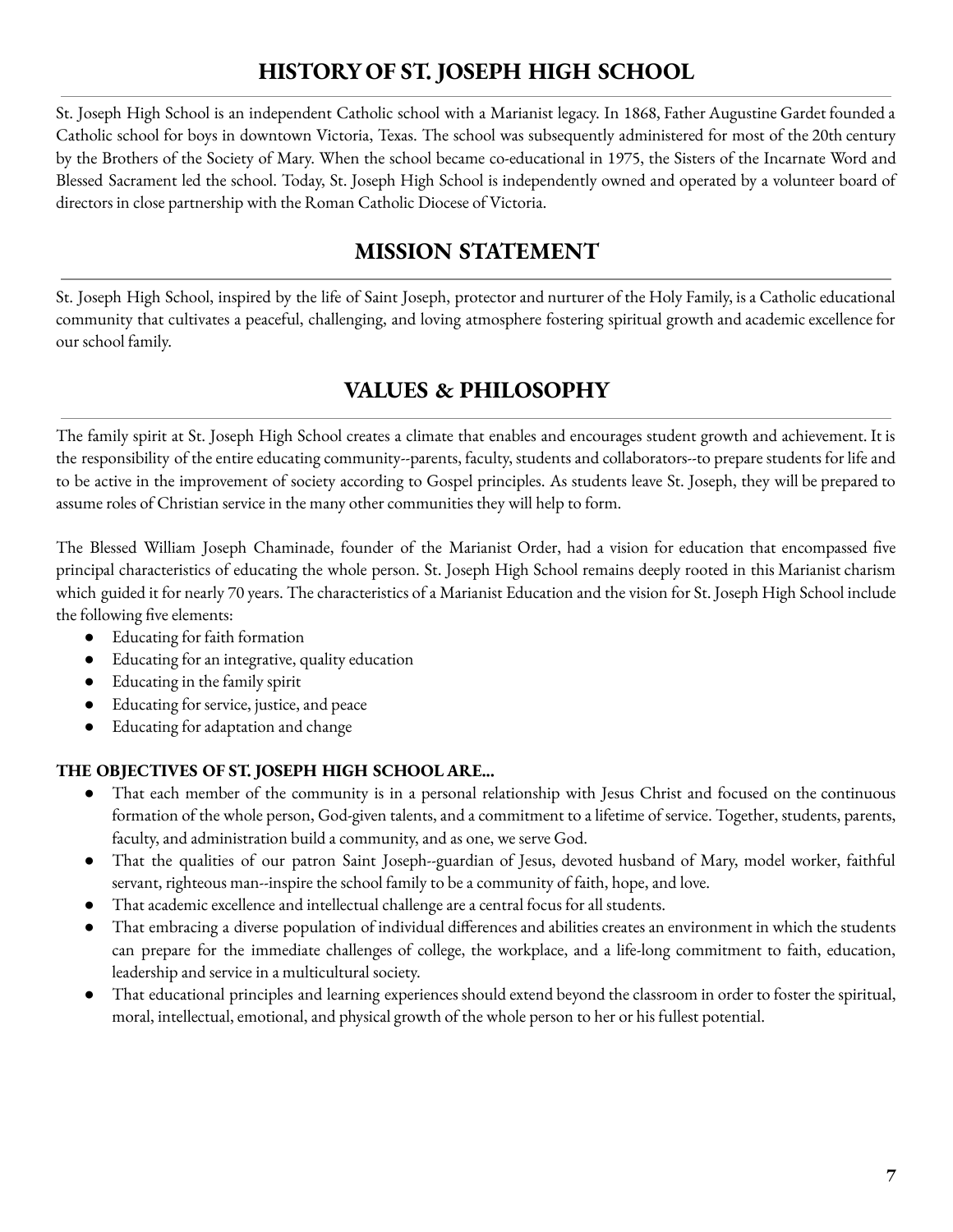# **ADMISSION & FINANCIAL OBLIGATIONS**

A student must have completed the eighth grade in an accredited school or its equivalent to be eligible for admission. The school admits students of any race, color, creed, or ethnic group. All students who are enrolled must follow the total curriculum program, including theology. Before final acceptance is granted by the President and Director of Academics, a student must have on file the following:

- An academic record of credits/grades earned, conduct & attendance records, and standardized test scores
- A current immunization record
- A copy of their birth certificate

#### **Transfer Students**

Students who wish to transfer from another high school must make an appointment with the Director of Admissions to discuss the terms for transferring to St. Joseph High School. The procedure for transferring is as follows:

- 1. Parent(s) or guardian(s) make an appointment with the Registrar to initiate the transfer process.
- 2. Admission application is completed and returned to the Registrar at least one week prior to the start of the semester.
- 3. Transcripts, academic records, as well as conduct & attendance records, are requested from the current school.
- 4. Upon receipt, transcripts, academic records, conduct, & attendance records are reviewed by administration prior to admission.
- 5. Normally, an admissions decision is made at least one week prior to the start of the new semester.
- 6. The President and the Director of Academics approves transfer.

#### **Withdrawal**

Students who withdraw from school do so through the Registrar and must do so in person. Before transcripts of records can be released, the student must not have outstanding obligations in courses (e.g. school issued books and materials), the library, athletics, or anywhere else school property has been issued. All tuition and fees must be paid in full. An exit form signed by the student, parent, and administrative representative must be completed.

#### **Tuition**

Full tuition must be paid either through the Tuition Payment Plan arranged with FACTS no later than July 1 of each year. Payments under the tuition plan are made monthly for a 10 or 12-month period. Students who are in arrears for any financial obligation to the school will not be allowed to take examinations at the end of the first or second semester. If a student falls two months in arrears, he or she will not be allowed to attend courses until the payment is made, or until other arrangements are made with the President.

#### **Transcripts & Fees**

Students must request a transcript from the guidance office. All tuition and fees must be paid in full before any transcript will be released. Seasonal athletic uniforms, library books, fines, cafeteria fees must be returned or paid before semester exams. Students are responsible for the care of books, uniforms, and other materials used in school. All textbooks must be returned before final exams. Damaged or lost items must be paid for before final exams.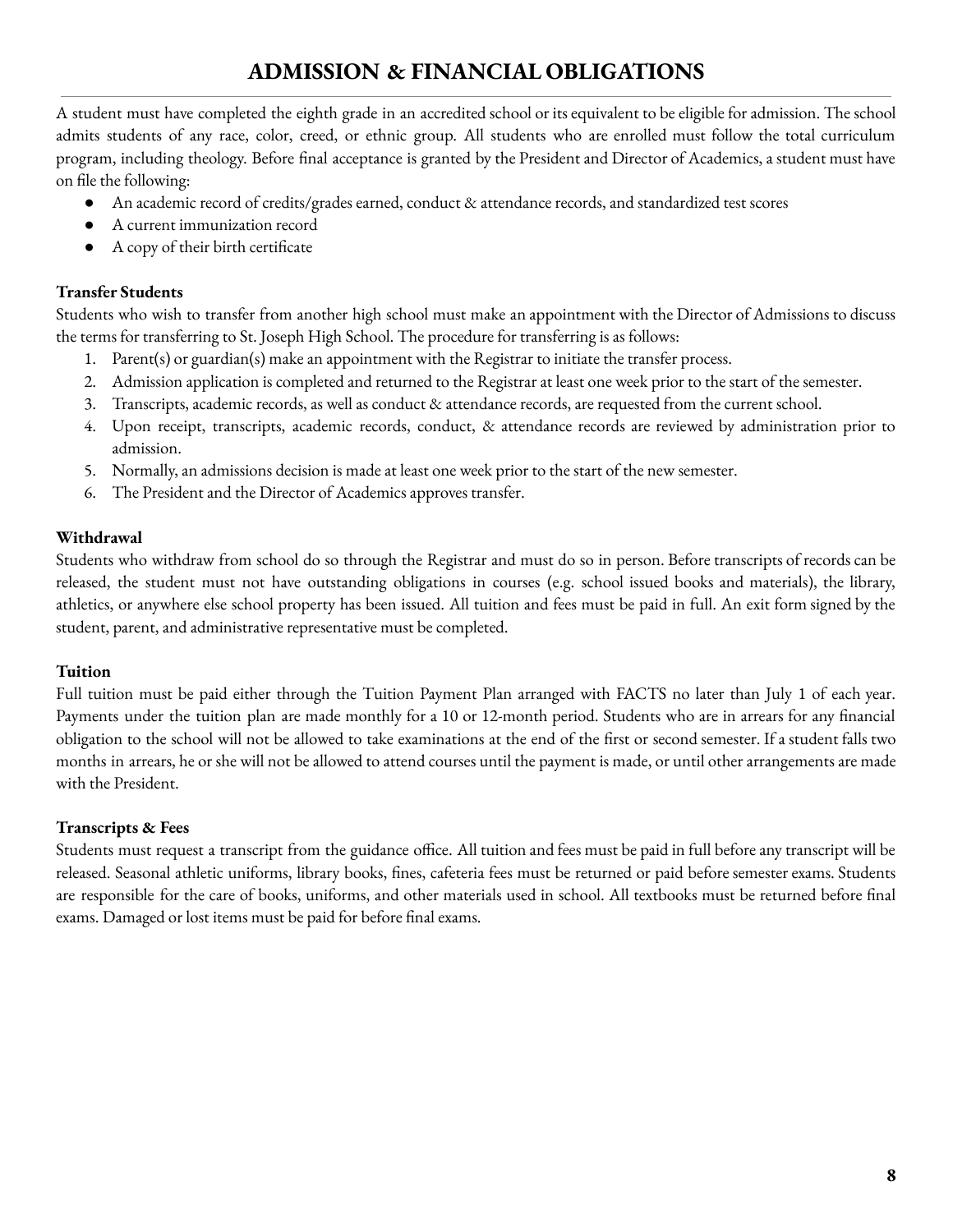# **ACADEMIC REQUIREMENTS**

The curriculum at St. Joseph High School is designed to meet a wide range of student abilities and needs. Courses prepare students for college or non-college degree careers. Course offerings provide for flexibility in graduation requirements and selection of challenging Honors and Advanced Placement courses.

Throughout the curriculum students are trained in critical thinking skills, creativity, theoretical processes, practical application, and intellectual self-examination and analysis. Faculty employ instructional strategies that accommodate and develop the learning styles of students and employ both independent as well as guided research.

#### **Graduation Requirements**

| Theology                | 4 credits   | One credit per year attending St. Joseph High School          |
|-------------------------|-------------|---------------------------------------------------------------|
| Christian Service       | 1 credits   | 0.5 credit Junior year & 0.5 credit Senior year               |
| English                 | 4 credits   | One credit per year attending St. Joseph High School          |
| Math                    | 4 credits   | Requires Algebra I, Geometry, & Algebra II                    |
| Science                 | 4 credits   | Requires four labs including: Biology I, Chemistry, & Physics |
| Social Studies          | 2.5 credits | Requires World History, US History, & US Government           |
| Economics               | 0.5 credit  |                                                               |
| Foreign Language        | 2 credits   | Requires credits in the same language                         |
| Physical Education      | 1 credit    | May be earned through select co-curricular activities         |
| Technology              | 1 credit    |                                                               |
| Fine Arts               | 1 credit    | May be earned through select co-curricular activities         |
| <b>Elective Credits</b> | 4 credits   |                                                               |
| Total                   | 29 Credits  |                                                               |

To earn credit in a year-long course, the final average of both semesters must be at least a 70. To earn credit for a semester-long course, the semester average must be at least 70.

#### **Christian Service**

St. Joseph High School requires students to connect the knowledge and skills they learn in the classroom with how it can be used to help others or transform the conditions in their community. The Christian Service Program requires service hours of all grade level students. Students receive 0.5 credit for the junior year and 0.5 credit for the senior year upon completion of required service hours .

All service must be approved and verified. Approval comes from the Guidance Office staff and verification is provided by the agency or service recipient. Service requirements may begin during the summer months and are to be completed by the end of the school year, according to a date published by the Guidance Office. Up to 5 hours of service to STJ may be accepted through events such as Open House, Graduation, Night of Honor, etc. Only service to the school done outside of the normal school day will be accepted. Additional service hours may be required as a component of STJ's disciplinary policies.

| Freshmen:   | 5 hours  |
|-------------|----------|
| Sophomores: | 10 hours |
| Junior:     | 25 hours |
| Senior:     | 25 hours |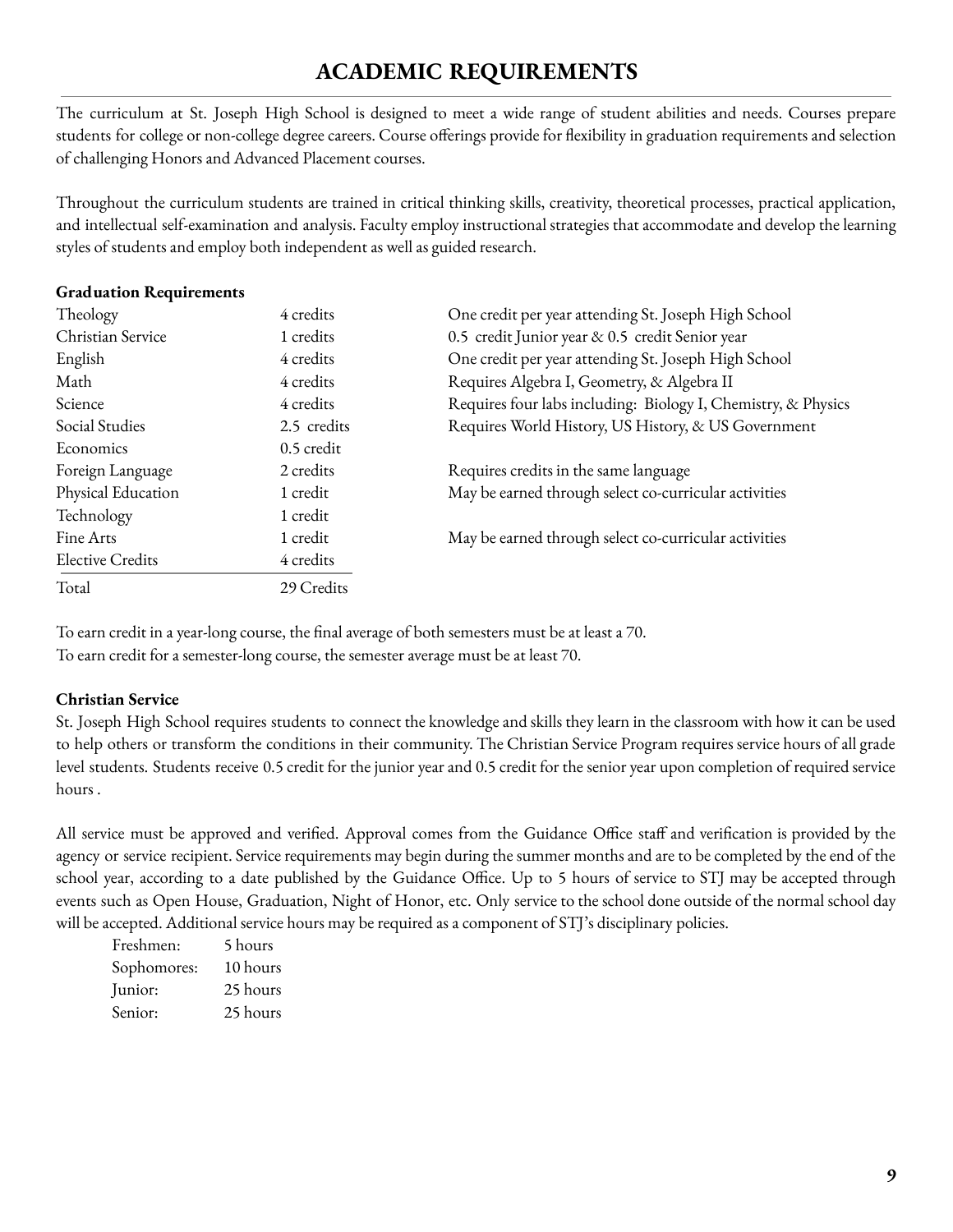# **ACADEMIC GUIDELINES, POLICIES, & PROCEDURES**

#### **Grade Reports**

Progress Reports are emailed midway during each quarter and Report Cards are emailed at the end of each quarter--normally in October, January, March, and June. Students and parents or guardians should monitor their academic progress through the school's learning management system, Schoology. If students or parents need assistance in creating a Schoology account they should contact the Director of Academics, Mrs. Megan Schott, at [mschott@stjflyers.com](mailto:mschott@stjflyers.com).

#### **School-Wide Grading Policy**

| $100 - 90$ | $A^{\prime\prime}$     | Indicates excellence and mastery                                   |
|------------|------------------------|--------------------------------------------------------------------|
| 89 – 80    | " $B"$                 | Indicates above average work                                       |
| 79 – 70    | " $C$ "                | Indicates average work                                             |
| $69 - 0$   | ${}^{\alpha}$ $\rm{F}$ | Indicates failure to meet course requirements; no credit is earned |

#### **Class Rank**

St. Joseph High School does not rank students except for automatic admissions purposes at public colleges and universities.

#### **Semester Grades**

A semester grade is a combination of the student's grades for both quarters and the grade earned on semester exams. Teachers determine the final grade average for the semester by obtaining the average of three components: each quarter at 40% and the semester exam at 20%.

#### **Semester Exams**

The school year consists of two semesters of two 9-week grading periods each. Mid-term and final exams are scheduled and taken during the last week of each semester.

#### **Semester Exam Guidelines**

Any student may not miss school for co-curricular events the Thursday and Friday prior to semester exam week. No teams or groups may play games, give performances, etc. in the evenings before semester exam administration. Limited practice of approximately one hour prior to 5:00 p.m. is permitted during exam week.

If a student is absent on an exam day and does not have a doctor's note for their illness, they may be assessed a makeup fee of \$100.00. Under ordinary circumstances, exams may not be rescheduled.

#### **Spring Semester Senior Exam Exemptions**

Seniors may be exempt from the final examination in a second semester course provided the following requirements are met for a year-long or semester course:

- Course average for a year-long or semester-long course must be at least 90.
- No outstanding fines, fees, or tuition.
- No more than 9 unexcused absences in the course for the spring semester
- No more than 18 unexcused absences in the course for the entire year
- No more than 6 course tardies for in the course for the entire year

#### **Weighted Averages**

When calculating student averages, a weighted average is used. For Honors courses, six points are added to the grade and for AP and Dual Credit courses, eight points are added. This weighted average is also used in calculating Honor Roll, and National Honor Society eligibility.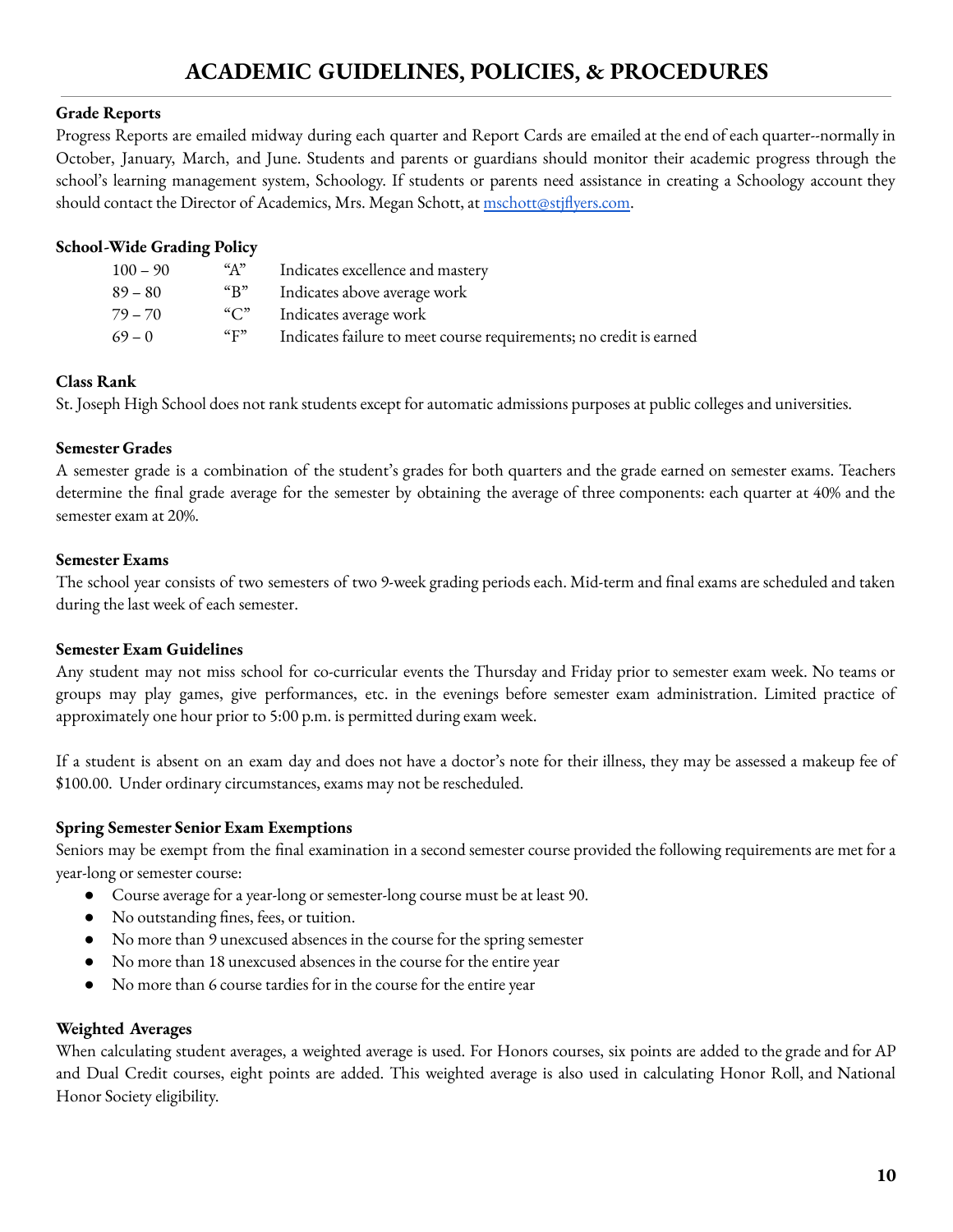# **Honor Roll**

The Honor Roll is compiled at the end of each 9 week grading period. There are two classifications--First and Second Honors. To determine if a student meets the following academic requirements a weighted average is used.

First Honors: No grade below 90, an average of 94 or higher, in good disciplinary standing Second Honors: No grade below 85, an average of 90 or higher, in good disciplinary standing

#### **Homework**

Successful and consistent completion of all homework assignments is expected of all students because homework contributes to students' quarter grade and performance on assessments. Students are expected to undertake homework as instructed by faculty and are expected to take necessary materials home for this purpose. Students are responsible for being aware of homework assignments and due dates.

#### **Make-Up & Late Work**

Students who are absent for any reason will be required to make up the work missed in each course. All work must be completed in the time prescribed by the teacher; if not completed, the student may receive a lower grade, be assigned a teacher detention, or referred to the Director of Academics until it is made up. The student should proactively email or communicate with teachers about how and when work must be completed. It is the responsibility of the student to obtain the work from the teacher.

#### **Honors & AP Courses**

The Honors and AP programs are designed for highly motivated and capable students. Advanced Placement courses follow the curriculum designed by the College Board. An AP course gives students an opportunity to take college level courses and exams while still in high school. Through AP courses, students may earn college credit, advanced placement, or both for college.

Passing an AP course will assure high school credit but may not guarantee college credit. Students are given the option to take Advanced Placement tests for college credit even if they do not take the AP course.

#### **Honors & AP Courses**

*The following Honors courses are offered:*

- Biology 1, Chemistry, Physics
- English 1, English 2
- Spanish 3
- Algebra 1, Algebra 2, Geometry, Pre-Calculus
- World History

#### **Honors & AP Admission Requirements**

Chemistry Honors and AP Courses:

- Completion of the following prerequisite courses:
	- Chemistry Honors with at least an 88 average and Algebra II or Algebra II Honors with at least an 88 average.
	- Students in Chemistry with at least a 94 average may enroll with instructor approval if space is available.
	- Course size is limited to 24 due to lab space requirements.

#### English Honors and AP Courses:

- The AP program in English is a four-year program. Ordinarily, a student must begin enrollment at the freshman level in order to proceed through all the levels. Students must have completed English 3 AP in order to take English 4 AP.
- All freshmen wishing to take English I Honors will complete an application process at registration. The student must take a placement test that will be administered by the school. Notification of acceptance into the program normally occurs before the start of summer break.
- Continuation in the program is not automatic. At any time in any Honors or AP course, the teacher may recommend placement for the student into the regular English program. At the end of each Honors or AP course, the student must

*The following AP courses are offered:*

- Chemistry
- English 3, English 4
- Calculus
- US History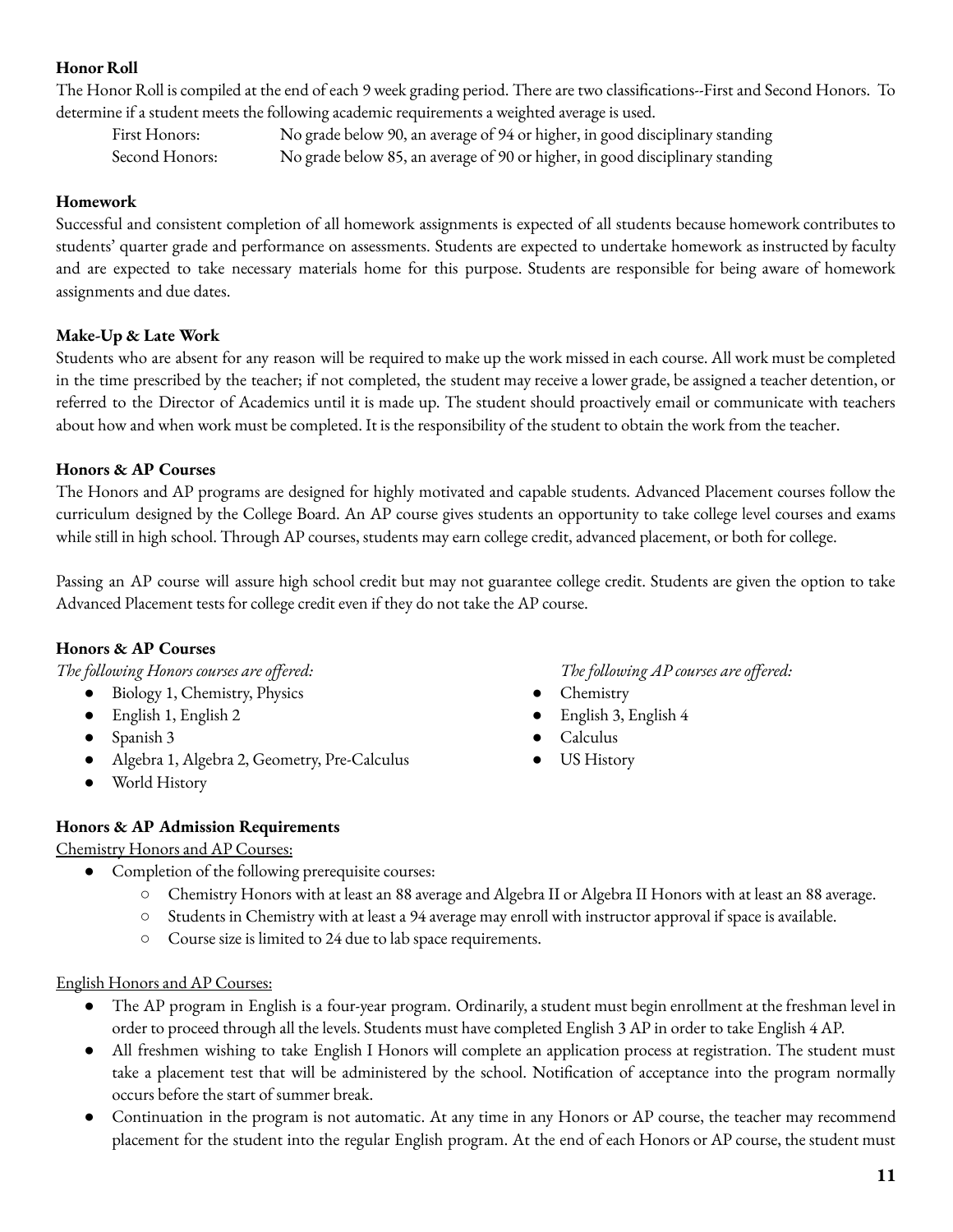have a year-end grade average of 88 (without the points for rank) and/or the teacher recommendation to stay in the program. Even if a student meets this average requirement to stay in the program, any problems with attitude, academic integrity (cheating or plagiarism), or chronic irresponsibility would be grounds for removal from the program.

- Students may be moved into an AP English course if they meet the requirements of having a 94 average in the regular course, having the recommendation of their teacher, and completing an interview process. If any students are accepted into the Honors sections for the second semester, they may have to complete the summer assignment that was given to those courses as well as any other catch-up work deemed necessary by the Honors teacher. Changes are not normally made at any other times during the year.
- English 1 Honors, English 2 Honors, English 3 AP, and English 4 AP have required summer reading and assignments.

### Math Honors and AP Courses:

- Freshmen Honors Courses require standardized test scores in the 90th percentile in reading and math, an average grade of 94 or above at the 8th grade level in reading and math courses.
- Sophomore, Junior, and Senior Honors or AP math courses require completion of the prerequisite Honors course with at least an 88 average and Completion of the prerequisite on-level courses with at least a 94 average.
- Recommendation of the Counselor, Director of Academics, and the teacher(s) of the prerequisite course for students requesting admission and not meeting the previous conditions

### History AP and Honors Courses:

- The AP program in U.S. History is a two-year program. Ordinarily a student must begin enrollment at the sophomore level to proceed to the junior level.
- All freshmen applying to take World History Honors must take a placement test that will be administered by the school. Additionally, it is recommended that applicants have at least a 90 average in English 1 or an 88 average in English 1 Honors. Admission is contingent upon the results of the placement exam, the student's grades in English I, and consultation with the student's English teachers. Notification of the student's acceptance will occur prior to the end of the student's freshman year.
- Continuation in the program is not automatic. At any time, in any Honors or AP History course, the teacher may recommend placement for the student into the regular History program. At the end of the World History Honors course, the student must have a year-end grade average of 88 (without the points for rank) and/or the teacher recommendation to stay in the program. Even if a student meets this average requirement to stay in the program, any problems with attitude, academic integrity (cheating or plagiarism), or chronic irresponsibility would be grounds for removal from the program.
- There may be a rare instance in which a student who has been in the regular History program may wish to enroll in World History Honors or U.S. History AP without having met prerequisites. The student may petition to be admitted, and a committee composed of the Counselor, Director of Academics, and the teacher of the current course will consider the petition. The student would have to have at least a 94 average in a regular History course.
- World History Honors and the U.S. History AP have required summer readings and/or assignments.

#### General Admission Policies for Honors and Advanced Placement Courses:

- Completion of the pre-requisite courses that are part of an Honors sequence with at least an 88 average, unless specifically outlined by a department.
- Above average achievement test scores in math and/or reading for courses.
- Recommendation of a committee composed of Counselor, department head, and the teacher(s) of the prerequisite course for those students requesting admission and not meeting the previous conditions.
- If there is special information regarding and AP course requirements, it will be given to applicants at the time of registration.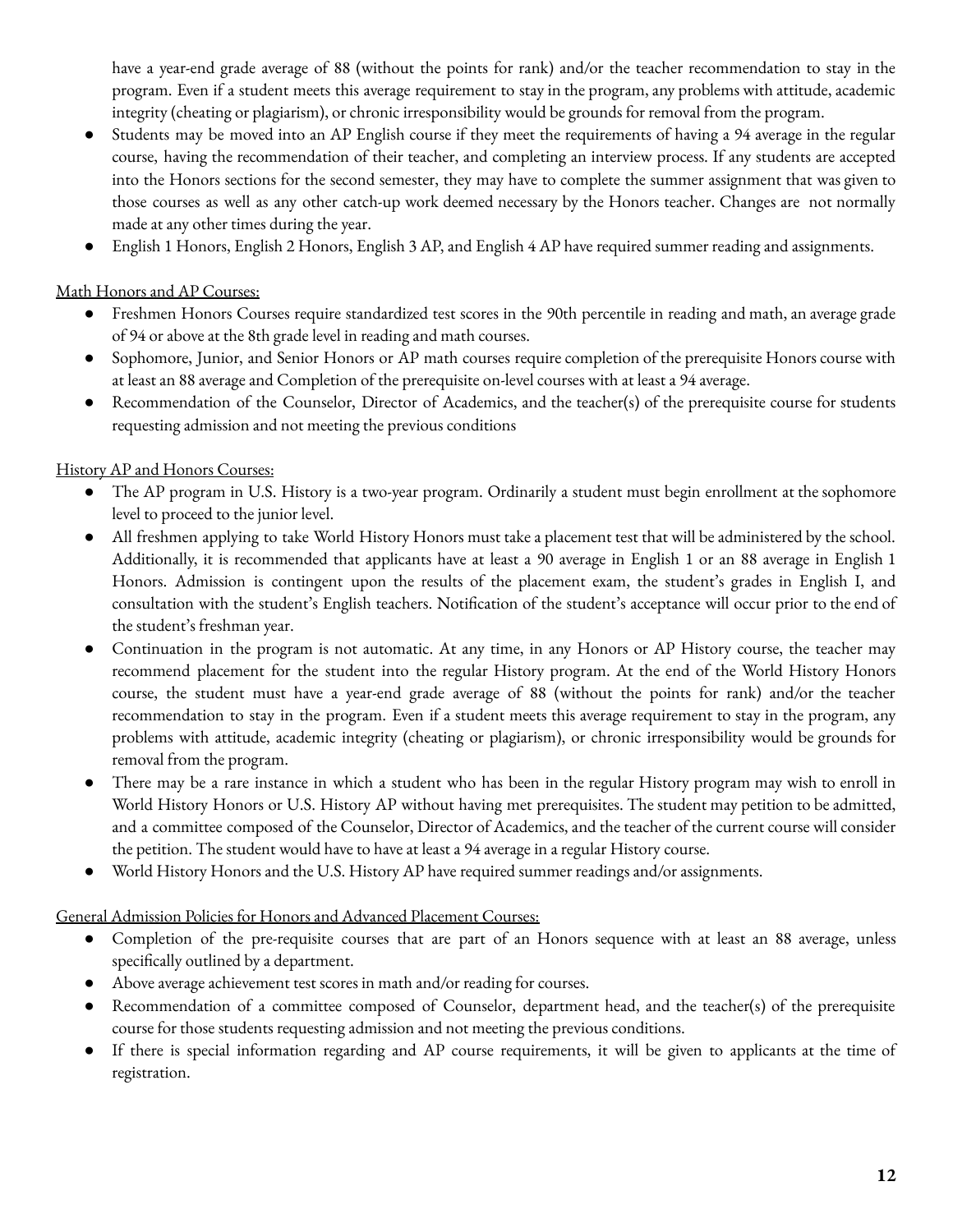# **Dual Credit**

Dual credit courses are those taken in high school and count as elective credit for high school and college. Dual credit courses may not replace a core class (English, Math, Science, Social Studies, Theology) offered at STJ. Students who qualify may apply for dual credit courses at St. Joseph High School to satisfy requirements of elective credits required for graduation. To apply for dual credit courses, the student must:

- Be a junior or senior (underclassmen may be advised on an individual basis)
- Meet all requirements and deadlines of Victoria College or University of Houston-Victoria
- Obtain permission from the Guidance Counselor and parents or guardians
- Pass all sections of the TSI assessment, if not exempt by an:
	- ACT composite score of 23, with at least 19 English and 19 Math\*
	- SAT EBRW 480 and Math 530\*

\*Scores must be higher to qualify for college math courses

Any dual credit course which takes place during a course period during the school day will be included on the student's official high school transcript and the grade(s) earned will be used in calculating the GPA. Those dual credit courses taken outside the school day and which are not used to satisfy any high school graduation requirements may be transcripted if the student opts to do so.

# **Non-Dual Credit Online Enrichment or Independent Study**

Any courses offered through a college program that are designed specifically for high school students may be placed on the transcript, but the grade will not be included into the GPA calculation.

# **ACADEMIC INTEGRITYEXPECTATIONS**

It is fundamental to the Catholic principles of education and to STJ that students actively engage in the educational process. Consequently, the faculty and administration expect each student to realize that the primary responsibility for learning rests squarely on their shoulders. Parents, teachers, and friends may guide and direct the learning process, but real achievement in an academic endeavor is not possible when students take passive roles in the process.

Specifically:

- A student is expected to be on time for each course and to miss a course only in the case of illness or other serious reasons. The student is expected to engage actively in the dialogue and lesson exercises. Further, they are expected to assist in maintaining the due order and decorum of the classroom by refraining from disruptive conduct and actively promoting the learning process.
- A student is expected to bring all necessary materials to a course including textbooks, homework, notebooks, pens and pencils, binder paper and any other materials required by the teacher in a particular course. Book bags and backpacks may be brought to a course; however, they must be of reasonable size.
- A student is expected to understand and complete every homework assignment. Late assignments are seldom, if ever, acceptable. If a student fails to understand an assignment, it is their responsibility to communicate with a particular teacher to seek aid. Although copying homework assignments is never allowed, students are encouraged to study together, particularly in subject matter where homework problems are difficult or challenging.
- If a student is absent, they are expected to contact instructors for each day's assignments and make arrangements for securing appropriate materials. In the case of prolonged illness, a student's parents should contact the Dean of Students.

# **Christian Scholarship & Academic Integrity**

A hallmark of Catholic education is academic excellence, but not for the sake of acclaim or profit. A Christian scholar seeks to know God by knowing God's creation, believes that greater knowledge gives greater glory to God, and that God's greater glory is ample reward for scholarship. Catholic scholarship is Christian scholarship, an act of love.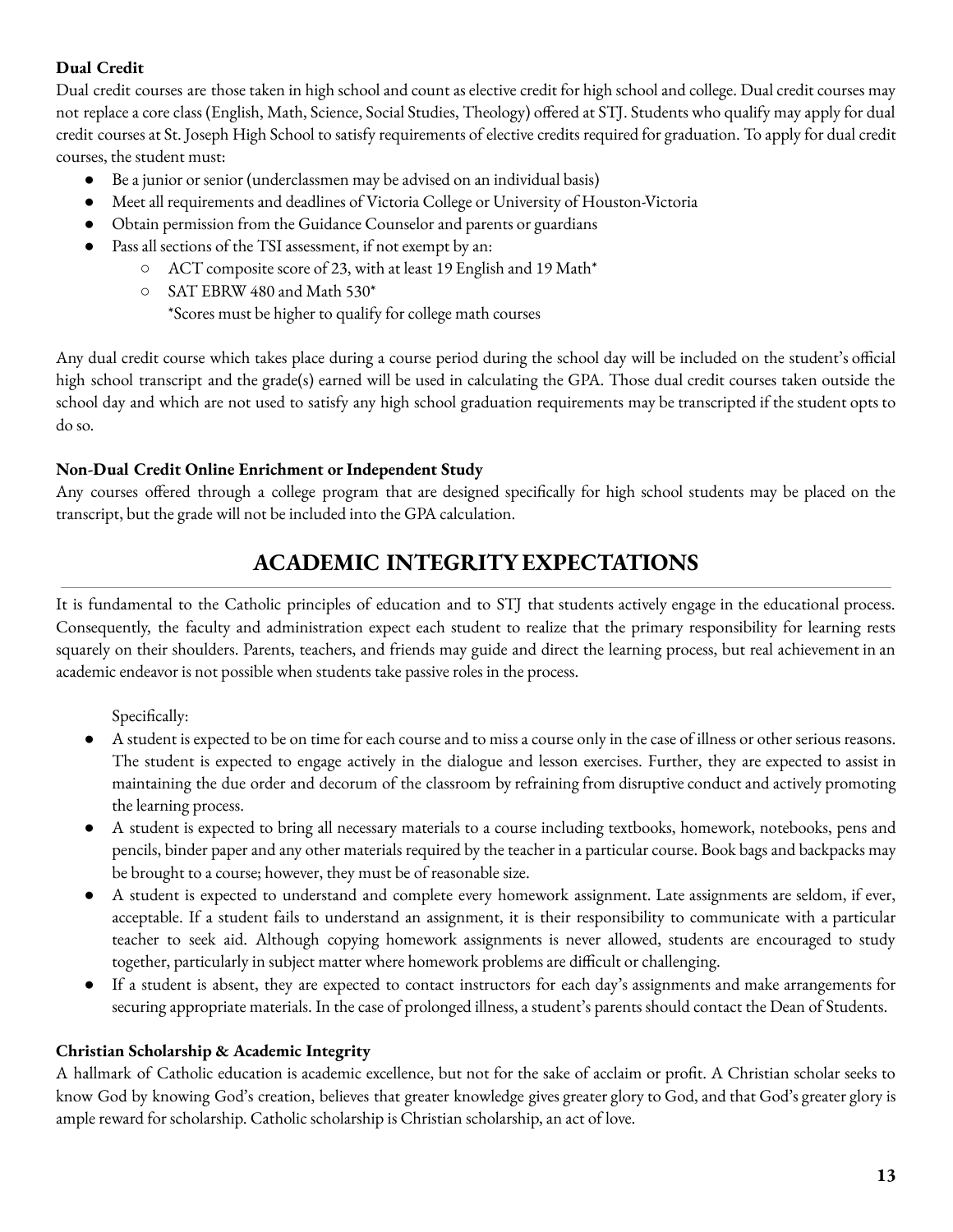Christian scholarship recognizes both the gift and fallibility of individual scholarship. Scholars are careful to identify sources of information, opinion, and help. It is open and thankful about sources, and helps others to know and verify sources.

Christian scholarship is responsible scholarship: it requires the development of each scholar's personal ability to a level that makes him or her an effective, constructive contributor to learning. At STJ, students experience a range of academic exercises: some aim to develop individual skill and therefore prohibit or restrict collaboration; others aim directly at collaborative skills and therefore expand permissible resources. In every case, the student must fully attribute both the information and the help that comes from others.

Christian scholarship is fair and disciplined. It means following rules that the teacher has specified for an assignment. It means cooperating with the teacher in each assignment in order to develop each student's ability, the better to know and serve God.

*Cheating* means obstructing or subverting the rules of an assignment. It usually occurs when a student places grades before learning, forgetting or neglecting the priority of Christian scholarship over grades. It occurs in several ways:

- copying another's work (even from a previous year) from an assignment (even from previous year) intended for individual effort
- helping, writing for, or giving answers to another in an assignment intended for individual effort
- falsely attributing words, statements, numbers, equations, algorithms, programs, answers, translations, images, music, artifacts or other materials presented in an assignment
- using prohibited materials during an exam or quiz

*When cheating is observed*, in any of its forms, the teacher will inform the student and the Director of Academics. The Director of Academics will notify, via email, the student's parents, the Dean of Students, and the President of the incident.

*Plagiarizing*, another form of *cheating*, means summarizing, paraphrasing, or quoting an outside source without attribution. *False attribution* makes it seem that information has an outside source when it does not, fails to attribute all of the sources, or attributes a false source.

For a *first offense*, the student will receive a grade of zero on the assignment or examination and a notation will be placed in their file. For a *second offense*, the student will receive a grade of zero on the assignment or exam and the Director of Academics will place them on Academic Probation. A *further offense* will place the student in jeopardy of being expelled from St. Joseph High School.

# **Co-Curricular Ineligibility & Academic Probation**

Any student involved in an STJ co-curricular activity will adhere to the following TAPPS eligibility requirements:

- Students failing more than one course are ineligible for two weeks following a progress report or report card.
- The period of ineligibility shall begin no later than 1 week after grades are announced and shall continue for 14 days.
- A student who continues to fail more than one course (not limited to the initial courses) shall be ineligible on a week to week basis until such time as the student is failing no more than one course.
- A student who is failing no more than one course after the 14 days shall be considered eligible to participate in activities.

If, at the end of any quarterly grading period, a student is struggling academically and/or are failing or near failing in their *overall* GPA, they are immediately placed on academic probation and closely monitored by the Guidance Counselor and Director of Academics. While on academic probation, the student may continue their participation in all school-sponsored activities. If the student's next quarterly report card again reflects an *overall* GPA of 69 or below, their probation may also limit their participation in any school-sponsored activity (practices, games, rehearsals, shows, etc.), or publicly represent STJ in any manner, for the subsequent grading period. Parents of these students will be contacted by the Director of Academics. A student whose GPA is 69 or below for the 4th quarter shall be placed on academic probation during the first quarter of the following school year. Students on academic probation will be placed in mandatory study halls for the quarter.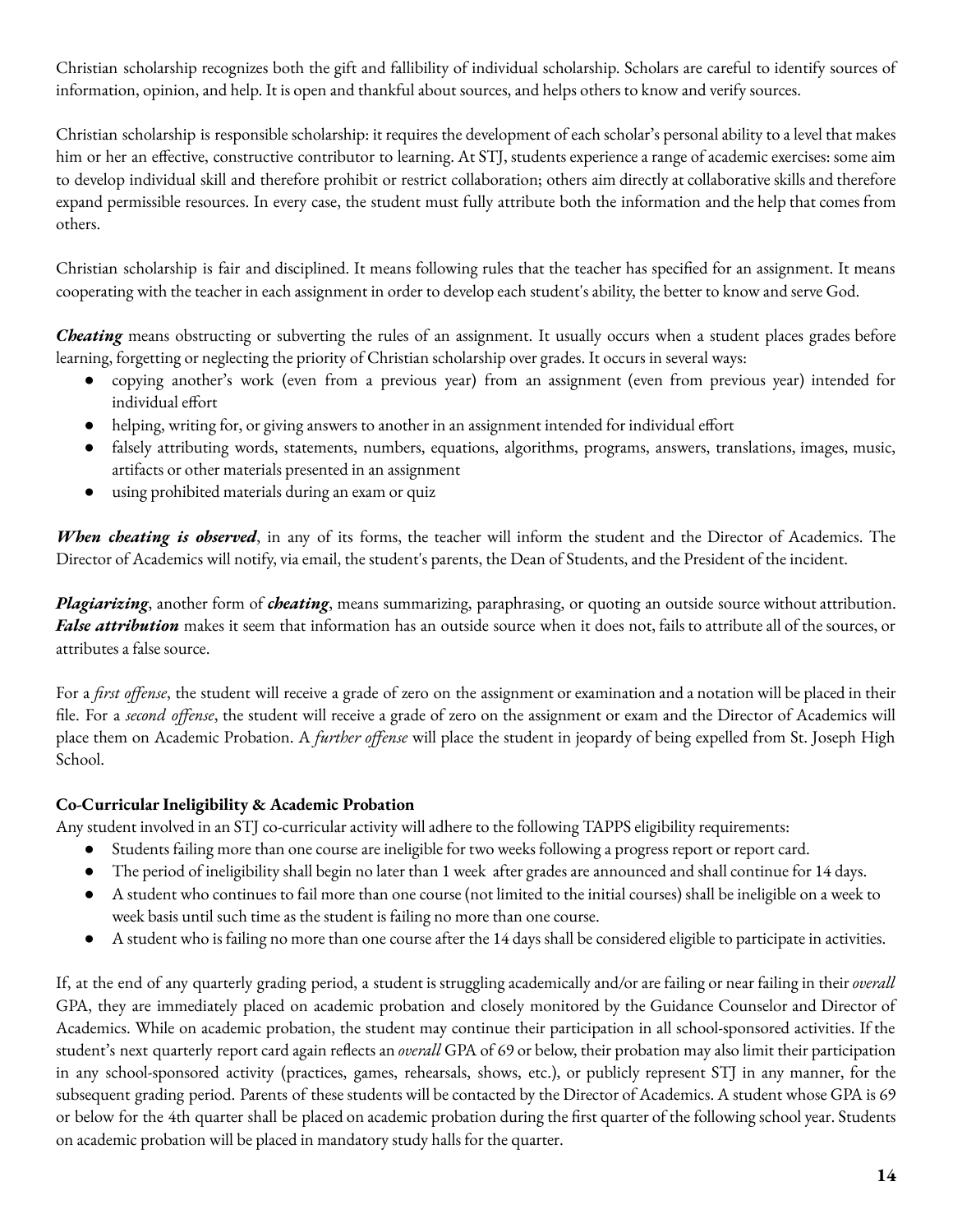# **GRADUATION INFORMATION & HONORS**

Based on their cumulative grade point average (GPA), graduates are eligible for the following honors:

| Summa Cum Laude | 98.501 and above  |
|-----------------|-------------------|
| Magna Cum Laude | $96.001 - 98.500$ |
| Cum Laude       | $93.500 - 96.000$ |

### **Valedictorian, Salutatorian, & Historian**

The top three seniors of the graduating class--Valedictorian, Salutatorian, and Historian--are determined on seven and one-half semesters of academic averages. A graduate must have been enrolled at St. Joseph High School for their junior and senior years to be eligible for this selection.

# **Awards Given to Seniors at Graduation**

- Mr. and Miss STI are selected on the basis of scholarship, leadership, service and character. One boy and one girl from the senior class are chosen for St. Joseph High School's highest honor. Each senior girl and boy honored with this award best embodies the ideas of the school. The senior class nominates candidates from their class, and the final selection for the award is made by the school administration and teachers.
- **•** The Father Otting Golden Jubilee English Award is presented annually to the senior who most excelled in the study of English.
- The <u>Thomas O'Connor Religion Award</u> is presented to a senior who has excelled in the study of Theology and Chrisitan Service.
- The Sister Ernestine Vollmering Humanitarian Award is presented to the senior who best embodies helpfulness, consideration, and service exemplified in the life of Sister Ernestine.
- The Cathy Wagner Memorial Sportsmanship Award and John Lyons Memorial Sportsmanship Award are presented to the senior female and male athletes who best exemplifies sportsmanship in their sport(s).
- The Carolyn Shimek Fighting Heart Award is presented to the senior male and female athlete who evoke the courage, resilience, determination, and fortitude of Mrs. Carolyn Shimek whose bravery in the face of ALS inspired the St. Joseph Family.
- Best All-Around Athlete Awards are selected by the coaching staff of that particular sport. Recipients should be a good player who plays almost all of the time, a team leader, sportsman, and coachable.
- Top Academic Senior Athletes are determined by GPA and are presented to a boy and girl athlete who participated in at least two sports in their senior year.

# **NORMS OF STUDENT CONDUCT**

As members of this Christian community, all actions must necessarily meet the test of being signs of love and respect for each member of the STJ community. The basic norm is Christ's commandment that we love God and our neighbor. All aspects of a student's conduct--their speech, manners, personal grooming–should reflect a Christian respect for themselves and for the rights and sensibilities of others. Further, the Dean of Students will counsel a student who violates the rights of another or who shows a lack of respect for those rights in minor matters. A student severs themselves from this community if their behavior shows little improvement after such counseling.

Since parents and guardians are the primary educators of their children, the responsibility for the development of the discipline necessary to achieve intelligent, self-directed behavior belongs primarily to them. Parents and guardians cannot abdicate their responsibility for the conduct and actions of their students during school hours, school sponsored events, or thereafter.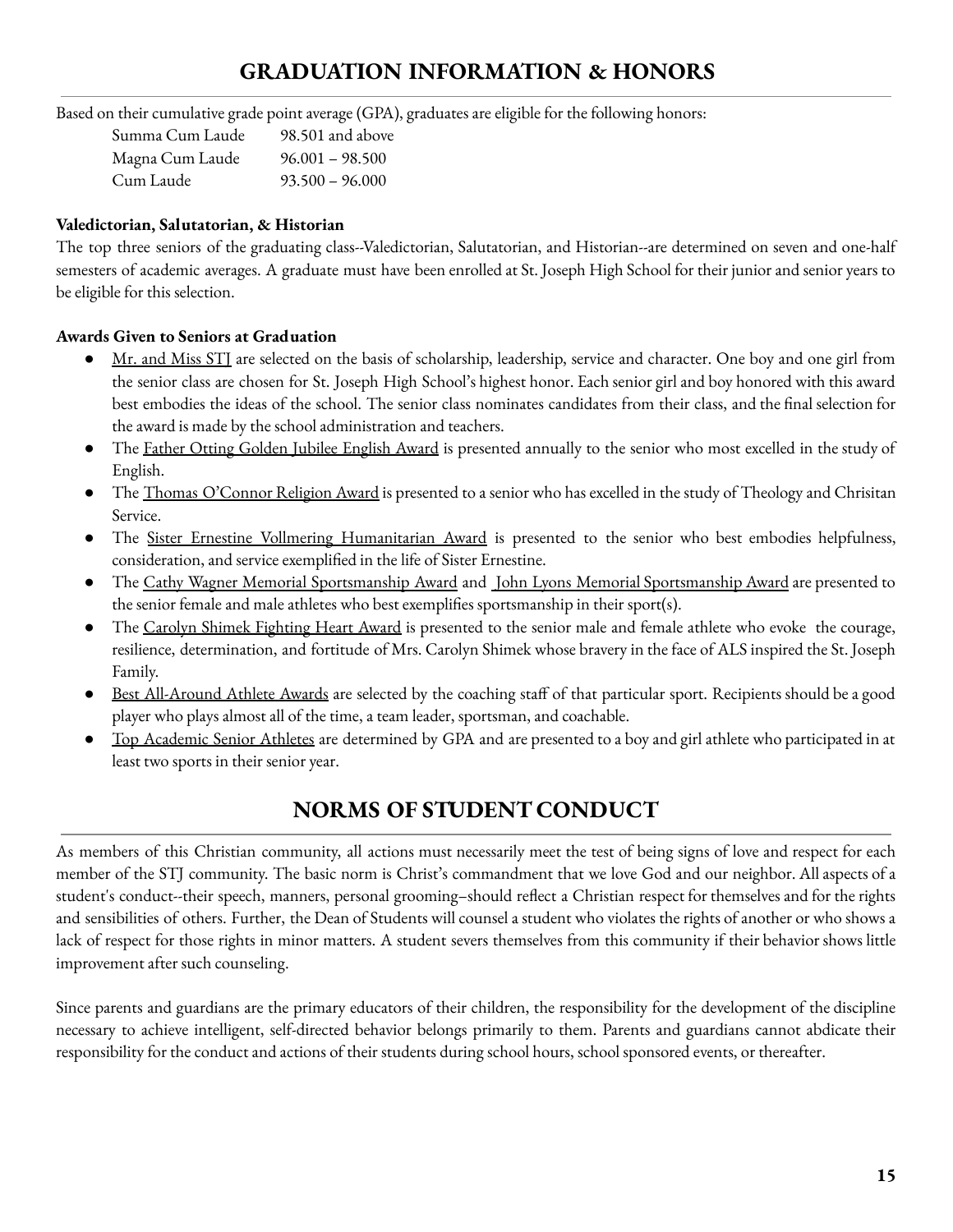### **Respect**

It is generally accepted that a person can only benefit a community if they truly respect themselves. Out of this basic self-respect emerges a respect for the rights and property of others. The school's values presume such an attitude as a basis for full personal growth and will not tolerate a lack of respect in the following areas:

### **Respect for Self**

- Presenting a continual negative appearance or an apathetic attitude toward academic and/or other requirements.
- Possessing, using, or sharing any type of restricted substance (alcohol, drugs, tobacco products) on school property, or at school functions, or attending school or these functions under the influence of alcohol or drugs. See *Drug & Alcohol Policies* section for more information.

# **Respect for Others**

- Publicly dishonoring the good name of St. Joseph High School by acts of misconduct, on or off campus.
- Involvement in criminal activity on or off campus.
- Treating faculty members and other school personnel with disrespect, as evidenced by insubordination, lying, racist, sexist, or elitist comments and actions.
- Treating others with disrespect, as evidenced by racist, sexist, or elitist comments and actions.
- Abetting the violation of school guidelines by other students, such as by providing or transmitting to others any illegal or controlled substance.
- Violating the rights of other students (assault and battery, hazing or initiating other students or guests, fighting, stealing, false fire alarms, etc.)
- Vandalizing or defacing St. Joseph High School, other schools, or private property.
- Misbehavior at STJ school activities (e.g. games, plays) that publicly dishonor the reputation of STJ.
- Endangering themselves or others by bringing a weapon to school or to school related activities.
- Possessing or using on campus any firework or any material which is explosive or otherwise hazardous.
- Possessing or providing to others any pornographic material, or any material which violates the Christian norm of respect for the human body.
- Interference in the communication between school and parents, such as alteration of records, interception of correspondence, etc.
- A negative influence on other students and/or a negative attitude toward the school.
- Chronic tardiness to school or absence from school.
- Continuous violations of school policies.

Students who violate the norms of respect for self and others are subject to disciplinary action by St. Joseph High School. In addition, students are subject to disciplinary action for the following:

- Disruptive conduct on buses or school-rented transportation.
- Membership or association in a gang.
- Gambling on campus or at school-related events.
- Reckless driving on or off campus.
- Violations of all other school guidelines stated elsewhere in the Student & Parent Handbook, or violations of norms that are implicit in the mission and the philosophy of St. Joseph High School.

If a student feels threatened (physically, emotionally, or sexually) due to any lack of respect from students, faculty or **staff, they should report this to the Counselor and/or the Dean of Students.**

**Anyone concerned about abuse should contact the TexasDepartment of Family and Protective Services 24/7hotline number at 1-800-252-5400 and The Diocese of Victoria'sOffice of Pastoral Care and Outreach at [pastoralcare@victoriadiocese.org](mailto:pastoralcare@victoriadiocese.org) or (361) 827-7186.**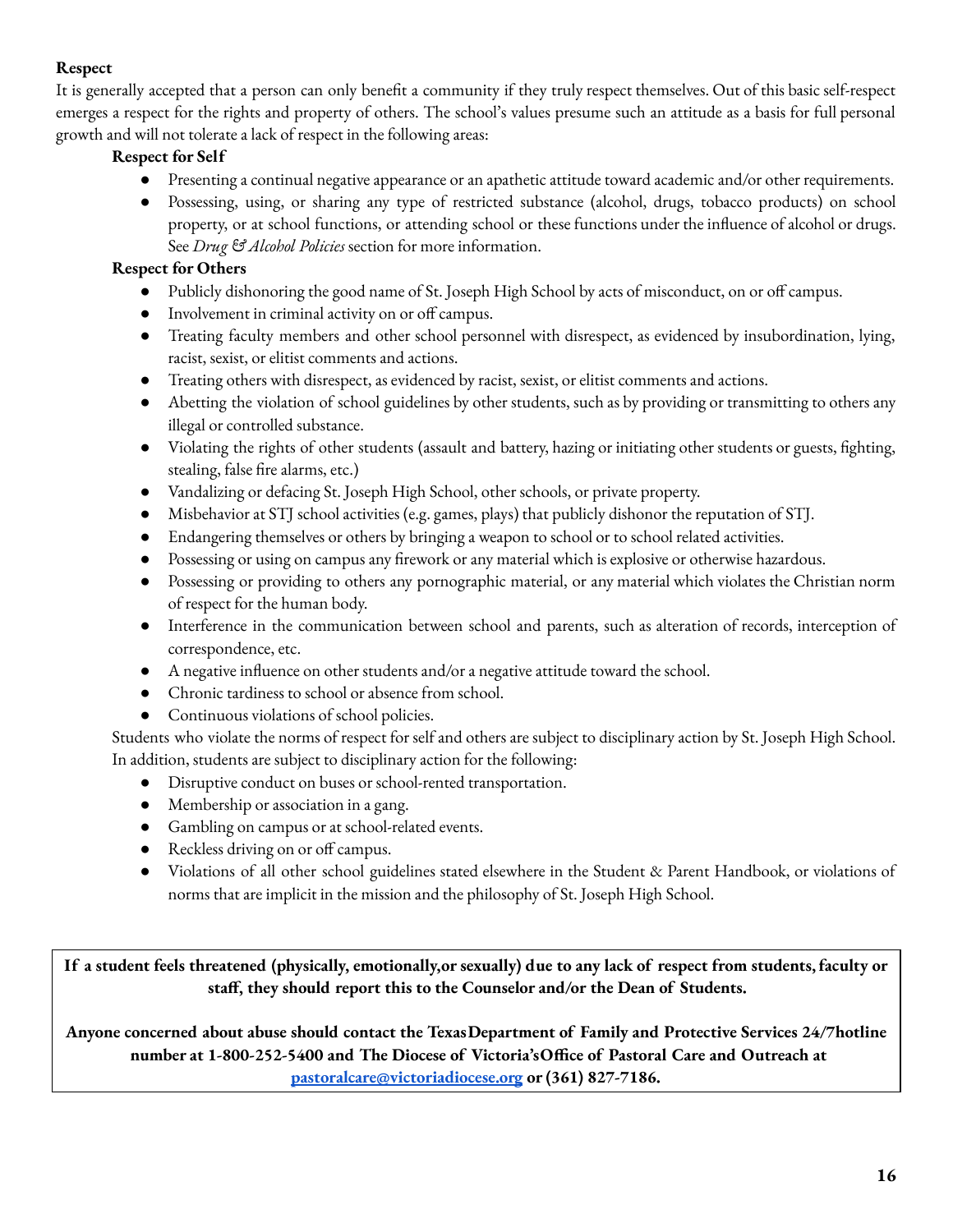# **Fighting**

Due to the seriousness of fighting, and because of the real risk of permanent injury to those involved, any students, regardless of fault, may be subject to Virtual Suspension (for more information about disciplinary enforcement, please see the *Disciplinary Procedures* section for more information).

### **Harm to Oneself or Others**

Any student who endangers themselves or others, or threatens to do so, is liable for immediate dismissal. All members of the community (students, staff, parents, faculty, and administrators) are obligated to notify a member of the administration immediately to insure the safety of the individual(s) at risk. Professional care may become a requirement for continued enrollment.

### **Punctuality**

Students are expected to be on time for school and for all courses. Please see the *Attendance, Absences, & Tardies* section for more information.

### **Out of Bounds**

No student is allowed to leave St. Joseph High School's campus at any time during the school day unless they have received clearance from administration and parental consent. The following areas are off-limits during the school day:

- The student parking lots, surrounding neighborhood, and railroad tracks.
- All athletic facilities, labs, classrooms, the library, the Pozzi Center, and any other office not supervised or authorized by an adult.
- Students who leave campus without permission or who are out of bounds areas will be assigned a Lunch Lock.

### **Parking Lot & Vehicles**

Seniors, juniors, and sophomores may park on campus. Parking permits are required, and no permits will be given to students without valid driver's licenses. Illegal parking may necessitate towing. Parking on the streets of the neighboring subdivision is prohibited. Violations of these guidelines, as well as reckless driving, will result in Lunch Lock. After a third such violation, the student will have their parking privileges revoked for 30 days. After any further violations, the student will have their permit revoked for one calendar year.

Automobiles and other vehicles in the parking lot are to be vacated as soon as the student arrives at school and left vacant until the student's departure. Books, uniforms, food, materials, or equipment are not to be stored in the automobiles for use during the day because students are not permitted access to vehicles during school hours. Violations will result in a Lunch Lock (for more information about disciplinary enforcement, please see the *Disciplinary Procedures* section for more information).

Parking permits are acquired through the school's website ([http://www.stjvictoria.com/flyer-life/parking.cfm\)](http://www.stjvictoria.com/flyer-life/parking.cfm). Permits must be displayed in the lower right-hand corner of the front windshield. All vehicles that are parked on St. Joseph's property are subject to search if the Administration deems it necessary.

#### **After-School Tutorials**

Tutorials are normally conducted Monday-Thursday from 3:00-3:30 p.m. As a courtesy to all faculty and students, all students not attending tutorials are required to do the following:

- Leave the building corridors quietly and quickly after 3:00 dismissal or remain quiet and have orderly conduct if remaining inside the building corridors.
- Students who are noisy or rowdy inside the building corridors during tutorials are subject to disciplinary action.

# **Public Displays of Affection**

The expectation of students on campus is that there should be no extraordinary public displays of affection. Kissing, prolonged hugs and hand holding, or other similar kinds of behavior are not permitted.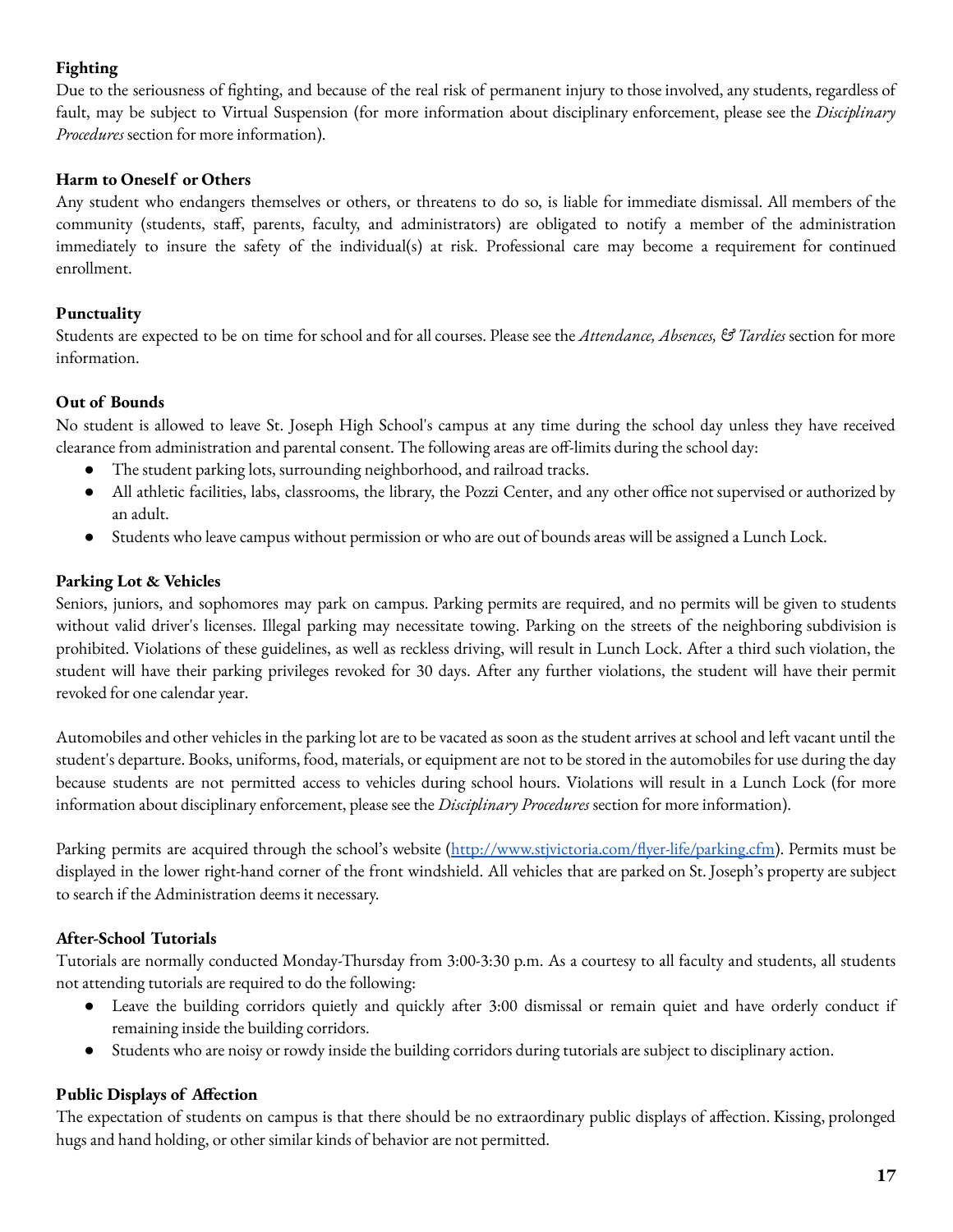#### **Student Visitors**

No student may bring visitors onto campus for visitations without permission from the Dean of Students at least two days in advance of the visit. No person may bring students outside food during or in anticipation of lunch without the permission of the Dean of Students. Any such food will be returned or disposed of immediately.

#### **Use of School Name & Imagery**

The name St. Joseph High School, or any variation thereof, may not be used for any event, either social, athletic, political, etc., nor may anything be published under the name of the school without the expressed permission of the Director of Communications and the President of the school.

#### **Sportsmanship & Fan Behavior**

When representing STJ at games or other events, student spectators shall refrain from any and all unsportsmanlike conduct (obscenities, taunting, "trash-talking", demeaning shouts or gestures, dangerous behavior, and the like). Observed or reported misbehavior will be addressed by the Dean of Students.

#### **Student Sales**

Solicitation by students or the selling of goods, food, or paraphernalia (i.e. clothing or accessories) to other students is forbidden. Students who wish to promote their club, class, or activity or school sport in this manner must have the guidance and approval of their co-curricular moderator and the President of the school.

#### **Lost & Found**

Lost and found items may be turned in or claimed in the Dean's Office in the Library. The school cannot be responsible for items or valuables left in classrooms, hallways, lockers, parking lots, or athletic areas. As a matter of policy, students are encouraged to write their name in their textbooks, notebooks, and other materials in order to facilitate their return.

#### **Deliveries & Messages to & from Students**

Notices for disciplinary actions, administrative communications, and academic communications are often posted in a student's locker. Messages are taped inside the lockers during the day. It is the responsibility of the student to check their locker before leaving school. Failure to go to the locker to pick up notices is not an acceptable excuse for missing these notices. Parents who bring items to school for a student should bring them to the Main Office.

If an emergency situation arises in which a student must be contacted, the parent or guardian must first contact the front office who will then contact the student. Parents or guardians are encouraged not to call or text their children during the school day. If the need arises, a student may contact their parents, but should only do so in compliance with the technology and cell phone policies. Normally, students should not text, call, or email at will.

#### **Lockers & Backpacks**

Students are responsible for the contents of their assigned locker(s). Students may use lockers assigned to them, and they are subject to inspection at any time by authorized school personnel. Backpacks are also subject to inspection at any time. Backpacks and other personal items are to be kept in the locker and not left on the floor or hanging from an open locker door. Open food and drink may not be kept in the lockers.

#### **Passing between Courses**

A four-minute passing period is given between courses. Students are expected to take all books, etc. needed for all courses if distance does not allow enough time to return to the locker before the next course period. Personal electronic device policies remain in force during passing periods.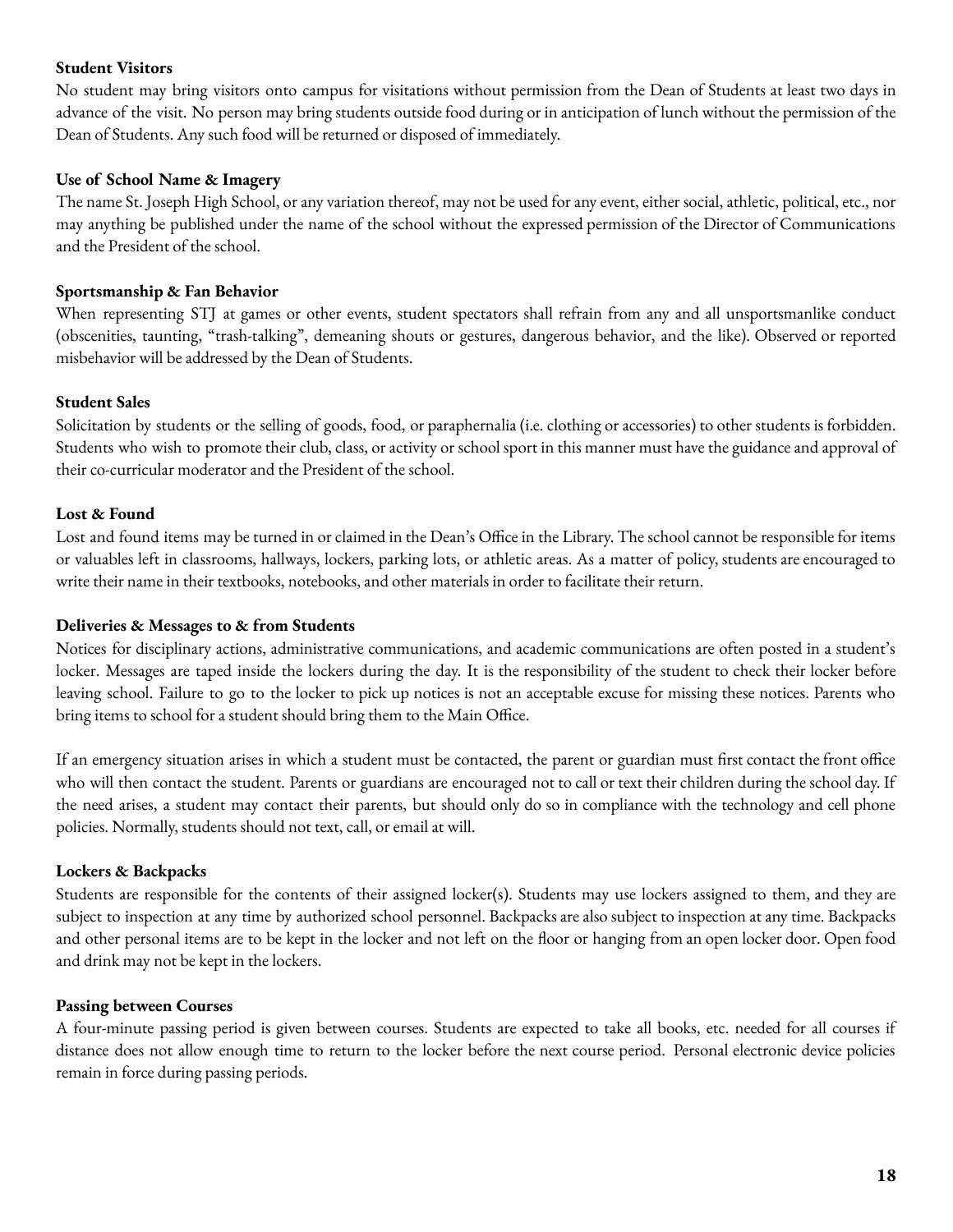Students are not allowed to leave a classroom except in an emergency or with the teacher's permission. Book bags, purses, gym bags, etc. may not normally be left on hallway floors unattended. Such items present exit hazards for emergency disaster evacuation or drills.

### **Emergency Drills**

St. Joseph High School conducts emergency drills in compliance with city codes in order to ensure the safety of students and personnel in the event of a disaster. Emergency drills are held during the school day throughout the academic year at regular intervals. Students are expected to conduct themselves in a manner that reflects an awareness of their responsibility for their own safety and that of others.

# **SPECIAL CIRCUMSTANCES & CATHOLIC TEACHING**

#### **Pregnancy or Fatherhood**

St. Joseph High School affirms the moral teaching of the Catholic Church and seeks to provide an atmosphere where Christian values and principles are fostered. Pre-marital sex is not in keeping with Christian morals and principles and is not considered acceptable for Catholic high school students. However, because of our concern for the welfare of the person, each student enrolled at St. Joseph High School involved in a pregnancy will be dealt with in a sensitive manner on an individual basis.

In order to ensure the best interests of the mother-to-be, parents, and school community, the following guidelines will be implemented:

- When the pregnancy is known to school personnel by whatever means, the President will meet with the mother-to-be and parents or guardians.
- The mother-to-be will be required to have appropriate professional counseling. Evidence of compliance will be presented to the administration.
- The mother-to-be may be prohibited from participating in any functions that the President determines appropriate.
- If the mother-to-be is allowed to remain at St. Joseph High School for a period of time during her pregnancy, a note from the student's doctor must be submitted to the school. The note must clearly state that the student's continued attendance at St. Joseph High School will not be injurious to the student or unborn child.
- After the birth of the child, the student must present a doctor's note confirming that she is able to return to St. Joseph High School.

If a father-to-be is identified as a student of St. Joseph High School, the following guidelines will be implemented:

- The President will meet with him and his parents or guardians.
- He will be required to be involved in a counseling program similar to that required of a mother-to-be. Evidence of compliance is to be presented to the administration.
- The father-to-be may be prohibited from participating in any functions that the President determines appropriate.

#### **Abortion**

Abortion, which disregards innocent human life, is incompatible with and contradictory to the fundamental teaching of the Church, the mission of St. Joseph High School, and the values that should permeate Catholic education. Catholic teaching does not accept that anyone may justifiably procure an abortion, be forced or pressured into having an abortion, or influence or coerce another person to have an abortion.

#### **Cohabitation & Marriage**

Cohabitation is not recognized as a valid lifestyle and is contrary to moral values upheld by St. Joseph High School. Should a student participate in such a relationship, they may not continue enrollment at St. Joseph High School. Married students may not be enrolled or continue their education at St. Joseph High School.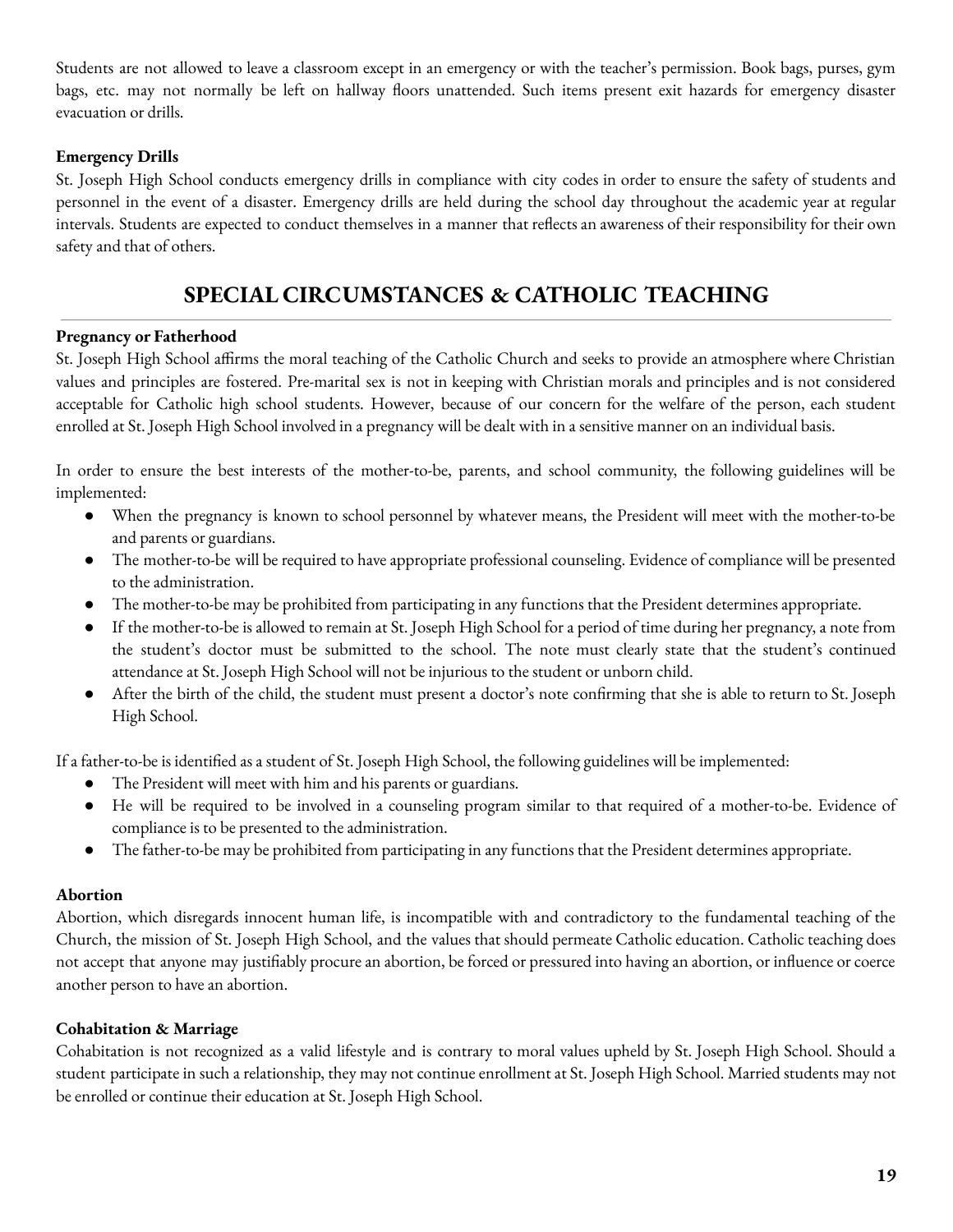# **STUDENT DRESS CODE**

St. Joseph High School students are expected to arrive on campus dressed to meet the school's academic, social, and spiritual mission. Student attire should be proper and mature and should evoke professionalism. The Dean of Students is the final judge of appropriate attire and grooming.

# **General Guidelines for All Students**

- 1. The dress code is enforced from the moment students arrive on campus until the end of after-school tutorials. All attire and personal grooming will be clean and neat. Shirts and polos will be of sufficient length to be tucked in at all times by both male and female students. Images or text which refer directly or indirectly to any of the following cannot be worn:
	- Drugs, alcohol, or tobacco
	- Obscenities or profanities
	- Hate or discrimination
- 2. Slacks, pants, jeans, and shorts may be worn with belt loops and belt.
	- The following cannot be worn:
		- Drawstring pants or shorts
		- Athleticwear, leggings, yoga pants, or compression shorts
		- Ripped or inappropriately frayed pants, jeans, or shorts
		- Anything shorter than 2" above the top of the knee, for all students.
- 3. Jackets, sweaters, or hoodies may be worn and heads should remain uncovered inside and outside during good weather. The following cannot be worn:
	- Caps, visors, or cowboy hats
	- Trench coats
	- Blankets
- 4. Dress shoes, dress sandals, loafers, boots, and tennis shoes may be worn.

The following cannot be worn:

- Flip flops, shower shoes, athletic sandals or slides
- Crocs-style clogs
- 5. Hair should be clean and well groomed. Jewelry and accessories should be appropriate. Take note of the specific piercing guidelines below for male and female students.

The following cannot be worn:

- Unnatural hair color
- Visible tattoos
- 6. School dances or other special events may require a specific dress code and students who participate are expected to adhere to those guidelines.

# **Guidelines for Male Students**

- 1. Will be clean shaven daily.
	- Sideburns must not extend below the bottom of the ears
- 2. Will not allow hair to be too long, nor allow hair to fall below the earlobes, eyebrows, or bottom of the collar.
	- Bizarre hairstyles are not allowed.
- 3. Earrings or visible body/facial piercings are not permitted.
- 4. **On Mass days**, all male students will wear button-down dress shirts or dress polos together with either dress slacks or jeans.
	- T-shirts and shorts may not be worn.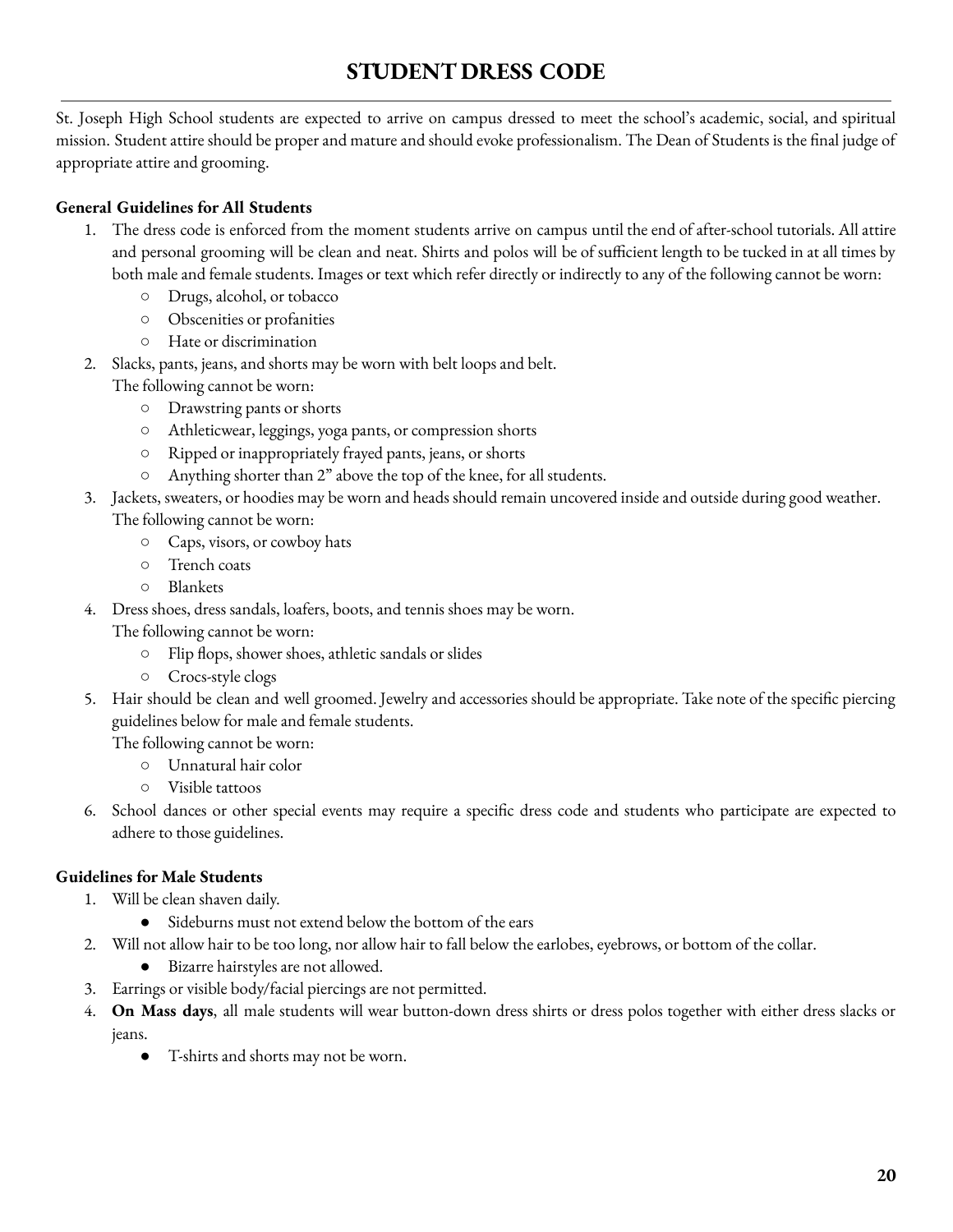#### **Guidelines for Female Students**

- 1. Blouses/dress shirts/tops/tunics with highly stylized hems may be untucked.
- 2. Will not wear shirts, blouses, dresses, or tops that are oversized, sleeveless, low cut, or see-through.
	- Bra, bralette, or tank top straps and midriffs must always be covered.
- 3. Will not wear dresses or skirts shorter than two inches (2") above the top of the knee.
- 4. Up to two ear piercings, per ear, allowed. Gauge or any other visible body/facial piercings are not permitted.
- 5. **On Mass days**, all female students will wear dresses, or dress blouses, dress shirts or dress tops with either skirts, dress pants, or jeans.
	- T-shirts and shorts may not be worn.

St. Joseph High School reserves the right to determine what meets the dress code. Students out of dress code will be required to take corrective action immediately, including calling parents or guardians to bring an appropriate change of clothes to campus. The Dean of Students is the final judge of dress code related questions and determines **consequences for any violations.**

#### **Co-Curricular Attire on Campus**

Students may not wear competition or performance attire to school that violates the Student Dress Code. Athletic warmups or sweatpants, sleeveless athletic shirts, or untucked or otherwise inappropriate performance wear is not permitted. Athletes or other co-curricular participants in violation of these policies will be placed in virtual suspension and the Athletic Director or moderator will be notified.

#### **Student Attire at Co-Curricular Activities**

Games, dances, performances, etc. are official school events and are therefore under the direction of school officials. Student dress at such events should always be in good taste and reflect the values of St. Joseph High School.

# **ACCEPTABLE USE OF TECHNOLOGY**

Technology is an ever changing part of modern life. St. Joseph High School is committed to preparing young men and women to live responsibly in a digital world. Managing one's life online and maintaining a responsible online identity and presence is a key component to the school's "Acceptable Use Policy" (AUP).

St. Joseph High School expects students to manage academic work on any school device or account in a manner befitting an STJ student. Misuse of the school network, email system, or any other technological component will **result in disciplinary action.**

The opening, displaying, or sharing of inappropriate material at school or on the school's Google Suite system, **Schoology accounts, or WiFi network will be considered a violation of the disciplinary policies.**

The on-campus recording of voice or image of any student, faculty, or staff member without explicit permission is **strictly prohibited and will result in significantdisciplinary consequences.**

The AUP addresses acceptable and unacceptable ways in which the students may use our information technology (IT) tools, and it addresses specific user responsibilities, rights, and expectations. Adherence to this policy shall be the joint responsibility of the students, parents, and employees of St. Joseph High School.

#### **School Owned Computers, Chromebooks, & iPads**

On any school-owned device, St. Joseph High School students are not allowed to use the school networks or systems in ways that are detrimental to school values. With this unique privilege comes an increased responsibility to use these tools judiciously.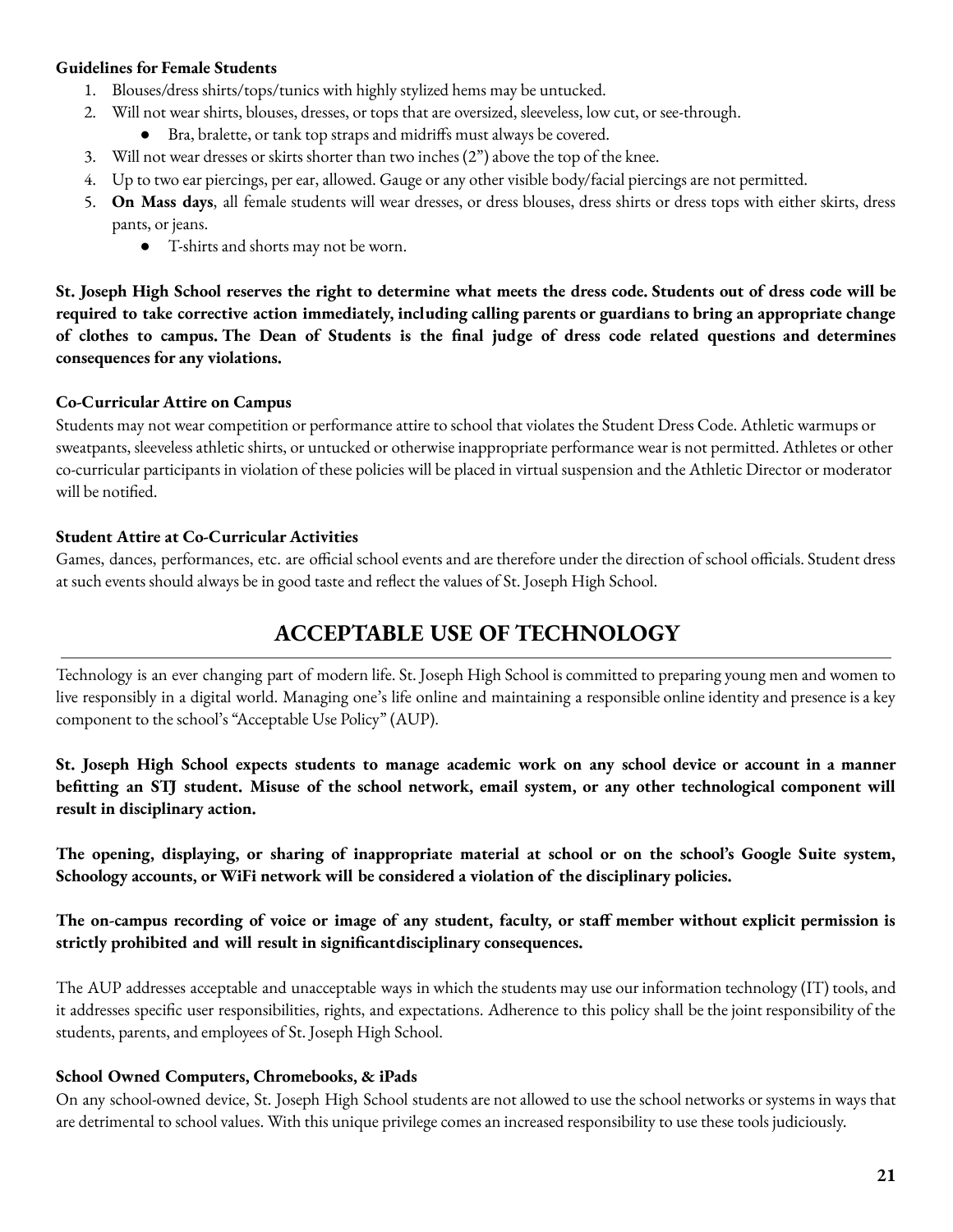### **Privately Owned Devices**

Students using privately owned technology must follow these policies attending any school-sponsored activity, accessing STJ-provided resources, using STJ networks or systems, or while interacting in real or delayed time with STJ community members. While on campus, use of these devices gives tacit approval for school faculty and administrators to observe and utilize the devices to confirm compliance with any school policies.

#### **Classroom Use of Technology**

In the classroom environment, the teacher or other designated adult is the determiner of appropriate and inappropriate use of technology. Teachers may declare technology-free times, or they may require placing personal electronic devices at the front of the room, or in a ready-to-use position, fully charged with textbooks and necessary apps, documents, etc.

Students in violation of the AUP may be subject to disciplinary action, including denial of access to the network. In the event of disabling network access, completion of all course work remains the responsibility of the student. St. Joseph High School is not responsible for the loss of any information, as all files should be backed up.

### **Acceptable Use of Technology**

Students should find St. Joseph High School's IT tools to be useful assets that assist them in achieving their educational goals. STJ provides students access to:

- An official "@STJflyers" Google Suite Account which grants limited access to email, calendaring, document creation, collaboration, storage, and other tools.
- A Schoology account which gives students access to school service, classroom, and co-curricular materials, notes, schedules, communications etc.
- Certain productivity apps and various departmentally used apps.
- The internet and many subscribed internet reference and tutorial resources which are accessible from any student computer in the building and, in many cases, at home through the school's website.
- Note-taking and bibliography applications.
- Access to and classroom instruction on new media creation tools including music, video, digital graphics and programming software.

Students are encouraged to:

- Use IT tools to support their learning in ways consistent with the mission of the school;
- Conduct research using the internet for instructional purposes related to course curriculum and personal interest and development;
- Access information that will facilitate their selection of the college or university they seek to attend;
- Increase their awareness of career path opportunities;
- Infuse technology into their course work;
- Improve their information literacy and research skills;
- Find ways to use technology for service to others.

#### **Unacceptable Use**

The list of inappropriate uses of St. Joseph High School's IT services and accounts currently includes, but is not limited to, the following (this list may be updated at any time):

- Attempting to covertly or overtly use technology in ways that are not appropriate, not indicated by the instructor, or that run counter to the educational purpose of the course.
	- Never take a photo or record audio or video in the building without a teacher or administrator's permission.
	- Earbuds or headphones are not to be worn during the school day except for specified areas and times.
	- Students cannot use technology recreationally or for gaming during the school day except for specified areas and times.
- Intra- or inter-course communicating between students when not designated or supervised by an adult for a specific time period (such as a course period).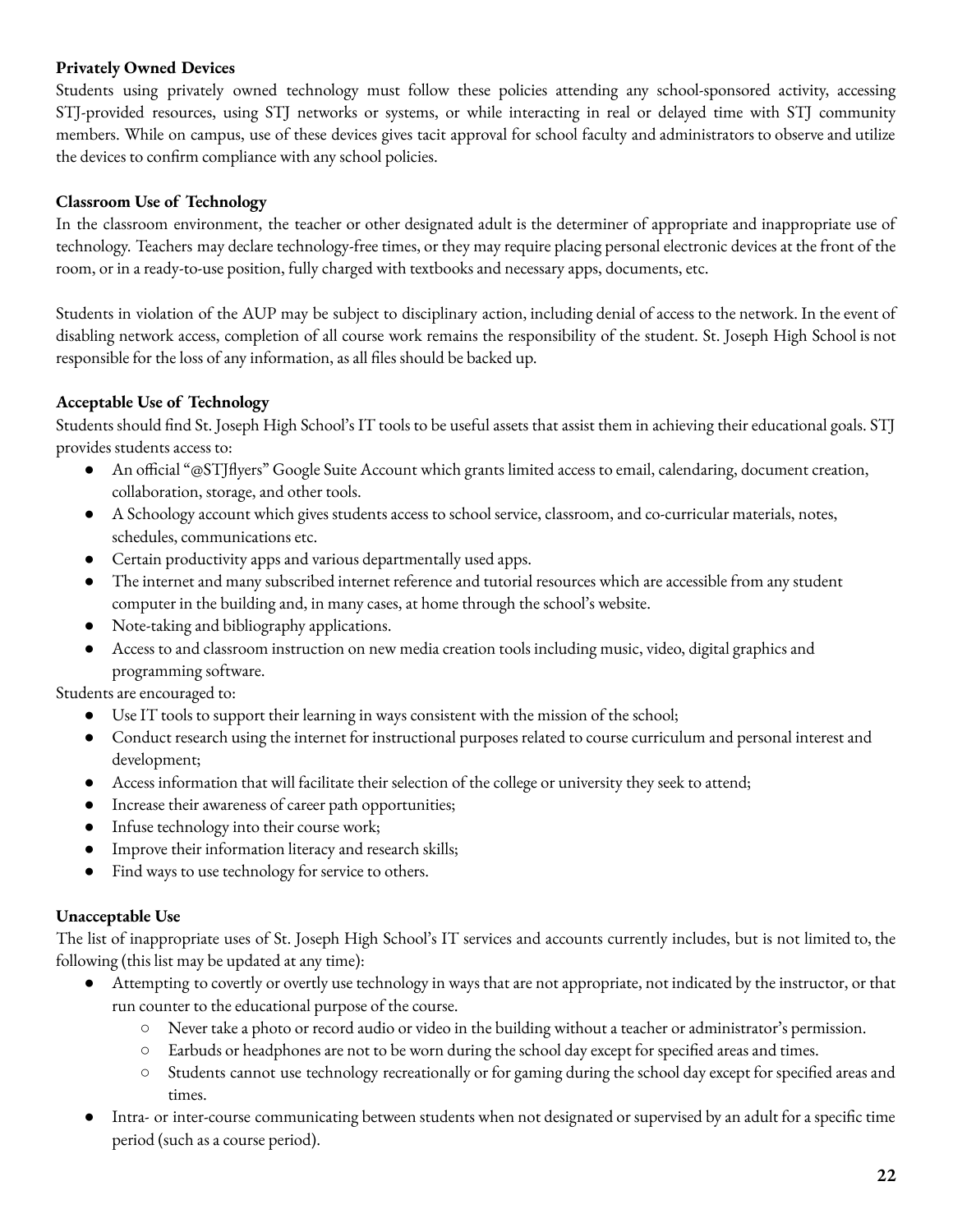- Using the Internet or school network for any illegal activity, including gambling, computer hacking (and all variations thereof) and copyright or intellectual property law violations.
- Using Anonymous Proxies, Caching Servers, jailbreaking any school device, or by any other means avoiding restrictions placed on devices, the IT network, internet access or school systems.
- Gaining intentional access to materials, maintaining access to materials or distributing materials which are obscene, pornographic or whose dominant appeal is sexual arousal.
- Gaining intentional access to material, maintaining access to materials or distributing materials which utilize or encourage excessive use of violence, blood, gore, or the diminishment of the value of life.
- Associating a website with the school without proper authorization or representing the school by name, logo, or identity in a formal or informal publication, document, or program without prior approval.
- Downloading, installing or accessing unauthorized software or other executable files (e.g., .exe, .bat, .pif, .reg) without the permission of faculty or staff; this includes but is not limited to the use of unauthorized operating systems or other root level programs that could be installed on school computers or devices.
- Deliberately introducing a virus to, or otherwise improperly tampering with school systems.
- Intentionally installing or accepting spyware, malware, or other disruptive, intrusive, or destructive programs.
- Attempting to gain access to or gaining access to network hardware (including wall jacks, wires, switches, routers, servers, access points, etc.). This includes placing unauthorized devices onto the school's wired network.
- Obtaining or sending information which could be used to make destructive devices such as guns, weapons, bombs, explosives or fireworks;
- Posting messages on or through the school network or systems, including those that are anonymous, that use abusive or profane language, or use the system to harass, insult or verbally attack others or disrupt normal function.
- Using limited resources (e.g. printer paper or hardware accessories) provided by the school in a wasteful and reckless manner.
- Causing or contributing to the unnecessary congestion or malicious interference of the network.
- Gaining unauthorized access to resources or files.
- Identifying oneself with another person's name or using password, account, or credentials of another user.
- Providing access to the school's network to unauthorized individuals or granting limited authorizations to unauthorized people.
- Using IT Tools for financial or commercial gain (unless approved by STJ administration for a school activity directly supervised by a staff member).
- Stealing or vandalizing data, equipment or intellectual property.
- Invading the privacy of other individuals.
- Attempting to gain access to or gaining access to student records, grades or files outside of the adult supervised and approved shared drives or individual authorized account.
- Degrading or disrupting equipment or system performance.
- Failing to obey school or classroom technology use rules.
- Taking part in any activity related to technology use, which creates a clear and present danger or a substantial disruption to the orderly operation of the school.
- Using school or personal electronic devices to perform unethical actions including, but not limited to, cheating, unauthorized collaboration, or plagiarism (e.g., cell phone texting answers or taking pictures of exams).

# **Email Guidelines**

St. Joseph High School provides each student with a school-issued email which should be used for email communications. Students will carry this email address for their four years at STJ. Faculty and staff may not respond to emails sent by students over any other email provider. Additionally, students must understand that the school will officially communicate with them via their email account.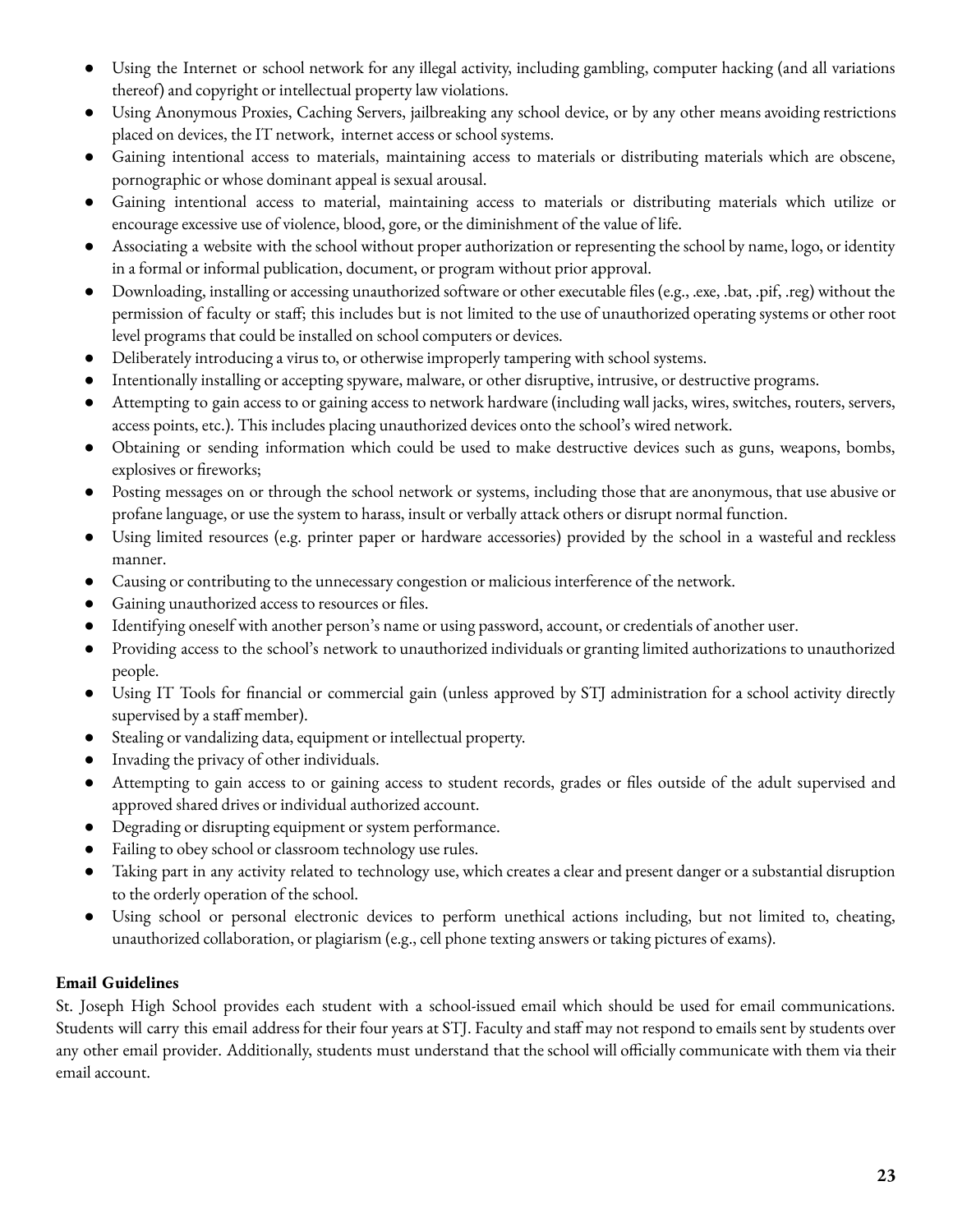Students and parents are reminded that the school issued email is property of the school and should be used for school business only. If necessary, school email can be checked by the administration. Abuse or misuse of the school email system--for example with the intent to annoy or harass--will be considered a violation of the disciplinary code.

Because email is an important form of communication, students are expected to check their email daily for messages from teachers, Counselor, coaches, Campus Ministers, club moderators, and fellow students.

Every email should include the following:

- A proper greeting or salutation (e.g. Dear Mr. Smith)
- A subject line that clearly states the purpose of the email
- A proper ending or signature ("Sincerely," for example)

In addition,

- Emails should be concise, clear, and proofread.
- Emails are often subject to misinterpretation; choose your words wisely and consider how others may read it.
- Protect yourself from identity theft by not emailing passwords, Social Security numbers, bank account information, etc.
- Give teachers time to respond to an email and do not expect teachers to respond at unusual hours of the day or night.

Please note that communications are often sent through the school's Learning Management System, Schoology. Students should regularly check Schoology for any of those communications.

# **PERSONAL ELECTRONIC DEVICE POLICIES**

To make sure students are in an atmosphere conducive to spiritual growth and academic excellence, STJ limits the use of certain personal electronic devices on campus. Any electronic device or accessory including cell phones, smart watches, tablets, gaming systems, laptops, earbuds, etc. will be subject to the following policies:

- Smart watches that send or receive communications are not allowed at any time or place during the school day.
- All other personal electronic devices are not permitted to be visible and/or used in Welder Hall, O'Connor Hall, Administration Building, Library, Cafeteria, and the Pozzi Center. During Mass, courses, or other special assemblies in the Flyer Dome, these same rules apply. Devices should be turned off and put away during attendance at after-school tutorials.
- Individual teachers may have specific academic policies concerning electronic devices. Electronic devices may be used for educational purposes under the specific instruction of a teacher. Electronic devices should not be used in a classroom for non-academic purposes.
- Any device visible or in use during the school day (7:50am-3:00pm) within any specified location will be confiscated. All confiscated devices will be held in the Administration Building until the end of the school day.
- Earbuds, headphones, etc. are not permitted to be visible and/or used in prohibited areas unless specified by a teacher or administrator.

Violations of these expectations will result in the following penalties:

- $\bullet$  1<sup>st</sup> Confiscation of device for the remainder of the day
- $\bullet$  2<sup>nd</sup> For 30 school days, the device will be confiscated when a student arrives on campus until the student leaves for the day
- Further Infractions **For 90 school days**, the device will be confiscated when students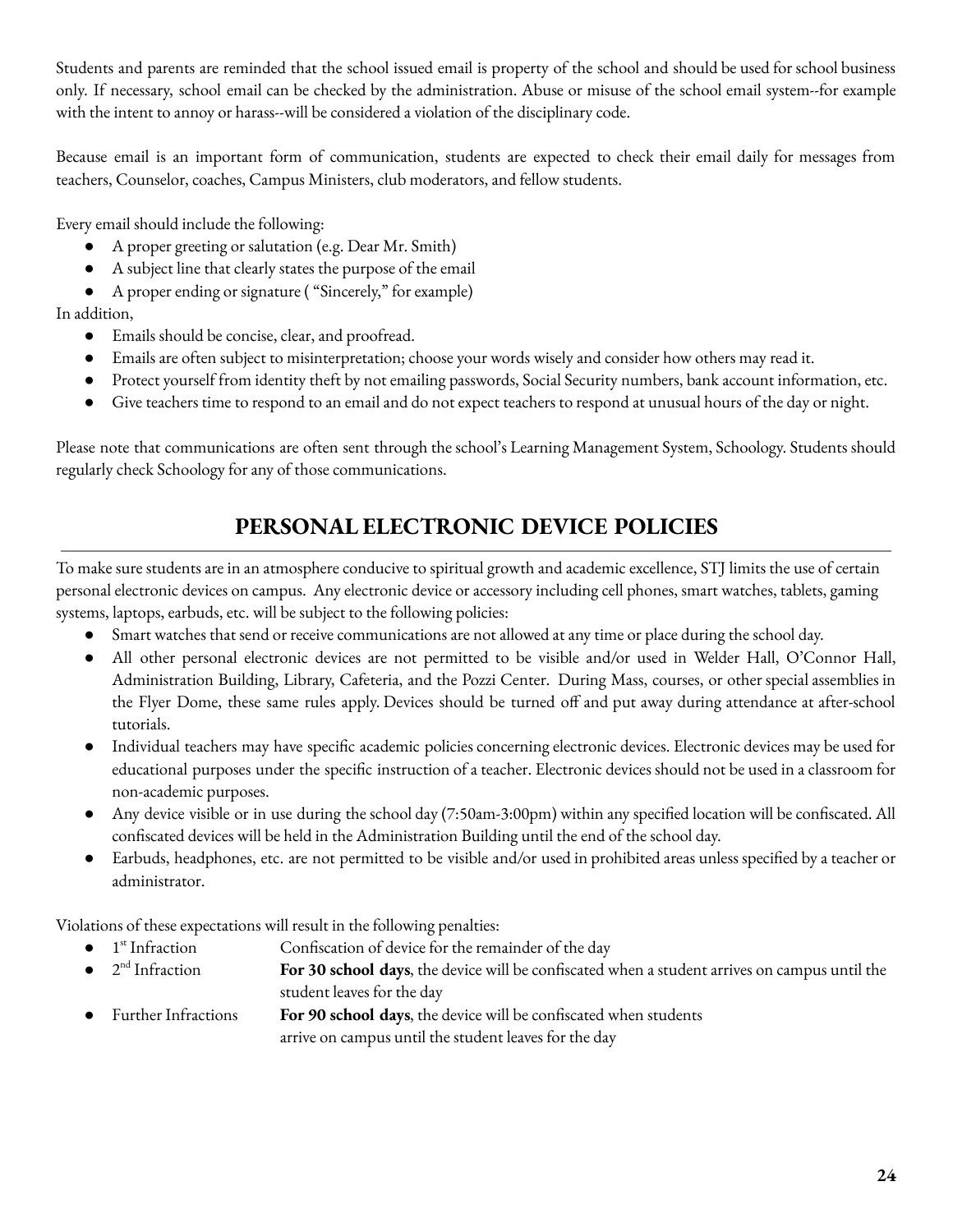#### **Lunch Guidelines**

St. Joseph High School recognizes the importance of healthy socialization for teenagers and acknowledges the growing body of research which highlights the risks of over consumption of social media and other internet content through personal electronic devices. While students are at the cafeteria for lunch, they will be required to place their cell phones in secure storage and not access them until dismissed from the cafeteria. Additionally, laptops or gaming systems will not be used in the cafeteria during lunch. Students should still have a few minutes, once they have left the cafeteria, to use their devices under normal circumstances. Students in a disciplinary protocol during lunch will not have access to the device throughout the lunch period.

# **DISCIPLINARYPROCEDURES**

Whenever a student violates the letter or the spirit of any of the preceding policies or violates any norm or expectation implied in the mission and philosophy of the school, the student will be subject to the following disciplinary protocols. It should be noted that asking questions or seeking help in understanding norms of conduct and disciplinary procedures are encouraged. St. Joseph High School wants students and parents to understand why they are required to behave in certain ways. The Dean of Students is available for these conversations.

#### **Humility & Mitigation**

Whenever possible, students are encouraged to recognize and atone for failures to meet the norms and expectations of St. Joseph High School. All humans make errors and sin. By showing contrition and attempting solutions to heal any breach of trust, students live up to the highest calling of a Christian community. Students who evoke this form of humility when corrected by faculty, staff, or administration may mitigate some disciplinary consequences. By contrast, students who display disrespect, entitlement, or ignorance in an effort to excuse their actions may intensify disciplinary consequences.

#### **Classroom Discipline**

Students are expected to follow all behavioral guidelines and directions stated by a teacher in their classroom. Upon the first violation of these guidelines the student may be warned or counseled to correct their behavior by the teacher. If the student fails to correct their behavior, the teacher will refer the student to the Dean of Students for further disciplinary consequences.

#### **Lunch Lock**

Students who violate some campus policies may be placed in a lunchtime suspension. During this time they will eat their lunch, but remain separate from the rest of the cafeteria population for the entire lunch period. Students will not have access to personal electronic devices at this time, but may continue academic work they have been assigned. The following are potential grounds for Lunch Lock enforcement:

- Late to 1st period or other courses
- Violating parking lot access
- Violating out of bounds policies
- Violating classroom policies

#### **Virtual Suspension**

Some circumstances require students to be removed from the student population and campus environment by being placed in a virtual learning environment in the library. While in the library, they will not have access to personal electronic devices and will virtually attend all courses. Students must complete any assignments or assessments and turn in any homework. Students in virtual suspension will, by default, serve a Lunch Lock. The following are <u>potential</u> grounds for Virtual Suspension enforcement:

- Serious violations of dress code
- In-school suspension or probation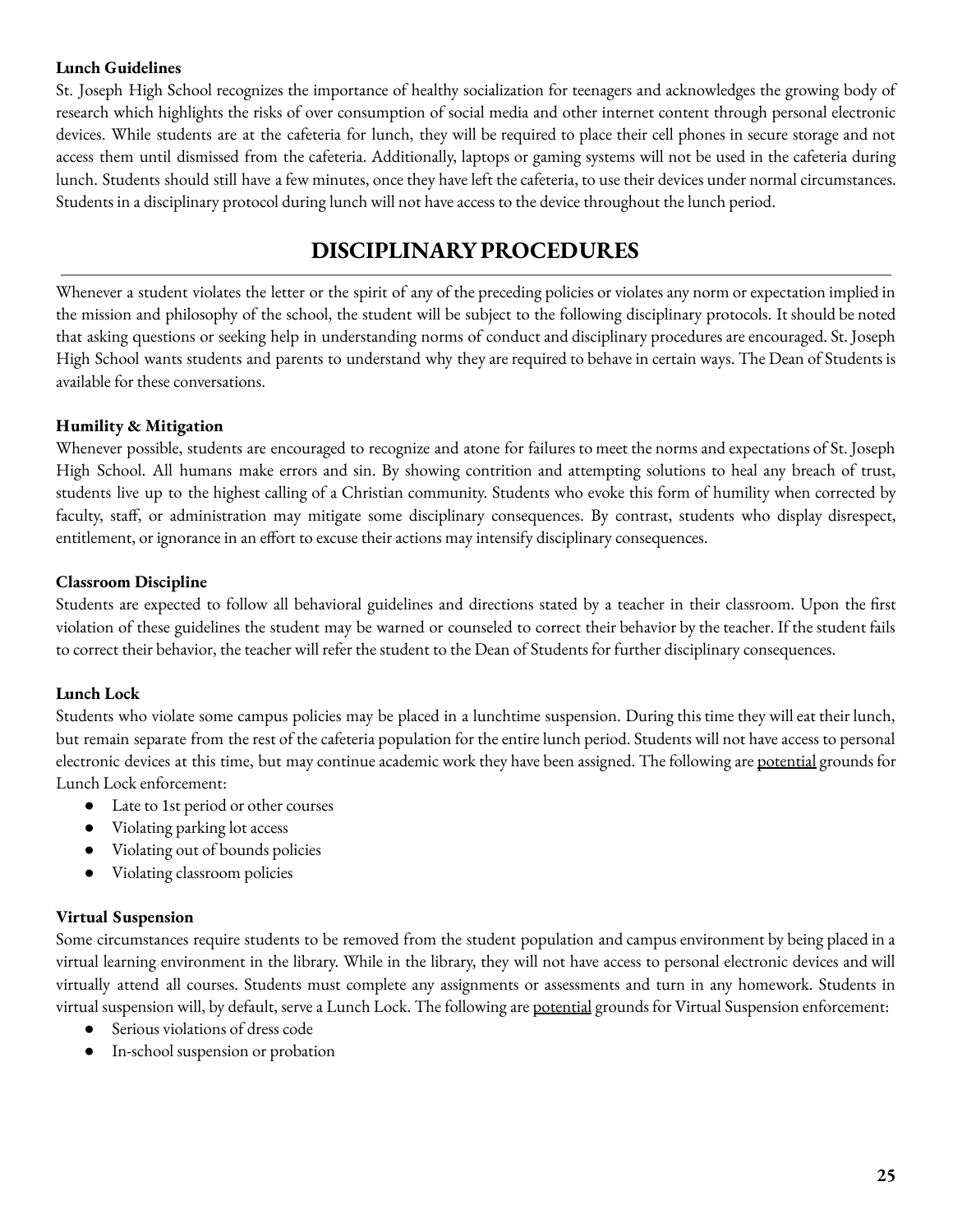### **Restorative Service**

In certain circumstances, student behavior may require more demanding disciplinary action. Students may be assigned a minimum of four additional service hours which must be completed from a list of designated partners within a prescribed period of time. Failure to complete these service hours can result in academic penalties and may jeopardize a student's graduation. The following are potential grounds of Restorative Service enforcement:

- Habitual misconduct
- Disrespect for personal or school property
- Harassment or bullying

#### **Co-Curricular Probation**

In more serious circumstances, students may lose the privilege of participating in co-curricular activities. For a probationary period, these students will not be allowed to practice or play for any school athletics program, practice or perform for any school fine arts program, or participate in any other co-curricular club, group, or activity. Co-Curricular Probation is a serious course of action typically applied when students have not responded to other disciplinary actions. Co-curricular probation will include a parent conference with other members of administration, the Dean of Students, and either the Athletic Director or any relevant co-curricular moderator.

#### **Searches**

For reasonable cause, members of the administration may conduct a search of student lockers, book bags, motor vehicles, and electronic devices. If a student refuses to allow the administration to perform such a search, the student will be suspended from school until the search can be conducted. The student may also be subject to expulsion.

#### **Expulsion**

A student's continued enrollment at St. Joseph High School is not guaranteed. If, after repeated violations of the school's norms and expectations for student conduct, a student continues to violate policies they may be expelled. A student may also be expelled for extraordinary actions that violate the core mission of St. Joseph High School. The following are potential grounds for expulsion:

- Causing severe and intentional physical, emotional, or sexual harm to another.
- Issuing true threats to the well-being of other students or the school.
- Theft or vandalism of personal or school property
- Flagrantly violating the Catholic mission of St. Joseph High School.

#### **Reporting Conduct**

St. Joseph High School is committed to communicating with parents and guardians about their student's disciplinary status. Some minor infractions may not result in parent communications, but habitual or severe violations of school's norms and expectations will be promptly communicated to parents. Parent conferences may be requested in some circumstances. It is expected that students accurately communicate with their parents about any behavioral misconduct.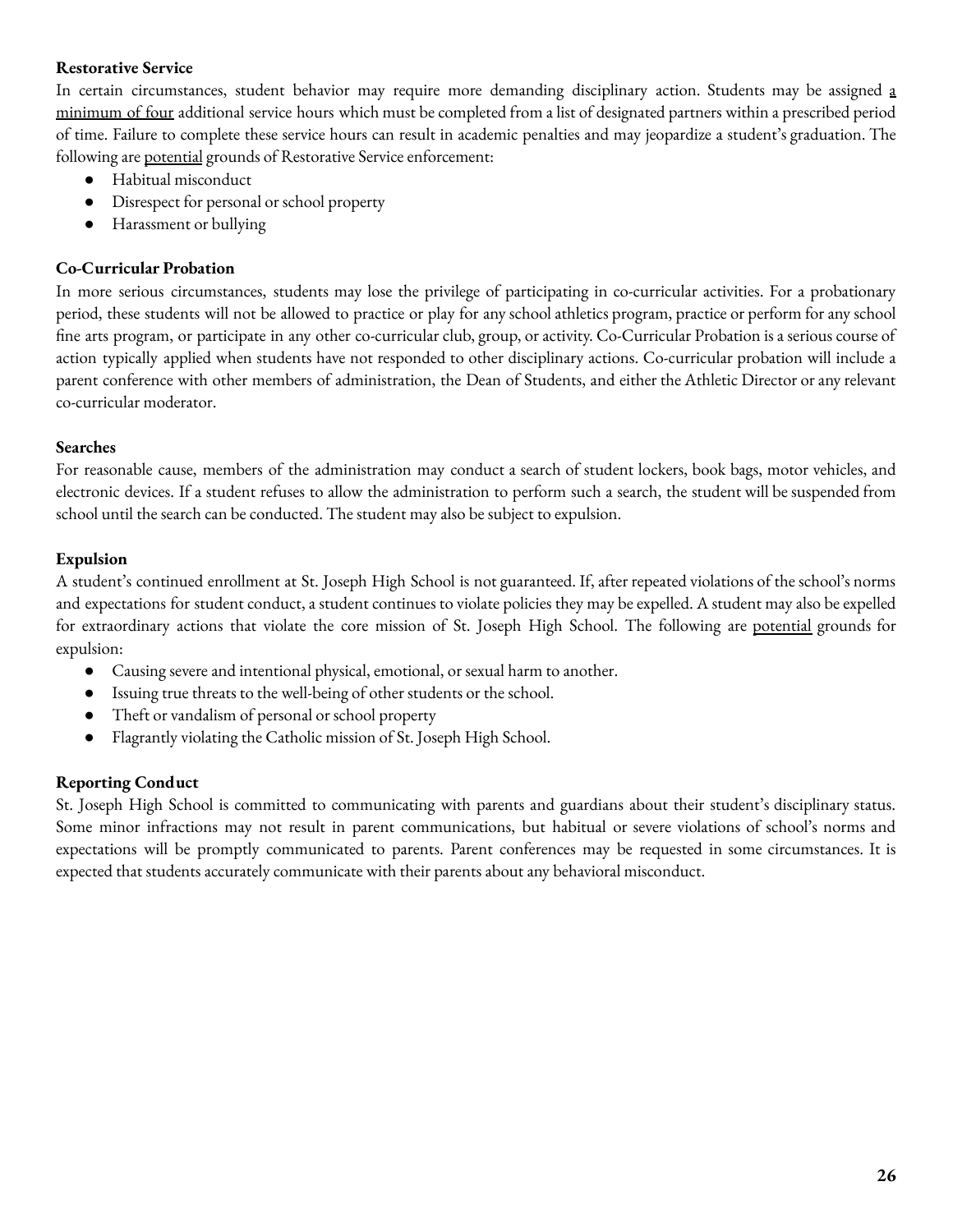# **DRUG & ALCOHOL POLICIES**

St. Joseph High School believes that students learn best when they are not under the influences of drugs and alcohol. These policies are intended to foster a lifelong understanding of the dangers of drug or alcohol abuse and an awareness of resources available to support students related to drug and alcohol abuse.

The faculty, staff, and administration of the school understand that developmental issues sometimes impede adolescents from making wise decisions. Given this reality, STJ employs several policies concerning the use of drugs and alcohol by students.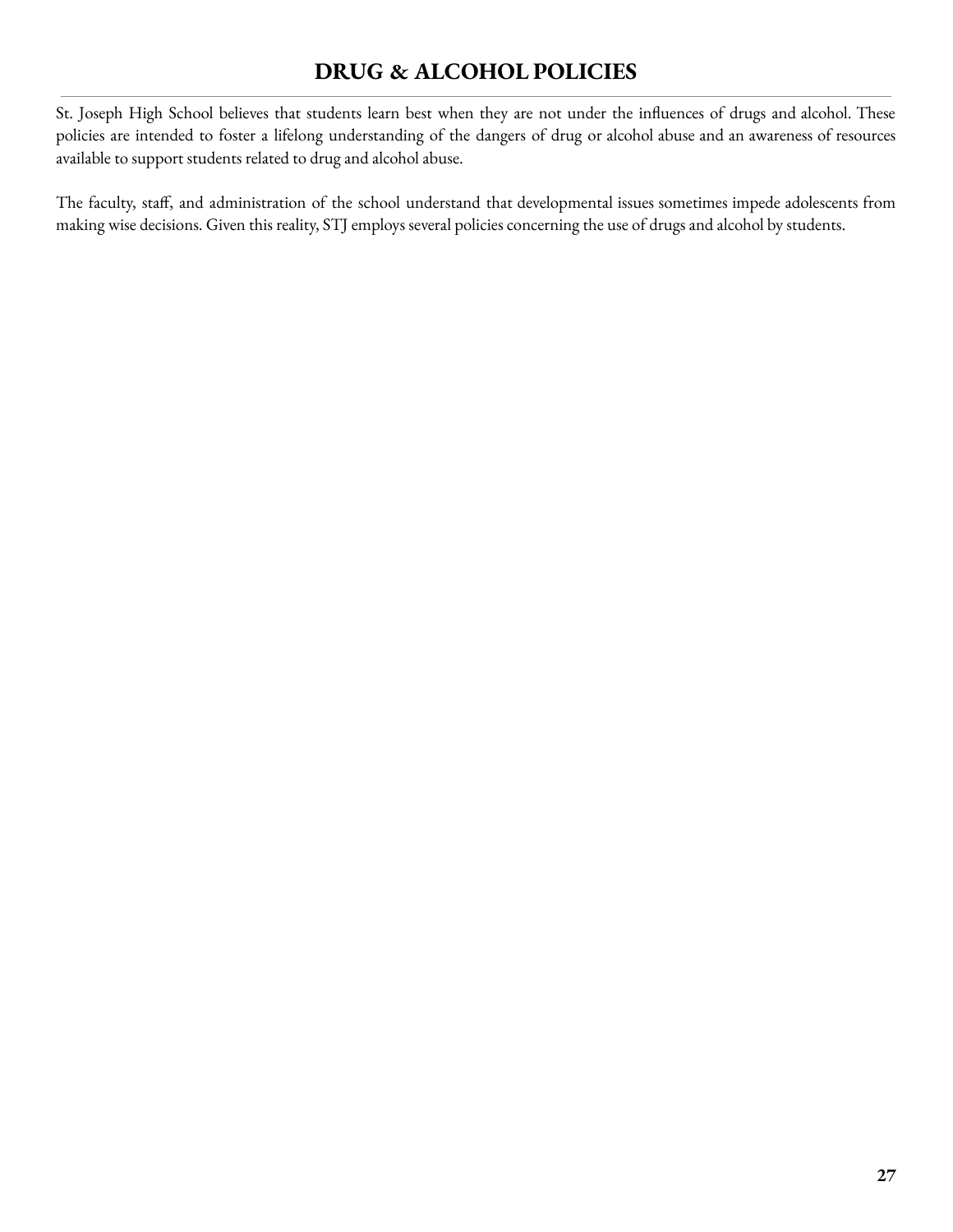# **ATTENDANCE, ABSENCE, & TARDYPOLICIES**

Regular and punctual attendance at school is the primary responsibility of the student and parent or guardian. Students who are absent from school jeopardize their academic standing and their ability to integrate into the social and spiritual fabric of the high school community. While parents have the right to take their students out of school, the school is obligated to impose consequences for excessive absences. Parents are expected to schedule family vacations during school vacation periods. Dental, medical, and other appointments should normally be made after 3:00 p.m. or on Saturdays or school holidays. Masses and special school events are not appropriate times to schedule appointments.

### **Reporting Absences**

Parents or guardians are to call the main school office at (361) 573-2446 before 9:00 a.m. to report the absence of their student. Otherwise, the parent will be called between 9:00 and 10:00 a.m. Failure to report **your** student's absence will result in **them** serving a Lunch Lock when they arrive at school.

When a student returns to school after an absence, a note dated and signed by a parent or guardian indicating the reason for the absence is to be submitted. If applicable, this documentation should include a statement signed by a relevant doctor or nurse that must be given to the main school office upon a student's return if the appointment is during school hours. Absences without proper documentation will be considered unexcused by STJ. Repeated failure to report a student's absence places at risk the student's continued attendance at St. Joseph High School.

### **Absentee Homework Assignments**

Students are required to make up assignments and assessments when they are absent. Students or (if students are unable) their parents or guardians should do the following:

- 1. Communicate directly with the teacher before an expected absence.
- 2. Check the school's learning management system, Schoology, for any messages or assignments.
- 3. Communicate directly with the teacher to confirm all assignments are understood and completed.
- 4. For extended absences, students should coordinate directly with teachers and the Director of Academics.
- 5. Teachers are not responsible for initiating communication with absentee students--absentee students are expected to initiate direct communication with their instructors.

# **School Attendance Policies**

Students must meet the high standards established by St. Joseph High School and the following attendance policies will be enforced:

- Students must attend 90% of school days for each course.
	- Students must not miss more than 9 school days for each course per semester.
	- School-sanctioned activities and other properly documented situations do not count toward these 9 absences per semester.
- Absences of 15 minutes or more from the course are counted as a course absence.
- Absences of 5 or more periods during a day--sequential or not--will be counted by STJ as a full day absence.
- **● A student with a f ull day absence may not participate in co-curricular activities for that day.**
- Students who are not in the classroom when the bell rings will be considered tardy and required to get a tardy slip from the front office. Extenuating circumstances may mitigate this requirement.
	- Students who are tardy or are absent without excuse will serve a Lunch Lock during their next lunch period.
	- Repeated tardiness will result in more serious disciplinary action.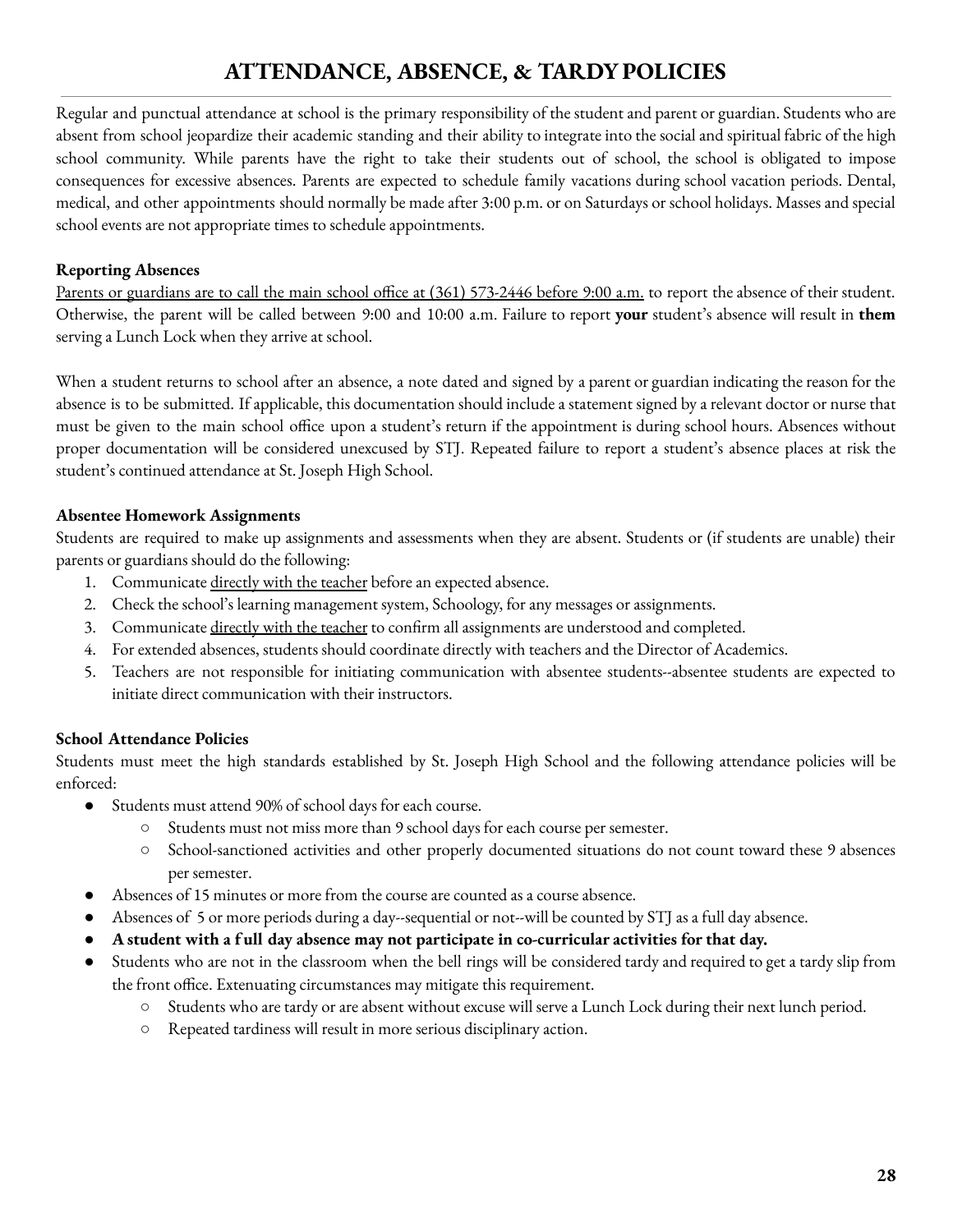STJ considers the following to be excused reasons for missing a course as STJ determines a full-day absences, senior exam exemptions, and other disciplinary enforcement:

- Participation in co-curricular functions like athletic competitions, class retreats, or fine arts performances.
- College visits approved by the Counseling Office. See below for *College Visitation Absence* procedures.
- Personal illness or the serious illness or death of a family member--with proper documentation.
- Participation in school-sanctioned functions like livestock shows or dance recitals--with proper documentation.
- Subpoena by the court--with proper documentation.
- Emergencies or circumstances calling for the student's services or presence at home--with proper documentation.

#### **School-Sanctioned Absence**

Each student is responsible for making up course work missed due to a school-sanctioned activity. If an athlete, performer, or club member does not complete required work, a teacher will notify the Director of Academics who will then notify the coach or moderator so appropriate action may be taken. Field trip sponsors, co-curricular moderators, and athletic coaches must have a list of participants and departure times signed by the coach or sponsor and turned in to the Dean of Students the Friday before the week of the event. This list will be distributed to all faculty and staff. Students who repeatedly do not balance their academic obligations with their co-curricular privileges may be subject to Co-Curricular Probation.

#### **College Visitation Absence**

- Seniors are allowed 4 college visits during the school year. Seniors using college days in the spring must have already applied to the school they plan to visit.
- Juniors are allowed 2 college visits which must be taken on or before April 1.

Students must bring a note or have an email sent from a parent or guardian stating the day(s) of the trip and the destination to the Counseling Office at least 3 days in advance. The student MUST obtain an acknowledgement letter from the college and return that to the attendance office upon return to school. If proper procedures are followed, the visit will not count as an absence.

#### **Excessive Absences**

At 10 unexcused absences--either full day or in a particular course--the student and their parents or guardians will meet with the Dean of Students and the Director of Academics. The student may be placed on Academic or Co-Curricular Probation. Extenuating circumstances may be considered (e.g. extended illness, hospitalization, or family needs). The Director of Academics and the Dean may make recommendations for making up days and review eligibility for senior exam exemptions, if applicable.

Students who do not fulfill the terms of any Probation, will risk eligibility for course credit and their enrollment at STJ regardless of the reason for the absence.

#### **Requesting to Leave Campus**

A student must have the permission of the Dean of Students to leave the campus during the school day. Permission should be requested from a parent or guardian and presented to the front office or emailed to the Dean before the start of the school day. The request should include a reason for leaving, a phone number to verify the request, and the name of the doctor or dentist, if applicable. If a request with a name and phone number are not provided, leave from campus may not be granted. Under no circumstances may students dismiss themselves from school.

- Students must sign out at the front office.
- For non-driving students, a parent must come in and sign the student out of school for appointments when prior written approval from the parent or guardian has not been sent.
- When prior written approval from the parent or guardian has not been sent (for students who drive), a parent must be called.
- The student or parent must sign in upon return.
- Parents and students must meet these required attendance policies or an absence may be considered unexcused.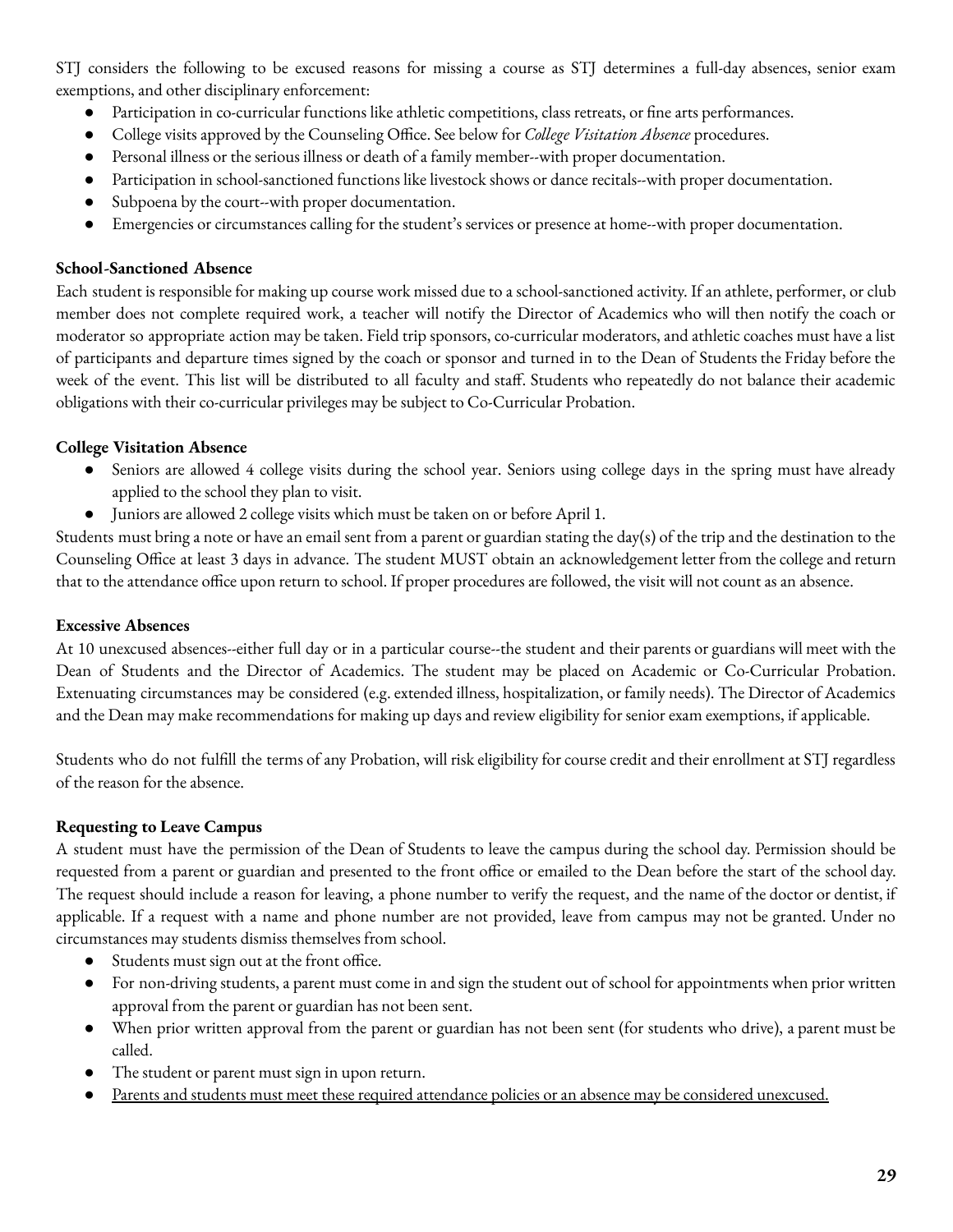#### **State Attendance Laws for Awarding Course Credit**

St. Joseph High School is also bound by Texas law which regulates school attendance and the awarding of course credit.

- In any circumstance in which a student misses a course, they are required to make up all the course work they can. Please review the *Academic Guidelines, Policies, and Procedures* section and the preceding guidelines for more information.
- Students who do not make up course work, will not be awarded course credit.
- Students who attend school for 75% or less of 180 required school days will not be awarded course credit.

#### **Residence Requirements**

Students are not to live on their own in homes or apartments, and when not residing with their parents, must live with an adult approved by their parents and the school. Parents are asked to contact the school to coordinate any such arrangement for attendance purposes.

#### **Perfect Attendance**

To attain recognition for perfect attendance, a student must be present each and every day of the school year, without any unexcused absences. In addition, a student recognized for perfect attendance may have no more than three tardies for the year.

# **HEALTH & MEDICATION POLICY**

#### **Health Policy**

Students who become ill during the school day are to report to the front office. The Dean of Students will be notified of students who are ill. Afterwards, the student may be sent home with parent permission.

#### **Medication Policy**

At no time during the school day should a student be in possession of prescription drugs (ie: pain medication, ADD/ADHD medication, etc.). These pills should remain at home under the supervision of the student's parents or guardians.

However, if the student must take medication during the school day, the school requires the following:

- 1. A supply of the medication must be sent to school in the original container which should state the dosage and how many times per day the medication should be taken.
- 2. A school issued form signed by a parent or guardian giving the school permission to dispense the medication.

This permission must be renewed each year. No medication will be dispensed without written consent. STJ cannot accept phone calls as consent to dispense medication. Furthermore, it is the student's responsibility to come to the front office for their medication. Other than emergency medications like inhalers, epipens, and the like, medication cannot be kept in a student's locker, backpack, or pocket.

# **SCHOOL OFFICES & SERVICES**

#### **President - John H. Gilley, IV**

#### **[jgilley@stjflyers.com](mailto:jgilley@stjflyers.com)**

St. Joseph High School has a President administrative model. The President is responsible for assuring that all objectives are met within the context of the Mission and Philosophy of the school. The President is the spiritual leader of the school and assures a high degree of educational excellence. The President provides day-to-day support for students, faculty and staff and provides supervision throughout the day for all.

#### **Administrative Assistant- Lisa Petrisky**

#### **[lpetrisky@stjflyers.com](mailto:lpetrisky@stjflyers.com)**

The Administrative Assistant operates out of the school's front office and supervises students arrivals and departures in addition to facilitating school and parent communications throughout the day.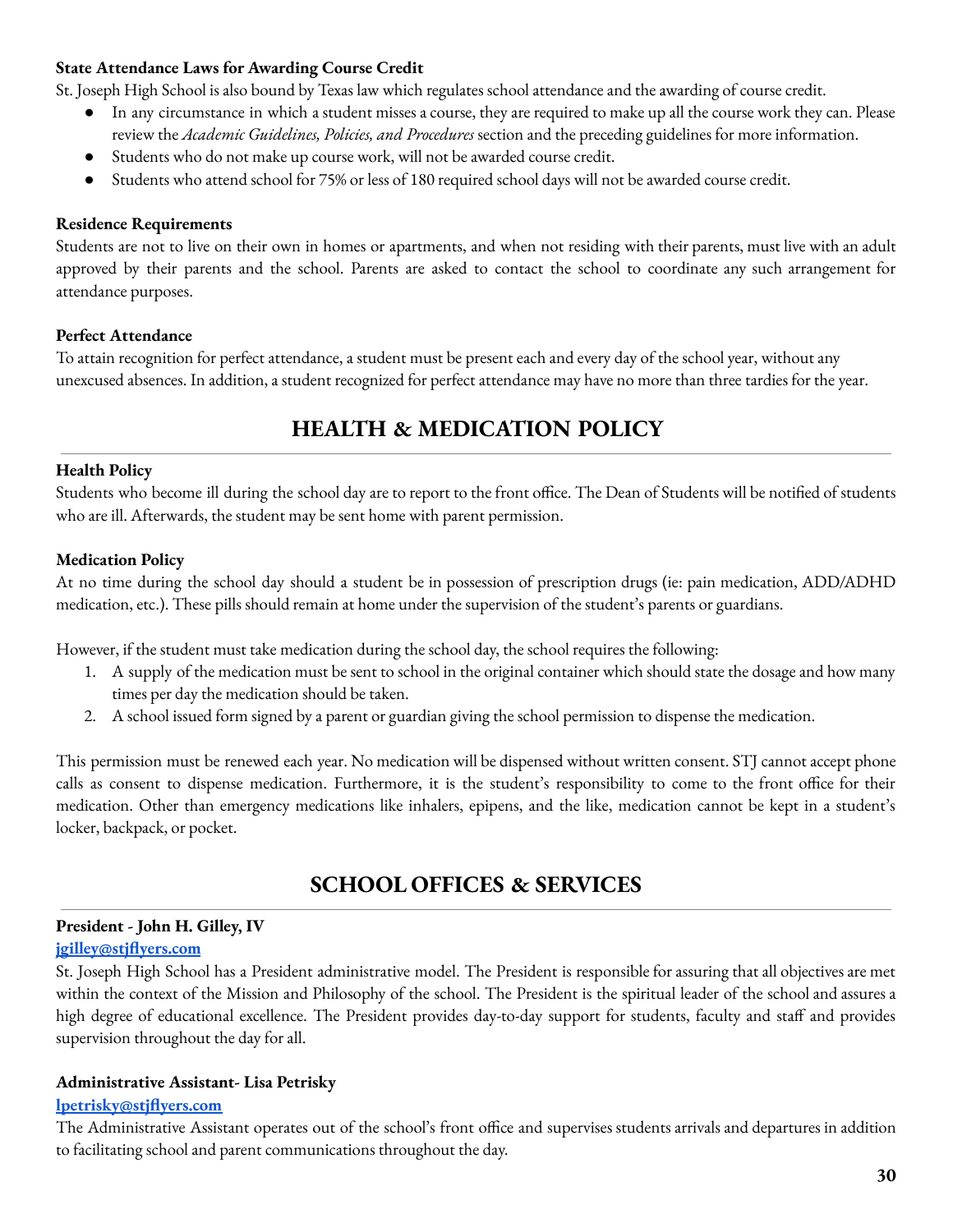#### **Cafeteria Manager - Linda Balderaz**

#### **[lbalderaz@stjflyers.com](mailto:lbalderaz@stjflyers.com)**

The Cafeteria Manager oversees all operations within the cafeteria as well as snack services during morning break.

#### **Chief Financial Officer - Terese Arnecke**

#### **[tarnecke@stjvictoria.com](mailto:tarnecke@stjvictoria.com)**

The CFO operates the business office of the school. This includes overseeing the budget process, tuition collections, tuition grant program, etc.

#### **Dean of Students - Drew Westfahl**

#### **[dwestfahl@stjfyers.com](mailto:dwestfahl@stjfyers.com)**

The Dean of Students is responsible for student life on campus outside of academics, athletics, and other co-curricular activities. The Dean guides the formation of student character through general behavior policies, including dress code, cell phones, and attendance.

#### **Director of Academics - Megan Schott**

#### **[mschott@stjflyers.com](mailto:mschott@stjflyers.com)**

The Director of Academics oversees the academic program and works closely with the President in all matters pertaining to the academic, instructional, supervisory, disciplinary, and professional areas of the school. The Director is also responsible for chairing the accreditation process and oversees all academic and technology departments.

#### **Director of Admissions - Jen Korinek**

#### **[jkorinek@stjflyers.com](mailto:jkorinek@stjflyers.com)**

The Director of Admissions coordinates admissions for both incoming freshmen students as well as all transfer students. The Director works closely with our partner schools: Nazareth Academy, Our Lady of the Gulf, Our Lady of Victory, and Trinity Episcopal School. The Director serves as a liaison between the local Catholic churches' CCD programs and handles general community outreach for prospective students. The Director also supervises Constituent Relations through alumni programs, endowment gifts, and annual fundraisers.

#### **Director of Athletics - James Duprie**

#### **[jduprie@stjflyers.com](mailto:jduprie@stjflyers.com)**

The Athletic Director oversees all operations and matters related to St. Joseph High School athletics, including but not limited to all athletic teams, facilities, tournaments, and transportation.

#### **Director of Communications - Shandee Harrell**

#### **[sharrell@stjflyers.com](mailto:sharrell@stjflyers.com)**

The Director of Communications manages all internal and external communication for the school, including media relations, social media, and marketing. In addition, the Director of Communications assists in the coordination of fundraising campaigns and special events planning and execution.

#### **Director of Facilities - Michael Boyle**

#### **[mboyle@stjflyers.com](mailto:mboyle@stjflyers.com)**

The Facilities Director oversees all of St. Joseph's physical plant including the main campus and the Field of Dreams. The Director oversees all maintenance staff and subcontracted custodial or repair services.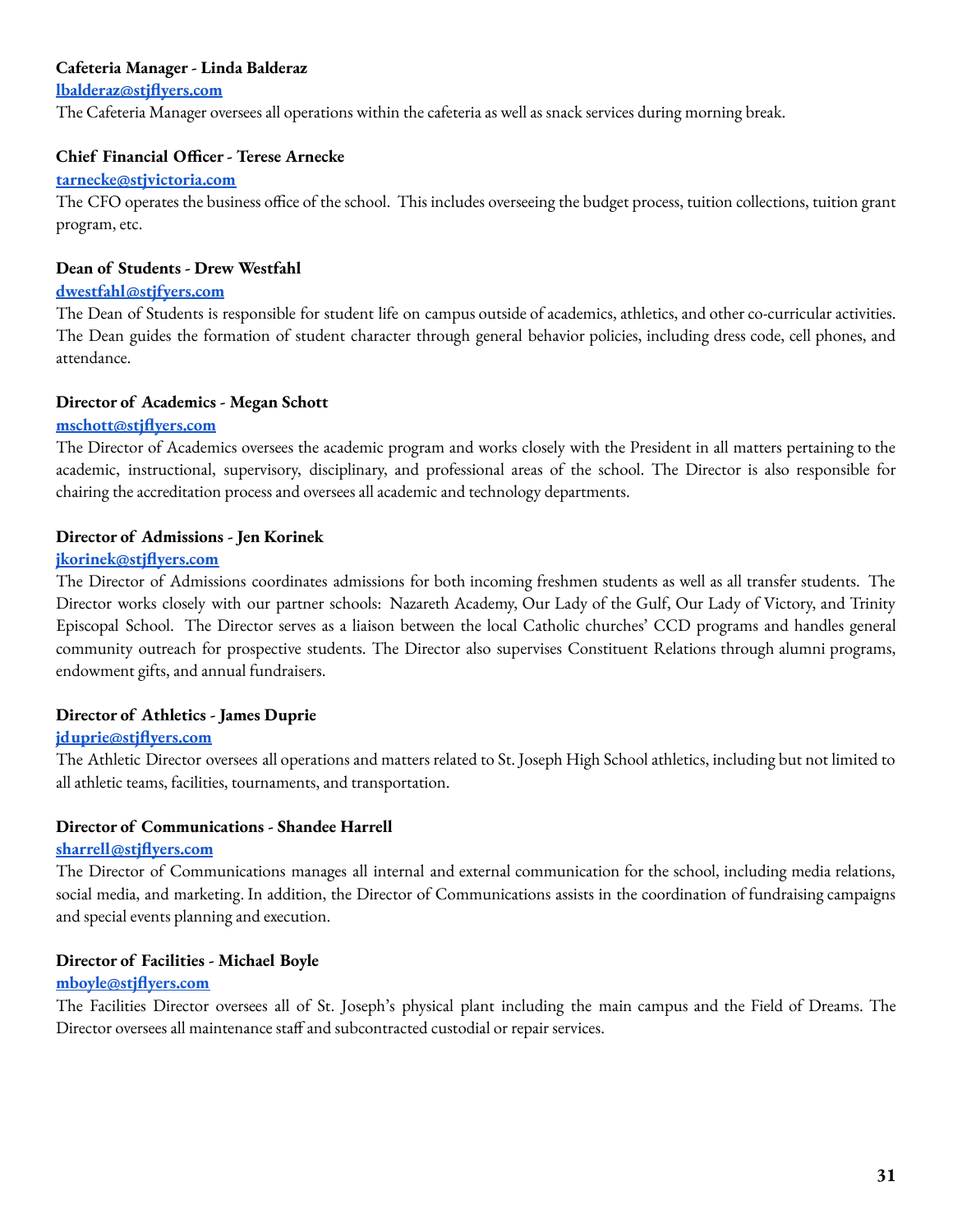#### **Guidance Counselor - Ann Brogger**

#### **[abrogger@stjflyers.com](mailto:abrogger@stjflyers.com)**

The Counselor directs students into educational programs that appropriately meet their needs for high school graduation and college entrance. The Counselor also supervises dual credit programs, standardized testing accommodations, and is the contact for students with disabilities. The Counselor also facilitates the Christian Service Program.

#### **Registrar - Jennifer Carson**

#### **[jcarson@stjflyers.com](mailto:jcarson@stjflyers.com)**

The Registrar operates out of the Counselor's Office and coordinates student applications and maintains student records. The Registrar also facilitates the Christian Service Program.

#### **Academic Advisor - Patty Zapalac**

#### **[pzapalac@stjflyers.com](mailto:pzapalac@stjflyers.com)**

The Academic Advisor liaisons with parents and facilitates student organization and study skills under the Counselor's Office.

#### **Athletics Administrative Assistant - Dana Searcy**

#### **[dsearcy@stjflyers.com](mailto:dsearcy@stjflyers.com)**

The Athletic Administrative Assistant schedules and manages facility operations under the Office of the Athletic Director.

# **GUIDANCE PROGRAM & COUNSELING OFFICE**

The St. Joseph High School Guidance Program consists of the Guidance Counselor, Registrar, and Academic Advisor and offers the following services:

- Course Scheduling for the next academic year begins in the spring. The Guidance Program meets with students individually or as a class to plan student schedules. No schedule changes will be considered later than three days after a semester begins unless the teacher, Counselor, and Director of Academics deem it in the best interest of the student.
- Throughout the year, facilitates guidance counselor lessons, workshops, and meetings with students
- Referrals to outside agencies and services as needed
- Coordination of the Standardized Testing Program. Standardized tests help to verify and support student assessments already made by the teachers in their classrooms. The school administers the following tests annually:
	- o 9th Grade: College Board PSAT 8/9
	- o 10th & 11th Grades: College Board PSAT(Preliminary Scholastic Aptitude Test)/NMSQT
	- o Students are encouraged to register and sit for both ACT and SAT beginning in the spring of their junior year; however, the tests can be taken during any grade level and as many times as desired.
- Facilitation of college admissions application process
- Coordination of Disabilities Students Services (DSS)
- Coordination of Dual Credit programs
- Oversight of Christian Service Program

# **CAMPUS MINISTRY**

St. Joseph High School's Campus Ministry builds upon the foundations set in family and church life to foster each student's own faith through the Catholic Marianist and Incarnate Word and Blessed Sacrament traditions. Drawing upon the Five Pillars of the Marianist Charism, Campus Ministry strives to form students to be the following:

- People of Faith
- Leaders in Mission
- Followers of St. Joseph and the Blessed Virgin Mary
- People of Community
- People of Inclusivity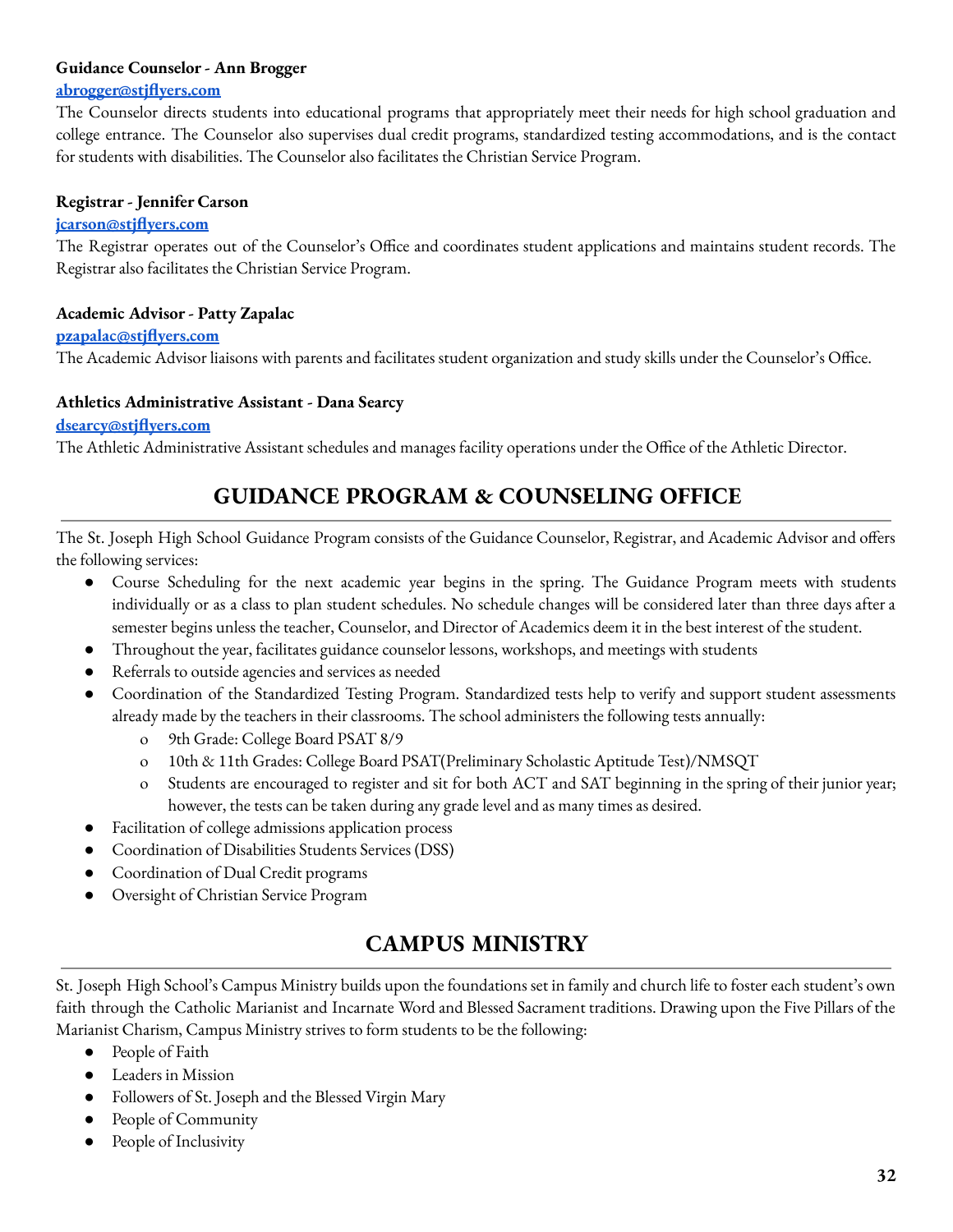# **Liturgy**

School Masses and prayer services are provided for students throughout the liturgical year on and off campus. An opportunity to celebrate the Sacrament of Reconciliation is provided throughout the year. Attendance at liturgies on and off campus is required for all students and staff. A reverent attitude, participation, and dress are expected of all present at liturgies. Student misconduct at any liturgical event will be addressed by the Dean of Students.

### **Prayer**

Each day, St. Joseph High School begins with prayer for the whole school community. Prayer is said at the beginning of each lunch and is often said at the beginning and end of some course periods. Activities, meetings, sports events and special gatherings include prayer.

### **Retreats**

Retreat days are essential in the Christian formation of students. The retreats are designed to meet the level of maturity and spiritual growth of all students. Attendance at retreats is mandatory for all students.

# **LIBRARY MEDIA CENTER**

- Books and audiobooks may be checked out for two weeks, but can be renewed.
- Fines may be charged for overdue books and all fines must be cleared before a student can take semester exams.
- The media center has an extensive collection of print and non-print materials as well as an audio-visual collection. The Library maintains several computers with access to the Online Library Catalog, Internet, email and Online Research Databases. The library computers also have access to productivity applications available for student use.
- The Library is available for study, research, and recreational reading. A quiet atmosphere is maintained to facilitate its use for those wishing to work on homework.
- The Library is normally open from:
	- 7:35 a.m. to 4:00 p.m. Monday through Thursday
	- 7:35 to 3:00 p.m. on Friday.
- Food or drink is not permitted in the Library.
- Cell phones may not be used in the Library.

# **CO-CURRICULAR ACTIVITY GUIDELINES**

Co-curricular activities are school-sponsored activities not directly related to instruction, but have an indirect relation to the curriculum. They offer worthwhile and significant contributions to the student's personal, physical, social, and spiritual development. Participating in co-curricular activities is a privilege and not a right. Students must meet specific requirements in order to participate. In certain circumstances, students may be placed on Co-Curricular Probation. Please note the *Disciplinary Procedures* section for more information.

The following are examples of Co-Curricular activities at St. Joseph High School:

- All Athletic Teams, Cheerleaders, and Starlighters
- Marching Band and Choir
- Theatre Productions
- Student Council
- School Dances and Festivals
- Student Enrichment Clubs
	- Examples: Cooking Club, Fishing Club, Medical Professionals Club, or Student Ambassadors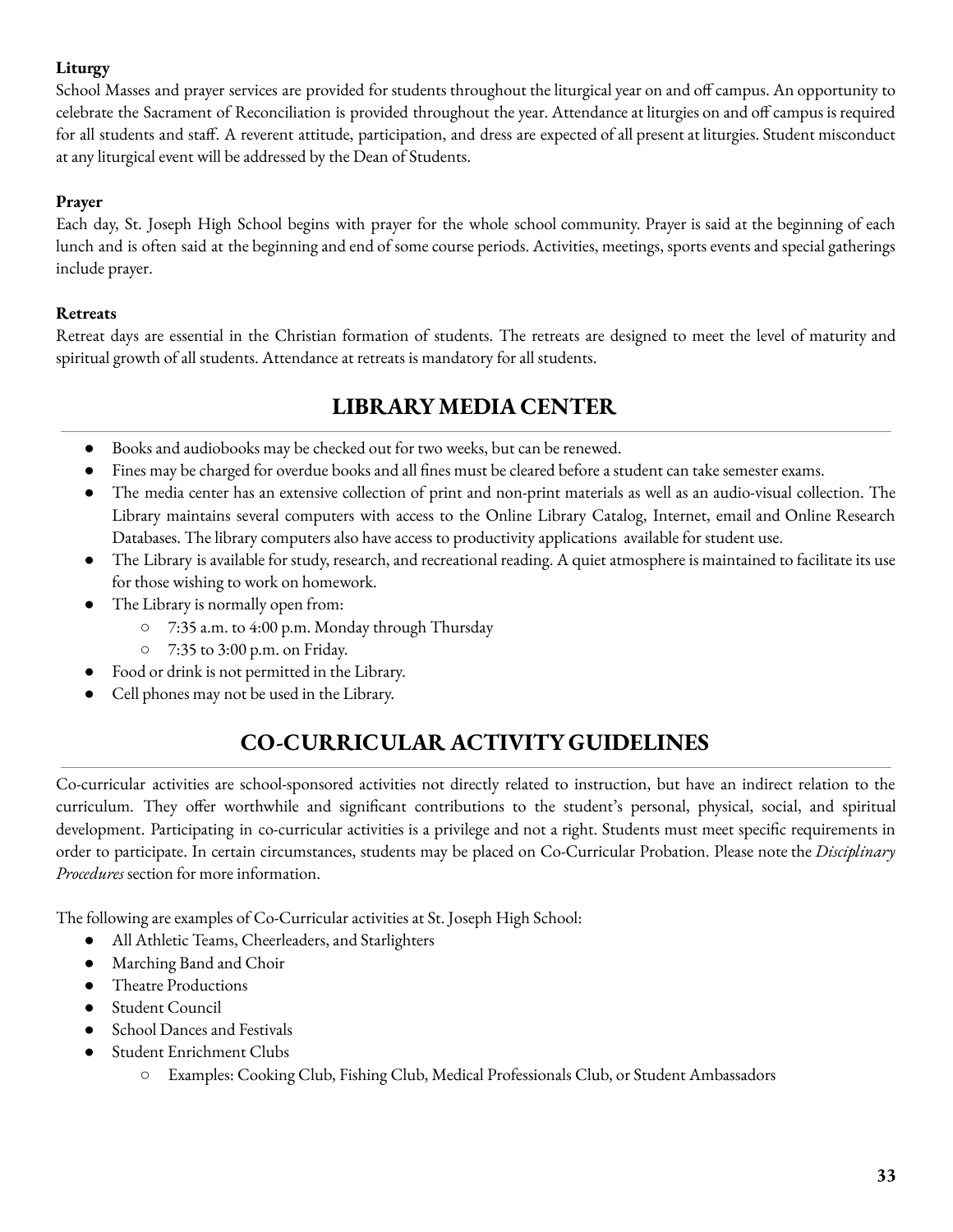### **Limitations on Co-Curricular Activities**

A student with a full day absence may not participate in co-curricular activities on that day. Please take note of all attendance policies concerning excused and unexcused absences.

All athletes may not miss school for co-curricular events the Thursday and Friday prior to semester exam week. No teams or groups may play games, give performances, etc. in the evenings before semester exam administration. Limited practice of approximately one hour prior to 5:00 p.m. is permitted during exam week.

Co-curricular practice, training, or meetings may not normally be conducted during tutorials between 3:00 and 3:30 p.m. Student tutoring takes precedence over all other co-curricular activities.

### Tutoring may extend beyond 3:30. If tutoring extends beyond 3:30, the student will receive a pass from the teacher **and join the co-curricular activity without penalty.**

# **CO-CURRICULAR OFFERINGS**

#### **Athletics**

St. Joseph High School offers a wide range of athletic programs for both boys and girls. Students, parents, and guardians should review the **STJ** Athletic [Handbook](http://www.stjvictoria.com/editoruploads/files/2020_STJ_Athletic_Handbook.pdf) for more detailed policies and information.

- Boys:
- Baseball, Basketball, Cross Country, Football, Golf, Powerlifting, Soccer, Swimming, Tennis, Track Girls:
- Basketball, Tennis, Track, Volleyball, Cross Country, Golf, Powerlifting, Soccer, Swimming, Softball

#### **Art Club**

The Art Club is open to all interested students. Activities include field trips to local and metropolitan museums, local art exhibits, and creating art installations on campus and locally. The club provides various services involving artwork.

#### **Band - Marching & Concert**

Students who are enrolled in a band course are required to participate in school and community band activities along with musical competitions.

#### **Bass Fishing Club**

The Bass Fishing Club is open to all students who wish to learn how to fish in recreational and competitive settings.

#### **Campus Ministry - Senior Retreat Leaders**

The Campus Ministry Team consists of senior students who are selected by the Campus Minister to facilitate class retreats and build Christian relationships.

#### **Cheerleaders**

The cheerleaders are a spirit organization. Members promote school spirit and support varsity athletic events at home and at some out-of-town varsity games. They also participate in other school events.

#### **Choir**

Students who are enrolled in the choir course are required to participate in school and community choral activities along with musical competitions.

#### **Cooking Club**

The Cooking Club is open to all students who want to experience different culinary techniques and training sessions.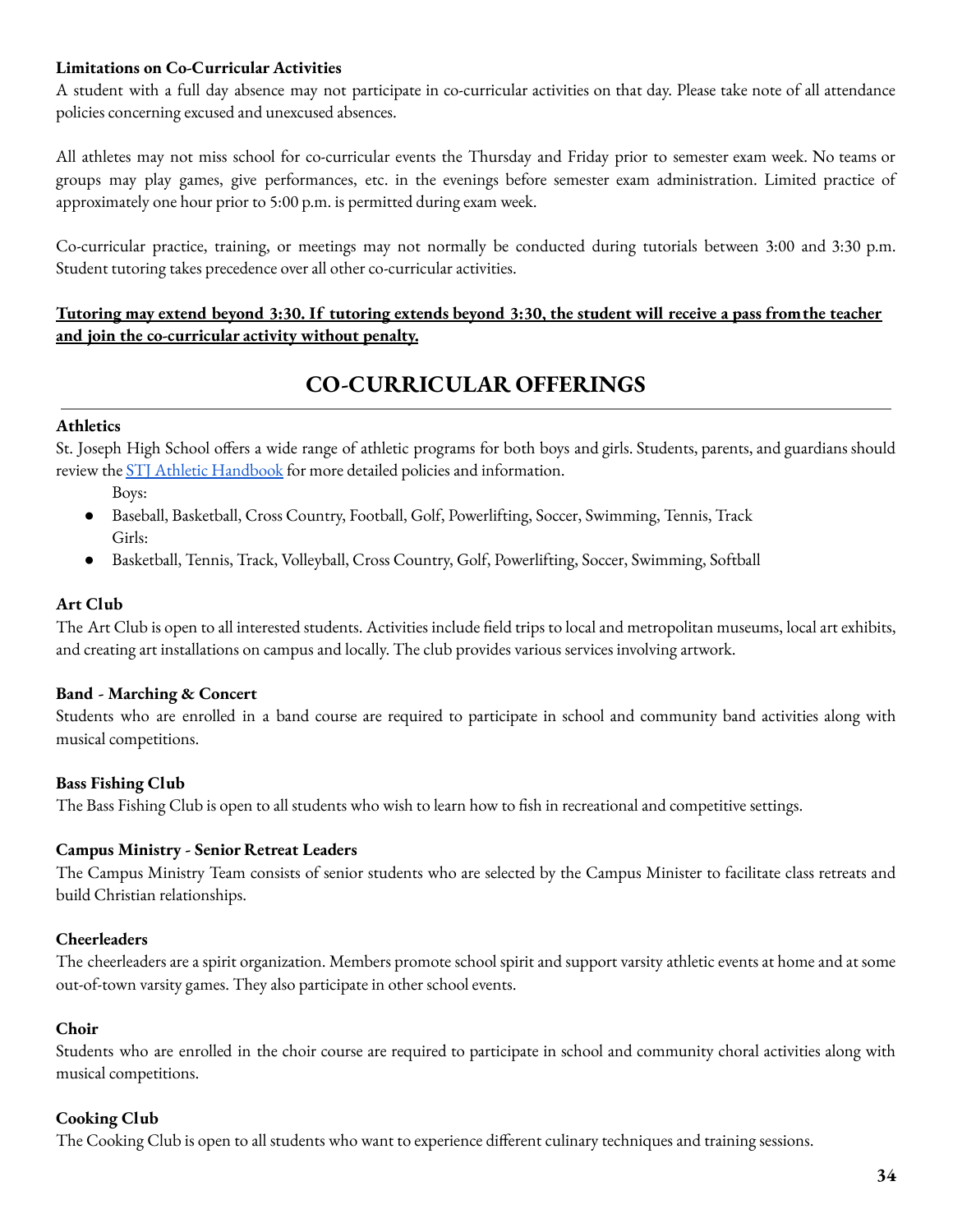### **Future Medical Professionals Club - MedPro**

The Medical Professionals Club is open to all students and provides information about future careers in the medical and biotechnology fields. Guest speakers, practicums, and other activities showcase the possibilities of a medical science vocation.

### **Leo Club**

The Leo Club is a service club affiliated with the Lions Club of Victoria and serves the school and community through various service projects.

#### **National Honor Society**

This organization was established by the National Association of Secondary School Head of Schools in 1921 and gives recognition to outstanding students on the basis of character, service, leadership and scholarship as shown in school.

The school selects outstanding students of the senior, junior and sophomore classes for membership in the Mrs. James F. Welder, Sr. Chapter of the National Honor Society, in accord with the principles laid down in the National Handbook and the St. Joseph NHS Constitution. Students must maintain a minimum cumulative average of 90, complete service requirements and fulfill character and leadership criteria to be considered for membership.

Any member of the National Honor Society involved in severe disciplinary actions could face probation, suspension or dismissal from the organization. NHS stoles are given to seniors in good standing for graduation events.

### **Pep Rallies**

Pep rallies are hosted jointly by student spirit and leadership groups. The school spirit stick is awarded to the class with the greatest spirit at a pep rally. That class normally retains possession of the spirit stick until the next pep rally. Attendance at pep rallies is required for all students and the following guidelines should be followed:

- Air horns are not allowed.
- Students will remain in the bleachers during the pep rally unless permission is given by a sponsor.
- Any special costumes or activities must receive prior approval of the pep rally sponsor.
- Regular dress code rules and norms of conduct apply at pep rallies unless otherwise stated by administration.

#### **School Dances**

School dances are social events held periodically throughout the year. Homecoming and Sadie Hawkins dances are hosted by the STJ Student Council and open to all students. Prom is hosted by the Junior class and is normally only open to Juniors and Seniors. Students must purchase tickets to attend dances and adhere to the following guidelines:

- Dances are normally held from 9:00 p.m. to 12:00 a.m.
- Non-STJ students must be approved by the Dean of Students in order to attend with an STJ student.
- Non-STJ students are expected to observe all the same regulations as the STJ students.
- Possession or being under the influence of tobacco products, alcoholic beverages or drugs is prohibited.
- Courtesy and respect for chaperones, and appropriate behavior are expected.
- Attendees who leave the dance may not return.
- Students are signed in and out at all dances.

#### **Starlighters**

The Starlighters are an academic course and spirit organization. Members participate in competition and promote school spirit through dance, drills and cheers at athletic and school events. Academic and conduct standards must be maintained.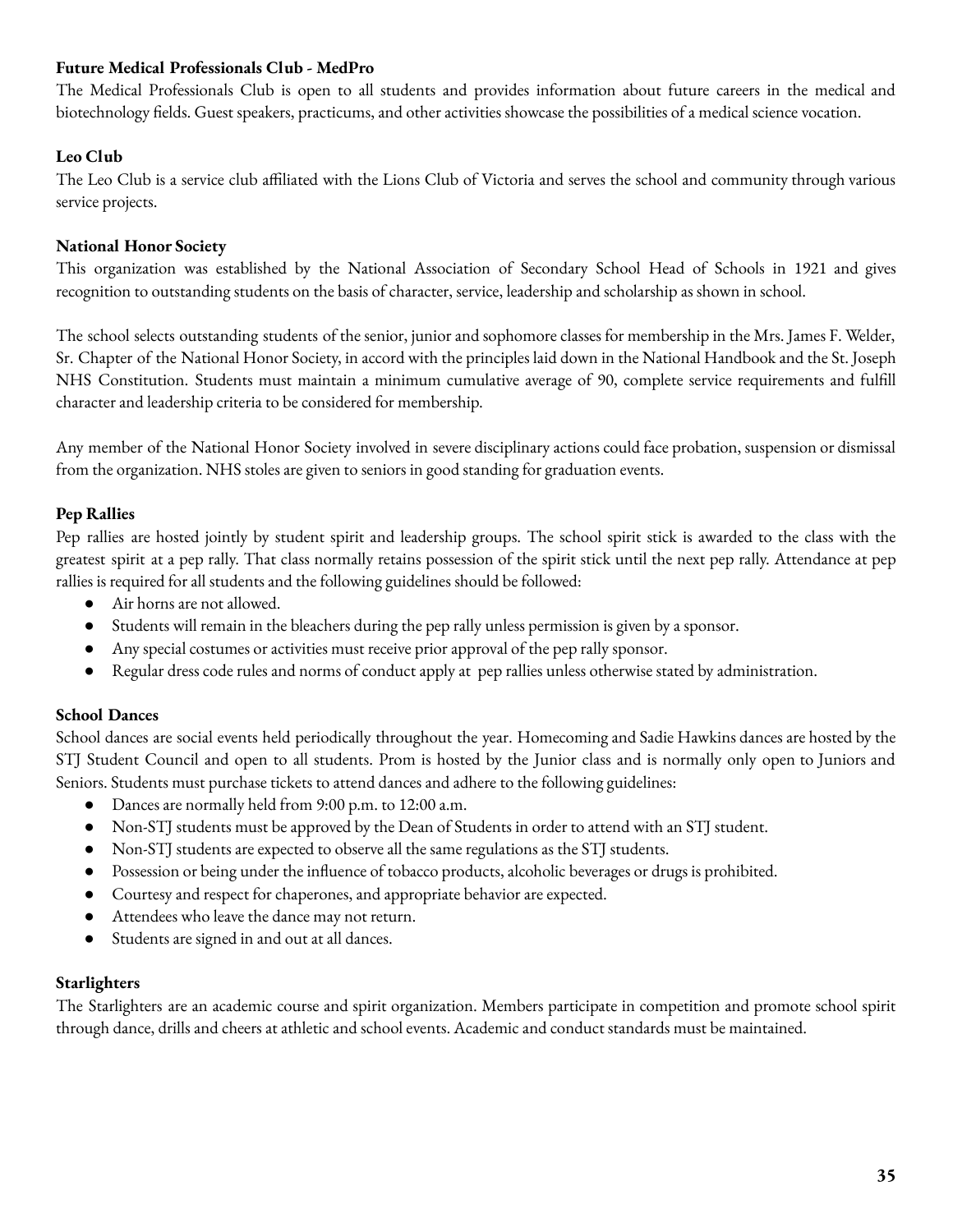#### **Student Ambassadors**

The STJ Student Ambassador Program utilizes current students to assist with the positive promotion of St. Joseph High School by hosting Shadow Students and working on special projects with the Advancement Office. The Ambassador Program is open to qualified students who are active in both academic and nonacademic activities, possessing leadership qualities and exhibiting enthusiasm for being an STJ Flyer. Selection will be based on an application, faculty and peer recommendation.

#### **Student Council**

Student government is conducted through the St. Joseph High School Student Council. The council represents the students in offering suggestions to the school administration. The purpose of this organization is to provide a forum for student expression, promote harmonious relations throughout the entire school, develop good citizenship, coordinate and supervise certain designated social activities not directly sponsored by the school officials or school parent organization. Please review the [Student](http://www.stjvictoria.com/flyer-life/stuck.cfm) Council [Constitution](http://www.stjvictoria.com/flyer-life/stuck.cfm) & Handbook for more information.

#### **Theatre Arts**

Theatre productions offer students an opportunity for artistic expression through the presentations of musicals and plays. Tryouts are open to any member of the student body, faculty and staff. Students enrolled in the Theatre Course may be required to assist in productions.

#### **Yearbook**

Students enrolled in the yearbook course may have additional obligations outside of the course to take pictures or create accounts of school events throughout the year as part of the process of creating the yearbook.

# **CO-CURRICULAR INFORMATION**

#### **Homeroom**

Before the beginning of 1st period, students will stand for the prayer and pledge and listen attentively to morning announcements. Homeroom is also when teachers take attendance, check dress code, and take a lunch count. Students may also be called for brief morning meetings with faculty, staff, or coaches during announcements. During this time students also have the opportunity to watch CNN10, a daily high school news digest. This Homeroom time begins when school begins and is not exempt from attendance policies.

#### **Letter Jacket Information**

Letter jackets are available when a student earns a varsity letter by competing in a varsity level co-curricular activity. All varsity letters are awarded at the discretion of the coach with Athletic Director approval or the co-curricular moderator. Upon receiving a varsity letter, it is the responsibility of the parent or guardian to purchase a letter jacket for their student. The initial patch earned by each student will be ordered by the Athletic Director for all co-curricular activities and will be awarded to the student at no charge. These initial patches are paid for through St. Joseph High School. Patches earned subsequently must be purchased by the student's parent or guardian.

The head coach or moderator of any co-curricular activity may award a varsity letter who meets the following criteria:

- Athletes must meet criteria for lettering established by the head coach of each sport (approved by the Athletic Director).
- Cheerleaders, Starlighters, and Band letter requirements are outlined in their respective constitutions.
- Students in Theatre Arts must perform on stage in 2 major roles or 3 minor roles. Walk-ins and non-speaking parts do not count.
- Members of the Bass Fishing Club must fish in a minimum of 3 THSBA tournaments.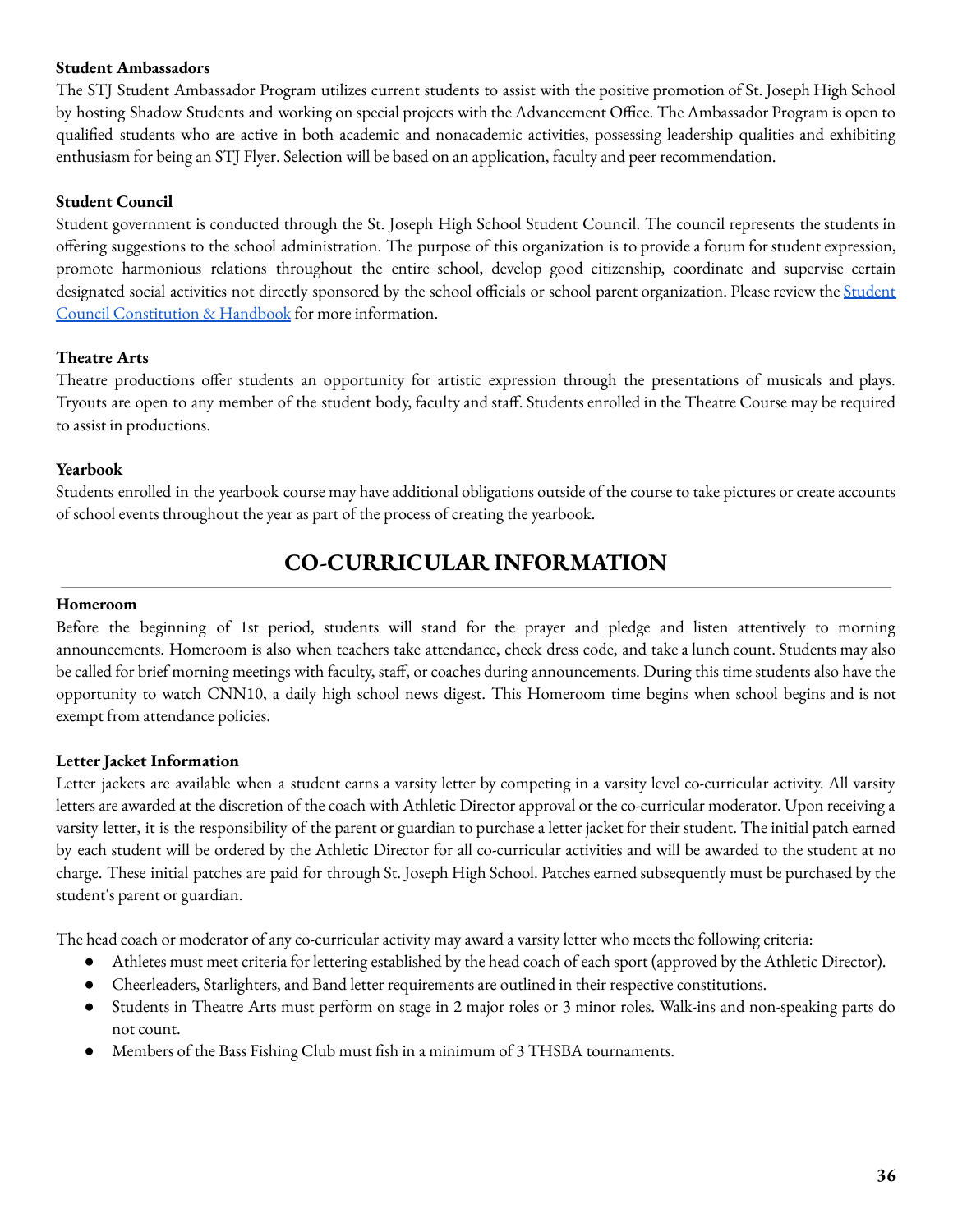# **DAILYBELL SCHEDULES**

St. Joseph High School has several versions of a daily bell schedule. These schedules are adapted from time to time and students, parents, and guardians should review the most recent bell schedule on the school website.

DAILY BELL [SCHEDULES](http://www.stjvictoria.com/editoruploads/files/2021-2022_Bell_Schedules.pdf)

# **PARENT & GUARDIAN CONCERN & COMPLAINTPROCESS**

Serious issues related to violence, self-harm, or sexual assault or abuse should be taken immediately to a member of administration. However, as a general rule, parents and guardians are requested to speak directly with the teacher, coach, or administrator about any concerns with their student's experience in a classroom, activity, or school program. Direct and honest communication is an important part of any healthy institution and parents, students, teachers, coaches, and administrators have an equal responsibility to foster that culture.

If, after speaking directly with the relevant personnel, a parent or guardian wishes to appeal a decision made by a teacher, coach, or administrator they should contact the following:

- *The Director of Academics* for matters related to a teacher's academic instruction and policies.
- *The Dean of Students* for matters related to the enforcement of school discipline.
- *The Athletic Director* for matters related to athletic policies and coaching decisions.
- *The President* for matters which parents or guardians believe are unresolved by the preceding steps.

This process is designed to emphasize appropriate and mature communication. It is our goal to work with parents in the resolution of their concerns.

# **FIGHTSONG**

Go Flyers, fight for your name Fight for your colors, fight for your fame. Send the ball on down the end 'cause we're going to fight and we're going to win. We never stagger we never fall We just keep going on with the ball. All you fans of STJ we're down on the goal again!